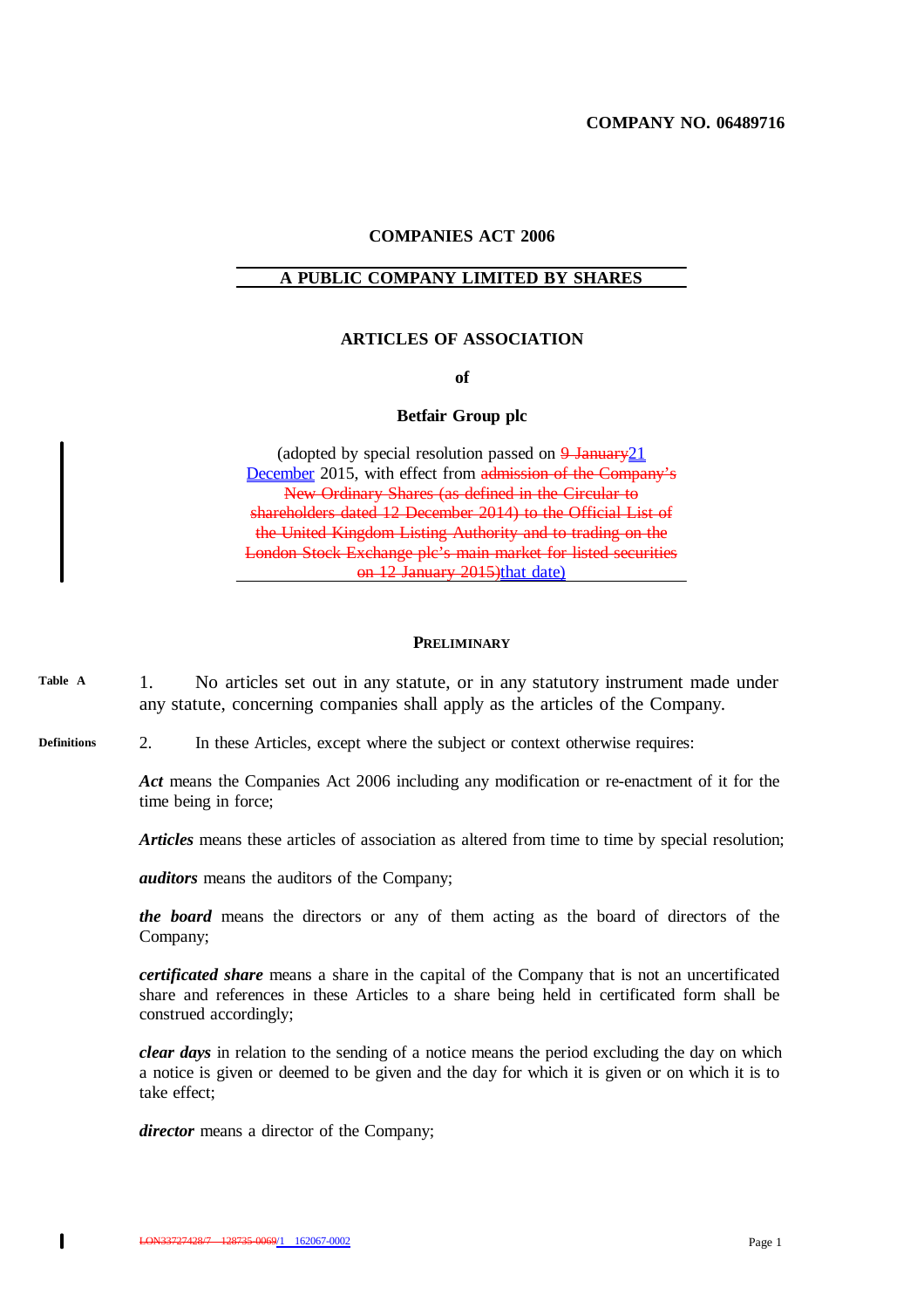*dividend* means dividend or bonus;

*entitled by transmission* means, in relation to a share in the capital of the Company, entitled as a consequence of the death or bankruptcy of the holder or otherwise by operation of law;

*holder* in relation to a share in the capital of the Company means the member whose name is entered in the register as the holder of that share;

*member* means a member of the Company;

*office* means the registered office of the Company;

*Operator* has the meaning given in the Regulations;

*paid* means paid or credited as paid;

*recognised person* means a recognised clearing house or a nominee of a recognised clearing house or of a recognised investment exchange, each of which terms has the meaning given to it by section 778 of the Act;

*register* means either or both of the issuer register of members and the Operator register of members of the Company;

*Regulations* means the Uncertificated Securities Regulations 2001 including any modification or re-enactment of them for the time being in force;

*seal* means the common seal of the Company and includes any official seal kept by the Company by virtue of section 49 or 50 of the Act;

*secretary* means the secretary of the Company and includes a joint, assistant, deputy or temporary secretary and any other person appointed to perform the duties of the secretary;

*uncertificated share* means (subject to Regulation 42(11)(a) of the Regulations) a share in the capital of the Company title to which is recorded on the Operator register of members of the Company and which may, by virtue of the Regulations, be transferred by means of a relevant system and references in these Articles to a share being held in uncertificated form shall be construed accordingly; and

*United Kingdom* means Great Britain and Northern Ireland.

3. Where, in relation to a share, these Articles refer to a *relevant system*, the reference is to the relevant system in which that share is a participating security at the relevant time. **Construction**

> References to a document or information being *sent, supplied or given* to or by a person mean such document or information, or a copy of such document or information, being sent, supplied, given, delivered, issued or made available to or by, or served on or by, or deposited with or by that person by any method authorised by these Articles, and *sending, supplying* and *giving* shall be construed accordingly.

> References to *writing* mean the representation or reproduction of words, symbols or other information in a visible form by any method or combination of methods, whether in electronic form or otherwise, and *written* shall be construed accordingly.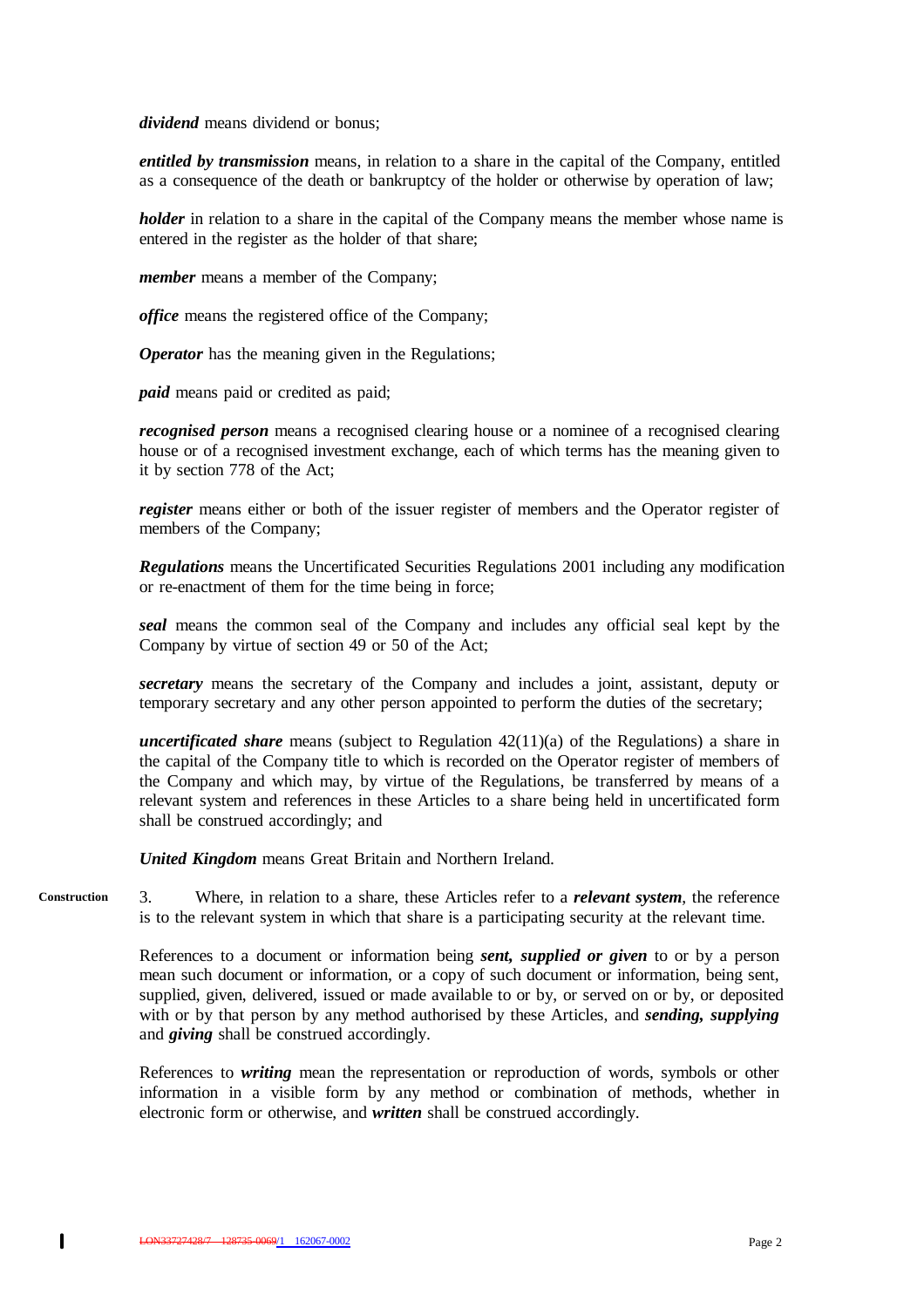Words denoting the singular number include the plural number and *vice versa*; words denoting the masculine gender include the feminine gender; and words denoting persons include corporations.

Words or expressions contained in these Articles which are not defined in Article 2 but are defined in the Act have the same meaning as in the Act (but excluding any modification of the Act not in force at the date these Articles took effect) unless inconsistent with the subject or context.

Words or expressions contained in these Articles which are not defined in Article 2 but are defined in the Regulations have the same meaning as in the Regulations (but excluding any modification of the Regulations not in force at the date of adoption of these Articles) unless inconsistent with the subject or context.

Subject to the preceding two paragraphs, references to any provision of any enactment or of any subordinate legislation (as defined by section 21(1) of the Interpretation Act 1978) include any modification or re-enactment of that provision for the time being in force.

Headings and marginal notes are inserted for convenience only and do not affect the construction of these Articles.

In these Articles: (a) powers of delegation shall not be restrictively construed but the widest interpretation shall be given to them; (b) the word *board* in the context of the exercise of any power contained in these Articles includes any committee consisting of one or more directors, any director, any other officer of the Company and any local or divisional board, manager or agent of the Company to which or, as the case may be, to whom the power in question has been delegated; (c) no power of delegation shall be limited by the existence or, except where expressly provided by the terms of delegation, the exercise of that or any other power of delegation; and (d) except where expressly provided by the terms of delegation, the delegation of a power shall not exclude the concurrent exercise of that power by any other body or person who is for the time being authorised to exercise it under these Articles or under another delegation of the power.

#### **SHARE CAPITAL AND LIMITED LIABILITY**

- 4. The liability of the members is limited to the amount, if any, unpaid on the shares held by them. **Limited liability**
- 5. Subject to the provisions of the Companies Acts and without prejudice to any rights attached to any existing shares or class of shares, any share may be issued with such rights or restrictions as the Company may by ordinary resolution determine or, subject to and in default of such determination, as the board shall determine. **Shares with special rights**
- 6. The board may issue share warrants to bearer in respect of any fully paid shares under a seal of the Company or in any other manner authorised by the board. Any share while represented by such a warrant shall be transferable by delivery of the warrant relating to it. In any case in which a warrant is so issued, the board may provide for the payment of dividends or other moneys on the shares represented by the warrant by coupons or otherwise. The board may decide, either generally or in any particular case or cases, that any signature on a warrant may be applied by electronic or mechanical means or printed on it or that the **Share warrants to bearer**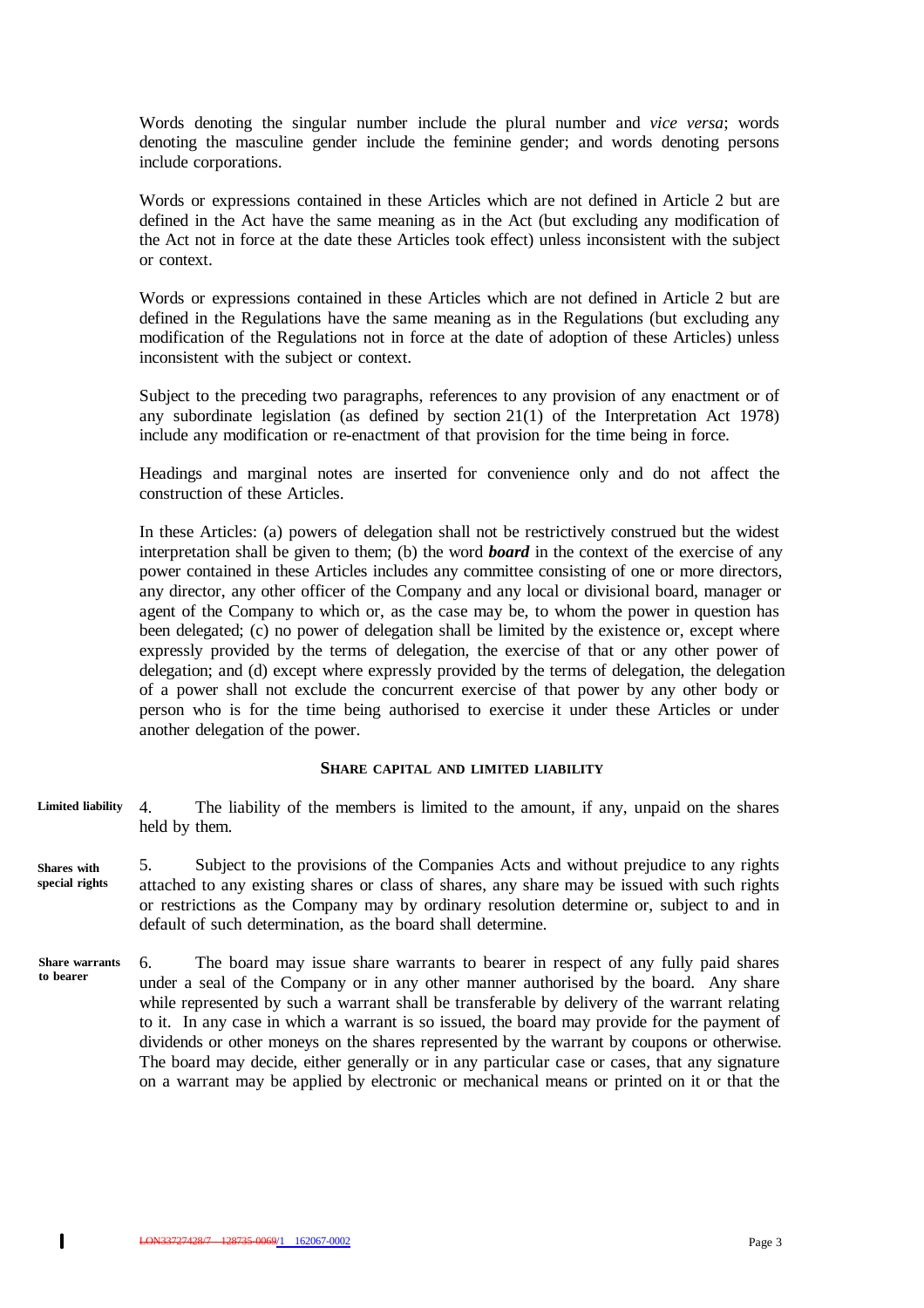warrant need not be signed by any person.

**Conditions of issue of share warrants**

7. The board may determine, and from time to time vary, the conditions on which share warrants to bearer shall be issued and, in particular, the conditions on which:

- (a) a new warrant or coupon shall be issued in place of one worn-out, defaced, lost or destroyed (but no new warrant shall be issued unless the Company is satisfied beyond reasonable doubt that the original has been destroyed); or
- (b) the bearer shall be entitled to attend and vote at general meetings; or
- (c) a warrant may be surrendered and the name of the bearer entered in the register in respect of the shares specified in the warrant.

The bearer of such a warrant shall be subject to the conditions for the time being in force in relation to the warrant, whether made before or after the issue of the warrant. Subject to those conditions and to the provisions of the Companies Acts, the bearer shall be deemed to be a member of the Company and shall have the same rights and privileges as he would have if his name had been included in the register as the holder of the shares comprised in the warrant.

#### 8. The Company shall not be bound by or be compelled in any way to recognise any right in respect of the share represented by a share warrant other than the bearer's absolute right to the warrant. **No right in relation to share**

9. Subject to the provisions of the Regulations, the board may permit the holding of shares in any class of shares in uncertificated form and the transfer of title to shares in that class by means of a relevant system and may determine that any class of shares shall cease to be a participating security. **Uncertificated shares**

10. Shares in the capital of the Company that fall within a certain class shall not form a separate class of shares from other shares in that class because any share in that class is: **No separate class of shares**

- (a) held in uncertificated form; or
- (b) permitted in accordance with the Regulations to become a participating security.

**Exercise of Company's entitlements in respect of uncertificated shares**

 $\mathbf{I}$ 

11. Where any class of shares is a participating security and the Company is entitled under any provision of the Companies Acts, the Regulations or these Articles to sell, transfer or otherwise dispose of, forfeit, re-allot, accept the surrender of, or otherwise enforce a lien over, a share held in uncertificated form, the Company shall be entitled, subject to the provisions of the Companies Acts, the Regulations, these Articles and the facilities and requirements of the relevant system to:

- (a) require the holder of that uncertificated share by notice to change that share into certificated form within the period specified in the notice and to hold that share in certificated form so long as required by the Company;
- (b) require the holder of that uncertificated share by notice to give any instructions necessary to transfer title to that share by means of the relevant system within the period specified in the notice;
- (c) require the holder of that uncertificated share by notice to appoint any person to take any step, including, without limitation, the giving of any instructions by means of the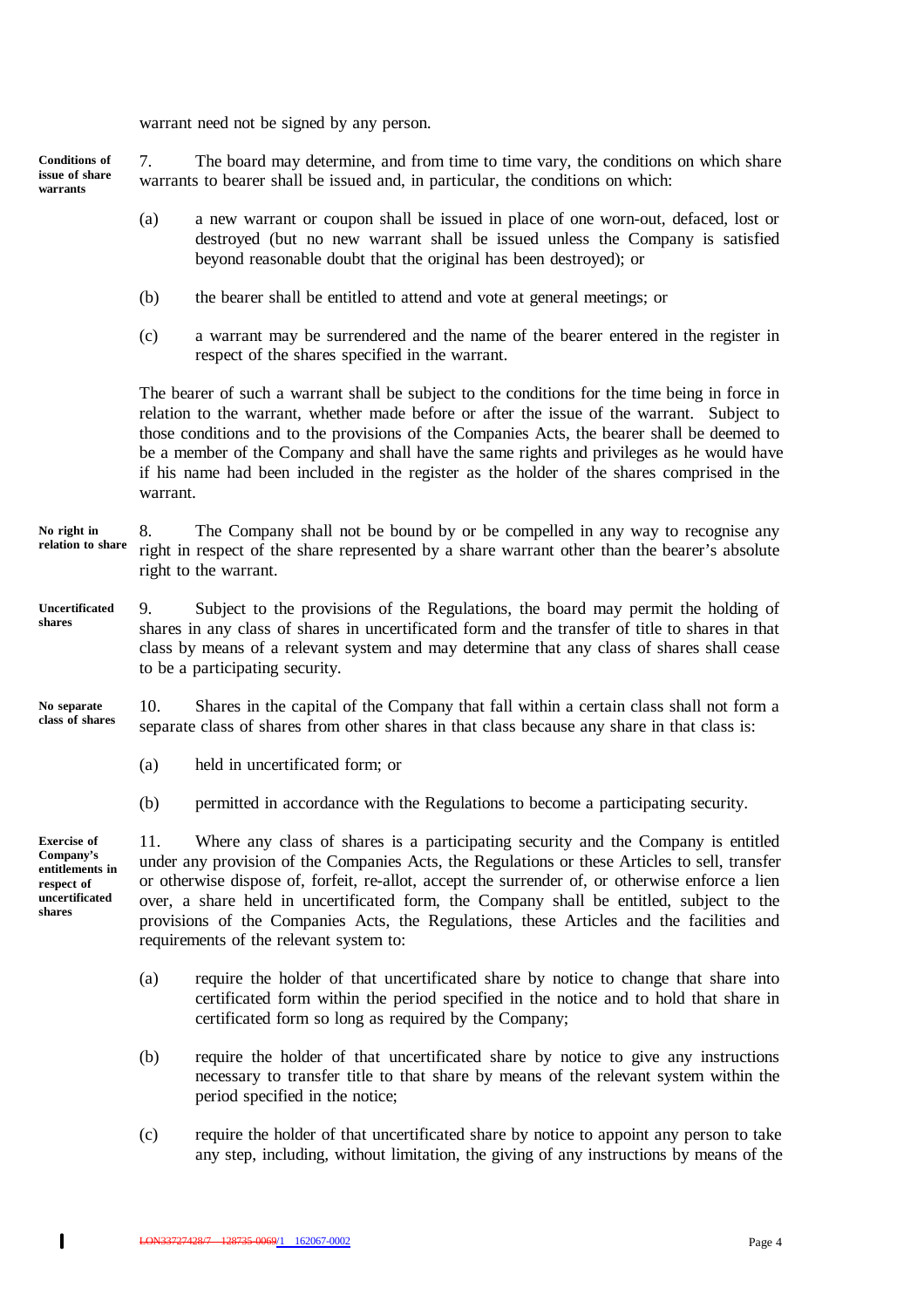relevant system, necessary to transfer that share within the period specified in the notice;

- (d) require the Operator to convert that uncertificated share into certificated form in accordance with Regulation  $32(2)(c)$  of the Regulations; and
- (e) take any action that the board considers appropriate to achieve the sale, transfer, disposal, forfeiture, re-allotment or surrender of that share, or otherwise to enforce a lien in respect of that share.

12. The board has general and unconditional authority for each prescribed period to exercise all the powers of the Company to allot shares in the Company or to grant rights to subscribe for or to convert any security into shares in the Company: **Section 551**

- (a) up to an aggregate nominal amount equal to the first section 551 amount; and
- (b) comprising equity securities up to an aggregate nominal amount of the second section 551 amount (including within such limit any shares issued or rights granted under Article 12(a) above) in connection with an offer by way of a rights issue:
	- (i) to the holders of ordinary shares in proportion (as nearly as may be practicable) to their existing holdings; and
	- (ii) to the holders of other equity securities if this is required by the rights of those securities or, if the board considers it necessary, as permitted by the rights of those securities,

and so that the board may impose any limits or restrictions and make any arrangements which they consider necessary or appropriate to deal with treasury shares, fractional entitlements, record dates, legal, regulatory or practical problems in, or under the laws of, any territory or any other matter.

13. The board is generally empowered for each prescribed period to allot equity securities for cash pursuant to the authority conferred by Article 12 as if section 561 of the Act did not apply to any such allotment, provided that its power shall be limited to: **Section 561 disapplication**

- (a) the allotment of equity securities in connection with an offer of equity securities (but in the case of the authority granted under Article 12(b), by way of a rights issue only):
	- (i) to the holders of ordinary shares in proportion (as nearly as may be practicable) to their existing holdings; and
	- (ii) to the holders of other equity securities if this is required by the rights of those securities or, if the board considers it necessary, as permitted by the rights of those securities,

and so that the board may impose any limits or restrictions and make any arrangements which they consider necessary or appropriate to deal with treasury shares, fractional entitlements, record dates, legal, regulatory or practical problems in, or under the laws of, any territory or any other matter; and

 $\mathbf{I}$ 

**authority**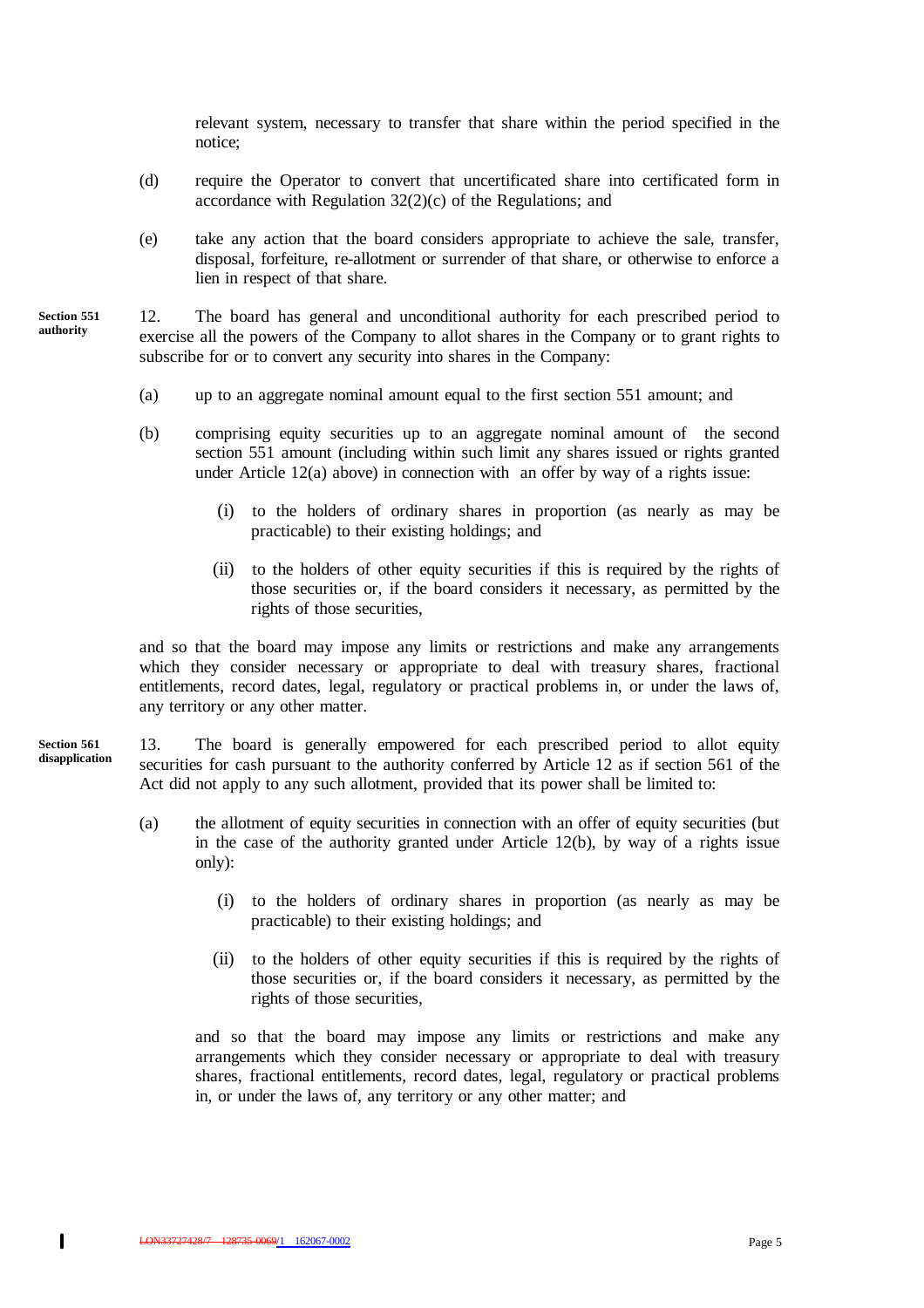(b) in the case of the authority granted under Article 12(a) the allotment of equity securities for cash otherwise than pursuant to Article 13(a) up to the section 561 amount.

This Article applies in relation to a sale of shares which is an allotment of equity securities by virtue of section 560(2)(b) of the Act as if the words "pursuant to the authority conferred by Article 12" were omitted in this Article.

- 14. The Company may make an offer or agreement which would or might require shares to be allotted, or rights to subscribe for or convert any security into shares to be granted, after an authority given pursuant to Article 12 or a power given pursuant to Article 13 has expired. The board may allot shares, or grant rights to subscribe for or convert any security into shares, in pursuance of that offer or agreement as if the authority or power pursuant to which that offer or agreement was made had not expired. **Allotment after expiry**
- 15. In this Article and each of Articles 12, 13 and 14: **Definitions**

*prescribed period* means any period for which the authority conferred by Article 12 is given by ordinary or special resolution stating the first section 551 amount and the second s551 amount and/or the power conferred by Article 13 is given by special resolution stating the section 561 amount;

*first section 551 amount* means, for any prescribed period, the amount stated as such in the relevant ordinary or special resolution;

*second section 551 amount* means, for any prescribed period, the amount stated as such in the relevant ordinary or special resolution; and

*section 561 amount* means, for any prescribed period, the amount stated as such in the relevant special resolution.

- 16. Subject to the provisions of the Companies Acts relating to authority, pre-emption rights or otherwise and of any resolution of the Company in general meeting passed pursuant to those provisions, and, in the case of redeemable shares, the provisions of Article 17: **Residual allotment powers**
	- (a) all shares for the time being in the capital of the Company shall be at the disposal of the board; and
	- (b) the board may reclassify, allot (with or without conferring a right of renunciation), grant options over, or otherwise dispose of them to such persons on such terms and conditions and at such times as it thinks fit.
- 17. Subject to the provisions of the Companies Acts, and without prejudice to any rights attached to any existing shares or class of shares, shares may be issued which are to be redeemed or are to be liable to be redeemed at the option of the Company or the holder. The board may determine the terms, conditions and manner of redemption of shares provided that it does so before the shares are allotted. **Redeemable shares**
- 18. The Company may exercise all powers of paying commissions or brokerage conferred or permitted by the Companies Acts. Subject to the provisions of the Companies Acts, any such commission or brokerage may be satisfied by the payment of cash or by the **Commissions**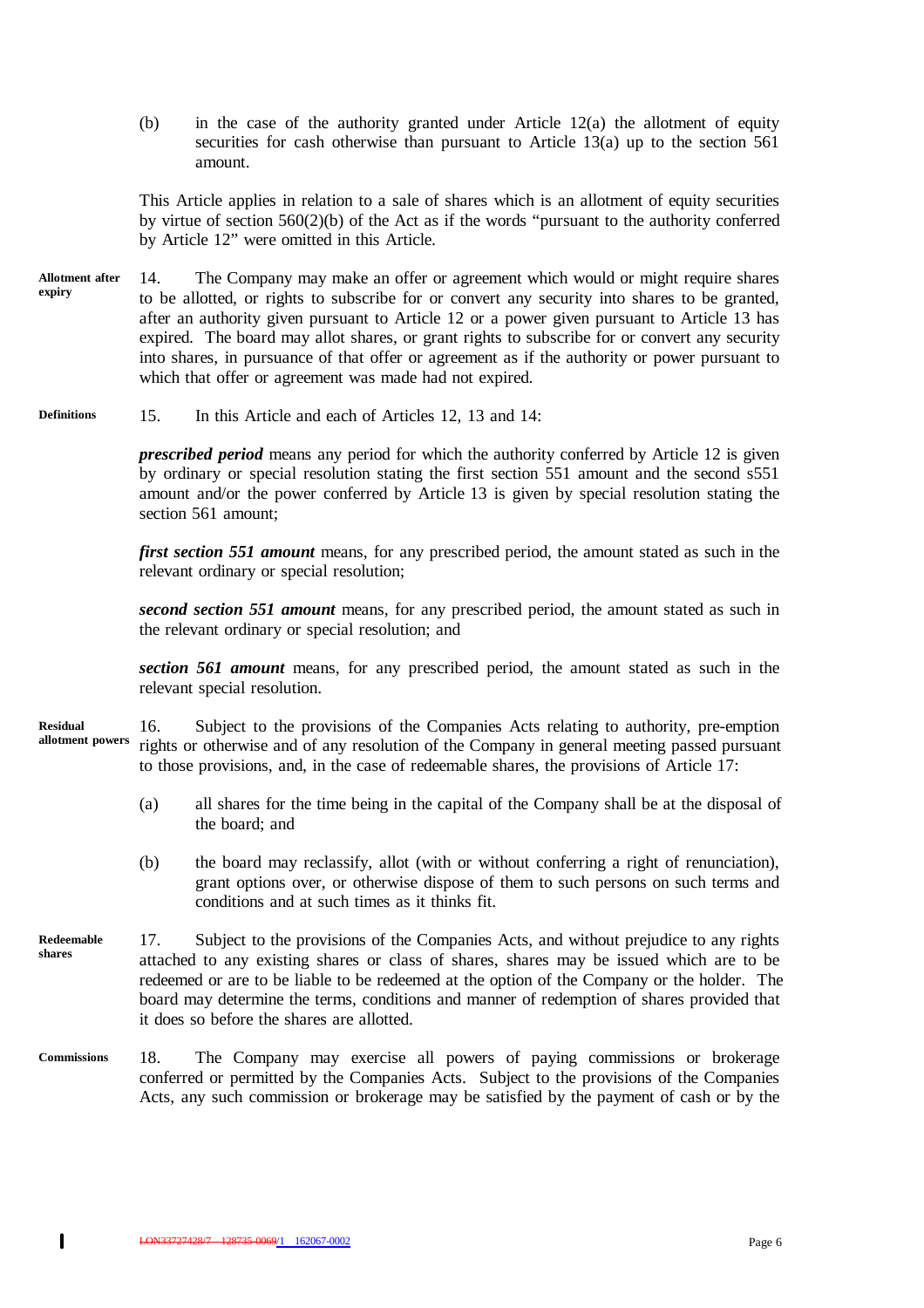allotment of fully or partly paid shares or partly in one way and partly in the other.

19. Except as required by law, the Company shall recognise no person as holding any share on any trust and (except as otherwise provided by these Articles or by law) the Company shall not be bound by or recognise any interest in any share (or in any fractional part of a share) except the holder's absolute right to the entirety of the share (or fractional part of the share). **Trusts not recognised**

#### **VARIATION OF RIGHTS**

- 20. Subject to the provisions of the Companies Acts, if at any time the capital of the Company is divided into different classes of shares, the rights attached to any class may (unless otherwise provided by the terms of allotment of the shares of that class) be varied or abrogated, whether or not the Company is being wound up, either: **Method of varying rights**
	- (a) with the written consent of the holders of three-quarters in nominal value of the issued shares of the class (excluding any shares of that class held as treasury shares), which consent shall be in hard copy form or in electronic form sent to such address (if any) for the time being specified by or on behalf of the Company for that purpose, or in default of such specification to the office, and may consist of several documents, each executed or authenticated in such manner as the board may approve by or on behalf of one or more holders, or a combination of both; or
	- (b) with the sanction of a special resolution passed at a separate general meeting of the holders of the shares of the class,

but not otherwise.

21. For the purposes of Article 20, if at any time the capital of the Company is divided into different classes of shares, unless otherwise expressly provided by the rights attached to any share or class of shares, those rights shall be deemed to be varied by: **When rights deemed to be varied**

- (a) the reduction of the capital paid up on that share or class of shares otherwise than by a purchase or redemption by the Company of its own shares; and
- (b) the allotment of another share or shares ranking in priority for payment of a dividend or in respect of capital or which confers on its holder voting rights more favourable than those conferred by that share or class of shares,

but shall not be deemed to be varied by:

- (c) the creation or issue of another share ranking equally with, or subsequent to, that share or class of shares (but in no respect in priority thereto) or by the purchase or redemption by the Company of any of its own shares; or
- (d) the Company permitting, in accordance with the Regulations, the holding of and transfer of title to shares of that or any other class in uncertificated form by means of a relevant system.

### **SHARE CERTIFICATES**

Every member, on becoming the holder of any certificated share (except a recognised person in respect of whom the Company is not required by law to complete and have ready for delivery a certificate) shall be entitled, without payment, to one certificate for all the **Members' rights to certificates**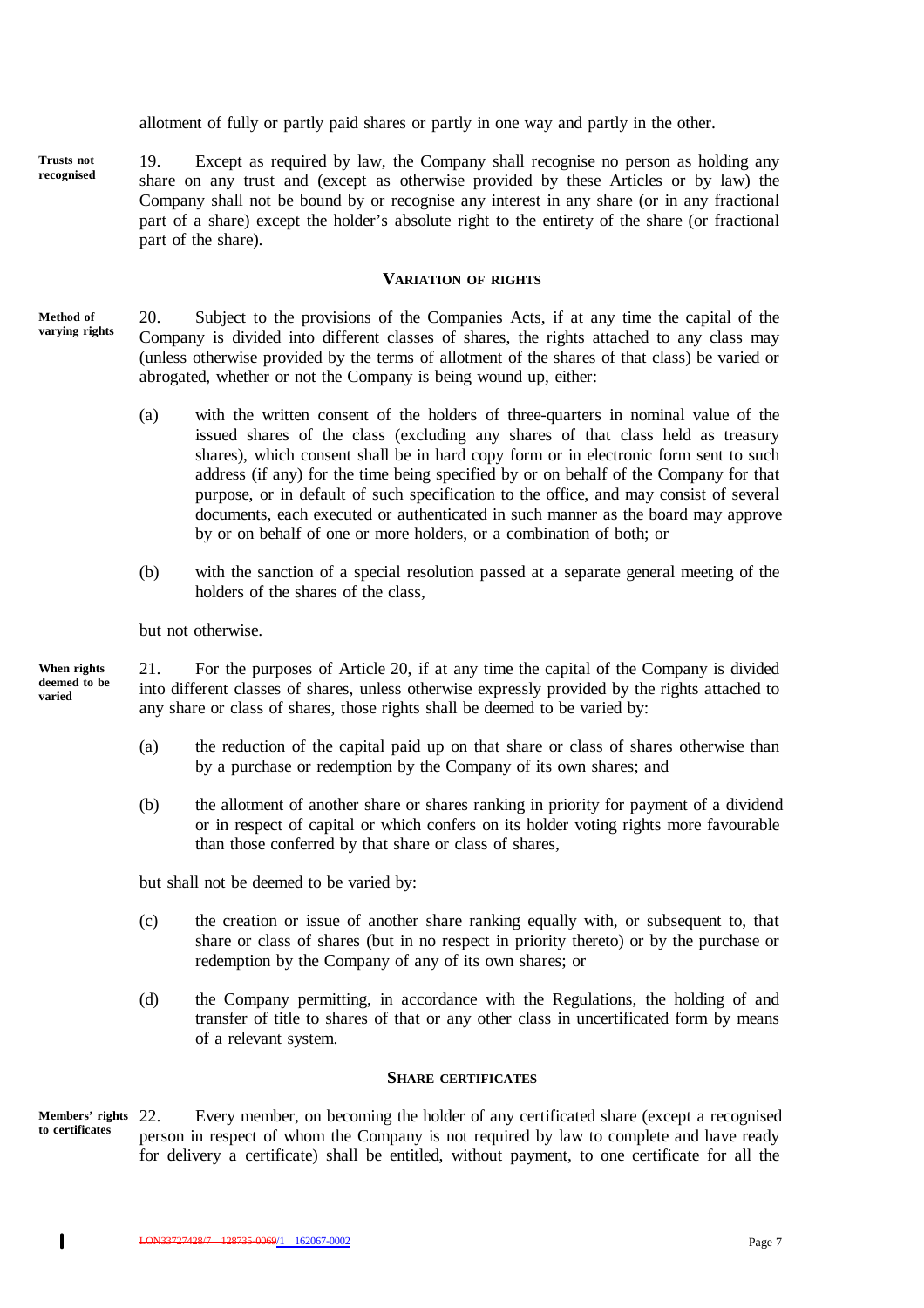certificated shares of each class held by him (and, on transferring a part of his holding of certificated shares of any class, to a certificate for the balance of his holding of certificated shares). He may elect to receive one or more additional certificates for any of his certificated shares if he pays for every certificate after the first a reasonable sum determined from time to time by the board. Every certificate shall:

- (a) be executed under the seal or otherwise in accordance with Article 175 or in such other manner as the board may approve; and
- (b) specify the number, class and distinguishing numbers (if any) of the shares to which it relates and the amount or respective amounts paid up on the shares.

The Company shall not be bound to issue more than one certificate for certificated shares held jointly by more than one person and delivery of a certificate to one joint holder shall be a sufficient delivery to all of them. Shares of different classes may not be included in the same certificate.

23. If a share certificate is defaced, worn out, lost or destroyed, it may be renewed on such terms (if any) as to evidence and indemnity and payment of any exceptional out-ofpocket expenses reasonably incurred by the Company in investigating evidence and preparing the requisite form of indemnity as the board may determine but otherwise free of charge, and (in the case of defacement or wearing out) on delivery up of the old certificate. **Replacement certificates**

#### **LIEN**

- 24. The Company shall have a first and paramount lien on every share (not being a fully paid share) for all moneys payable to the Company (whether presently or not) in respect of that share. The board may at any time (generally or in a particular case) waive any lien or declare any share to be wholly or in part exempt from the provisions of this Article. The Company's lien on a share shall extend to any amount (including, without limitation, dividends) payable in respect of it. **Company to have lien on shares**
- 25. The Company may sell, in such manner as the board determines, any share on which the Company has a lien if a sum in respect of which the lien exists is presently payable and is not paid within 14 clear days after notice has been sent to the holder of the share, or to the person entitled to it by transmission, demanding payment and stating that if the notice is not complied with the share may be sold. **Enforcement of lien by sale**
- 26. To give effect to such sale as set out in Article 25 above, the board may, if the share is a certificated share, authorise any person to execute an instrument of transfer in respect of the share sold to, or in accordance with the directions of, the buyer. If the share is an uncertificated share, the board may exercise any of the Company's powers under Article 11 to effect the sale of the share to, or in accordance with the directions of, the buyer. The buyer shall not be bound to see to the application of the purchase money and his title to the share shall not be affected by any irregularity in or invalidity of the proceedings in relation to the sale. **Giving effect to sale**
- 27. The net proceeds of the sale, after payment of the costs, shall be applied in or towards payment or satisfaction of so much of the sum in respect of which the lien exists as is presently payable. Any residue shall (if the share sold is a certificated share, on surrender to the Company for cancellation of the certificate in respect of the share sold and, whether the share sold is a certificated or uncertificated share, subject to a like lien for any moneys **Application of proceeds**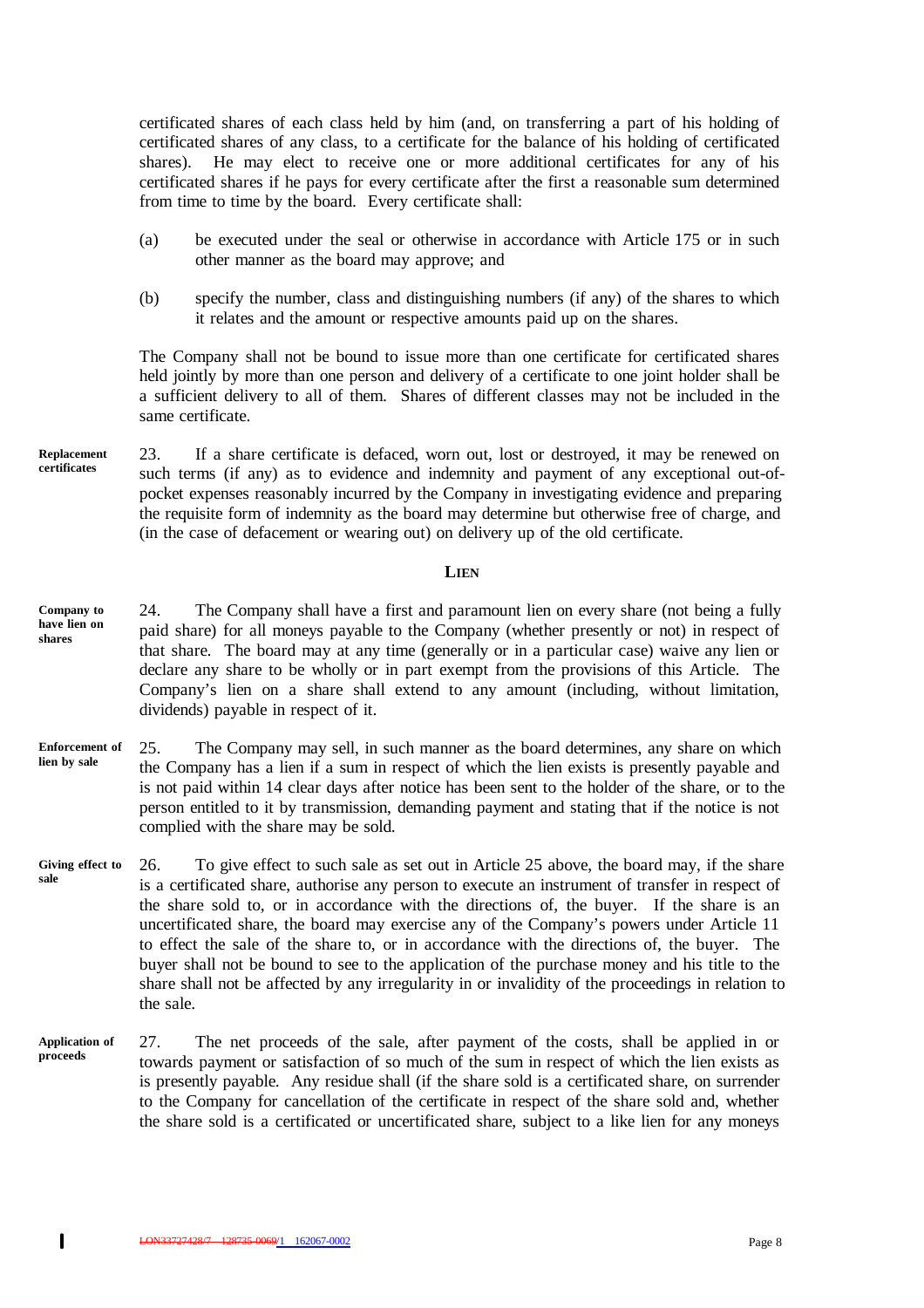not presently payable as existed on the share before the sale) be paid to the person entitled to the share at the date of the sale.

## **CALLS ON SHARES**

- 28. Subject to the terms of allotment, the board may from time to time make calls on the members in respect of any moneys unpaid on their shares (whether in respect of nominal value or premium). Each member shall (subject to receiving at least 14 clear days' notice specifying when and where payment is to be made) pay to the Company the amount called on his shares as required by the notice. A call may be required to be paid by instalments. A call may be revoked in whole or part and the time fixed for payment of a call may be postponed in whole or part as the board may determine. A person on whom a call is made shall remain liable for calls made on him even if the shares in respect of which the call was made are subsequently transferred. **Power to make calls**
- 29. A call shall be deemed to have been made at the time when the resolution of the board authorising the call was passed. **Time when call made**
- The joint holders of a share shall be jointly and severally liable to pay all calls in respect of it. **Liability of joint holders**
- 31. If a call or any instalment of a call remains unpaid in whole or in part after it has become due and payable the person from whom it is due and payable shall pay interest on the amount unpaid from the day it became due and payable until it is paid. Interest shall be paid at the rate fixed by the terms of allotment of the share or in the notice of the call or, if no rate is fixed, the rate determined by the board, not exceeding 15 per cent. per annum, or, if higher, the appropriate rate (as defined in the Act), but the board may in respect of any individual member waive payment of such interest wholly or in part. **Interest payable**
- 32. An amount payable in respect of a share on allotment or at any fixed date, whether in respect of nominal value or premium or as an instalment of a call, shall be deemed to be a call duly made and notified and payable on the date so fixed or in accordance with the terms of the allotment. If it is not paid the provisions of these Articles shall apply as if that amount had become due and payable by virtue of a call duly made and notified. **Deemed calls**
- 33. Subject to the terms of allotment, the board may make arrangements on the issue of shares for a difference between the allottees or holders in the amounts and times of payment of calls on their shares. **Differentiation on calls**
- 34. The board may, if it thinks fit, receive from any member all or any part of the moneys uncalled and unpaid on any share held by him. Such payment in advance of calls shall extinguish the liability on the share in respect of which it is made to the extent of the payment. The Company may pay on all or any of the moneys so advanced (until they would but for such advance become presently payable) interest at such rate agreed between the board and the member not exceeding (unless the Company by ordinary resolution otherwise directs) 15 per cent. per annum or, if higher, the appropriate rate (as defined in the Act). **Payment of calls in advance**

#### **FORFEITURE AND SURRENDER**

35. If a call or any instalment of a call remains unpaid in whole or in part after it has become due and payable, the board may give the person from whom it is due not less than 14 clear days' notice requiring payment of the amount unpaid together with any interest which may have accrued and any costs, charges and expenses incurred by the Company by **Notice requiring payment of call**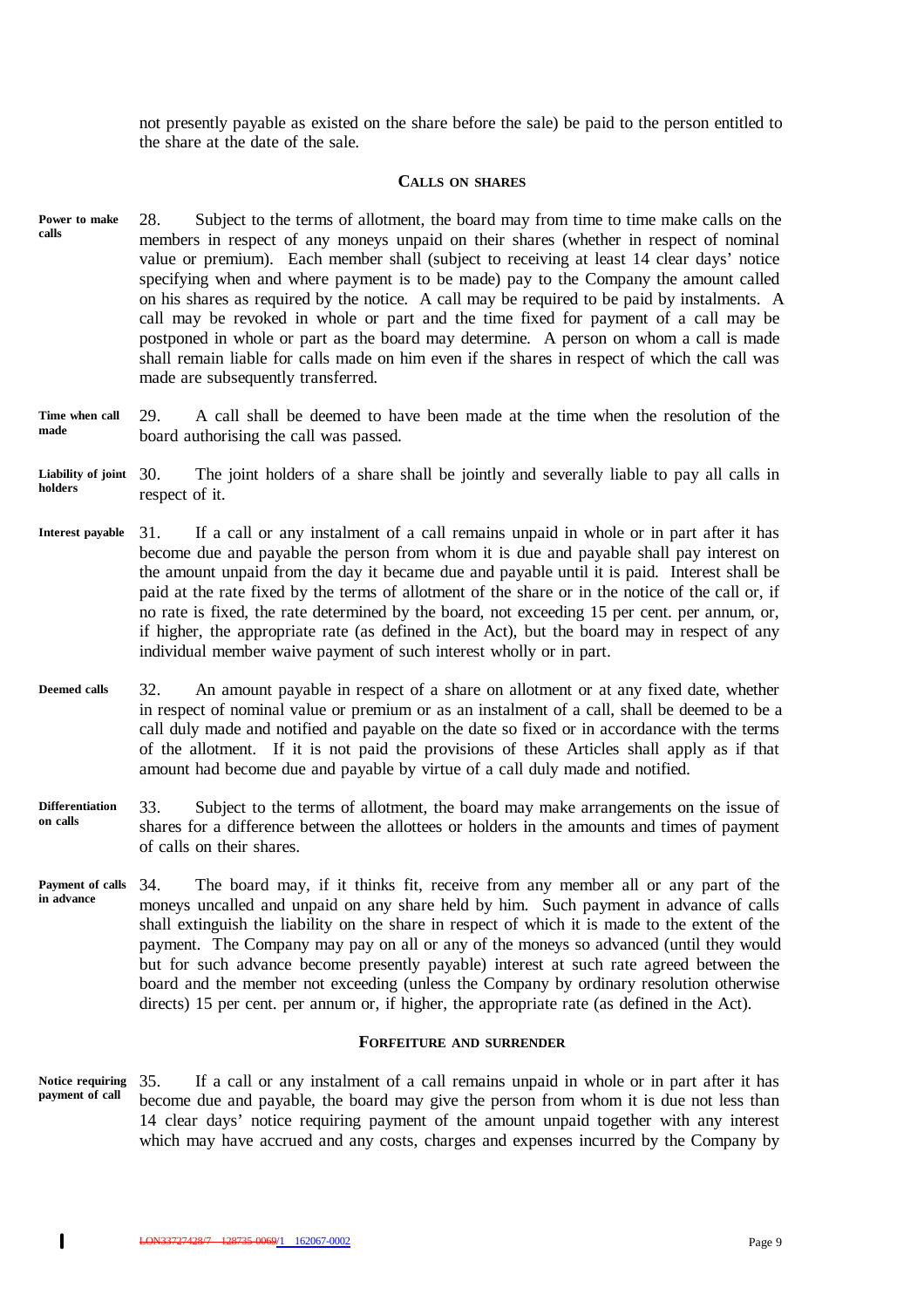reason of such non-payment. The notice shall name the time and place where payment is to be made and shall state that if the notice is not complied with the shares in respect of which the call was made will be liable to be forfeited.

- 36. If that notice is not complied with, any share in respect of which it was sent may, at any time before the payment required by the notice has been made, be forfeited by a resolution of the board. The forfeiture shall include all dividends or other moneys payable in respect of the forfeited share which have not been paid before the forfeiture. When a share has been forfeited, notice of the forfeiture shall be sent to the person who was the holder of the share before the forfeiture. Where the forfeited share is held in certificated form, an entry shall be made promptly in the register opposite the entry of the share showing that notice has been sent, that the share has been forfeited and the date of forfeiture. No forfeiture shall be invalidated by the omission or neglect to send that notice or to make those entries. **Forfeiture for non-compliance**
- 37. Subject to the provisions of the Companies Acts, a forfeited share shall be deemed to belong to the Company and may be sold, re-allotted or otherwise disposed of on such terms and in such manner as the board determines, either to the person who was the holder before the forfeiture or to any other person. At any time before sale, re-allotment or other disposal, the forfeiture may be cancelled on such terms as the board thinks fit. Where for the purposes of its disposal a forfeited share held in certificated form is to be transferred to any person, the board may authorise any person to execute an instrument of transfer of the share to that person. Where for the purposes of its disposal a forfeited share held in uncertificated form is to be transferred to any person, the board may exercise any of the Company's powers under Article 11. The Company may receive the consideration given for the share on its disposal and may register the transferee as holder of the share. **Sale of forfeited shares**

38. A person shall cease to be a member in respect of any share which has been forfeited and shall, if the share is a certificated share, surrender the certificate for any forfeited share to the Company for cancellation. The person shall remain liable to the Company for all moneys which at the date of forfeiture were presently payable by him to the Company in respect of that share with interest on that amount at the rate at which interest was payable on those moneys before the forfeiture or, if no interest was so payable, at the rate determined by the board, not exceeding 15 per cent. per annum or, if higher, the appropriate rate (as defined in the Act), from the date of forfeiture until payment. The board may waive payment wholly or in part or enforce payment without any allowance for the value of the share at the time of forfeiture or for any consideration received on its disposal. **Liability following forfeiture**

- 39. The board may accept the surrender of any share which it is in a position to forfeit on such terms and conditions as may be agreed. Subject to those terms and conditions, a surrendered share shall be treated as if it had been forfeited. **Surrender**
- 40. The forfeiture of a share shall involve the extinction at the time of forfeiture of all interest in and all claims and demands against the Company in respect of the share and all other rights and liabilities incidental to the share as between the person whose share is forfeited and the Company, except only those rights and liabilities expressly saved by these Articles, or as are given or imposed in the case of past members by the Companies Acts. **Extinction of rights**
- 41. A statutory declaration by a director or the secretary that a share has been duly forfeited or surrendered on a specified date shall be conclusive evidence of the facts stated in it as against all persons claiming to be entitled to the share. The declaration shall (subject if necessary to the execution of an instrument of transfer or transfer by means of the relevant system, as the case may be) constitute a good title to the share. The person to whom the **Evidence of forfeiture or surrender**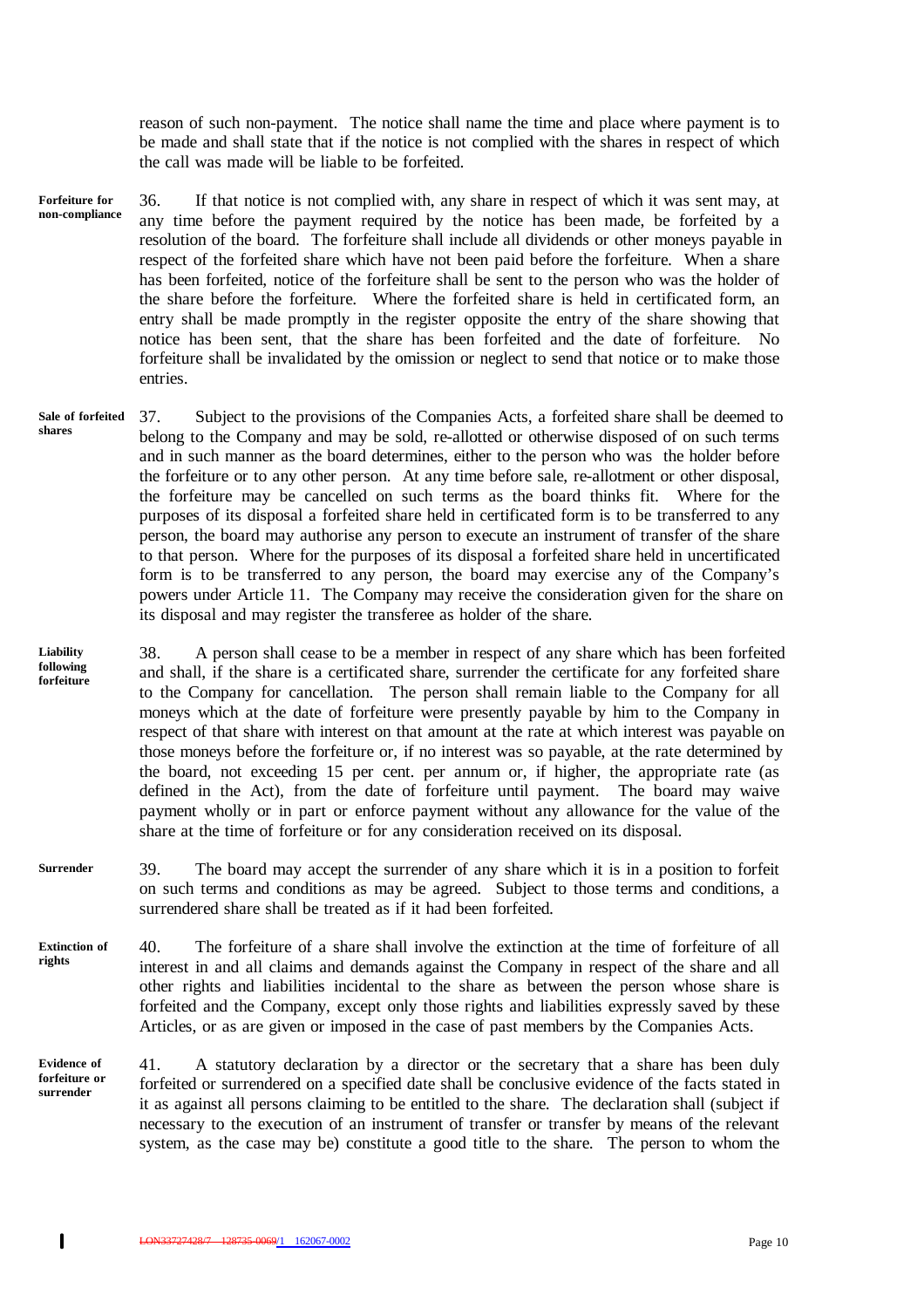share is disposed of shall not be bound to see to the application of the purchase money, if any, and his title to the share shall not be affected by any irregularity in, or invalidity of, the proceedings in reference to the forfeiture, surrender, sale, re-allotment or disposal of the share.

#### **TRANSFER OF SHARES**

**Form and execution of transfer of certificated share**

42. Without prejudice to any power of the Company to register as shareholder a person to whom the right to any share(s) has been transmitted by operation of law, the instrument of transfer of a certificated share may be in any usual form or in any other form which the board may approve. An instrument of transfer shall be signed by or on behalf of the transferor and, unless the share is fully paid, by or on behalf of the transferee. An instrument of transfer need not be under seal.

43. The board may, in its absolute discretion, refuse to register the transfer of a certificated share which is not fully paid, provided that the refusal does not prevent dealings in shares in the Company from taking place on an open and proper basis. **Transfers of partly paid certificated shares**

44. The board may also refuse to register the transfer of a certificated share unless the instrument of transfer: **Invalid transfers of certificated shares**

- (a) is lodged, duly stamped (if stampable), at the office or at another place appointed by the board accompanied by the certificate for the share to which it relates and such other evidence as the board may reasonably require to show the right of the transferor to make the transfer;
- (b) is in respect of only one class of shares; and
- (c) is in favour of not more than four transferees.

45. In the case of a transfer of a certificated share by a recognised person, the lodging of a share certificate will only be necessary if and to the extent that a certificate has been issued in respect of the share in question. **Transfers by recognised persons**

46. If the board refuses to register a transfer of a share in certificated form, it shall send the transferee notice of its refusal within two months after the date on which the instrument of transfer was lodged with the Company. **Notice of refusal to register**

47. No fee shall be charged for the registration of any instrument of transfer or other document relating to or affecting the title to a share. **No fee payable on registration**

48. The Company shall be entitled to retain an instrument of transfer which is registered, but an instrument of transfer which the board refuses to register shall be returned to the person lodging it when notice of the refusal is sent. **Retention of instruments of transfer**

> 48.A In Articles 48.A to 48.F (inclusive) (the *Scheme Articles*), references to the "Scheme" are to the scheme of arrangement dated 27 November 2015 under Part 26 of the Act between the Company and the holders of Scheme Shares and as approved by the holders of the Scheme Shares at the meeting convened by the Court and as it may be modified or amended in accordance with its terms, and expressions defined in the Scheme shall have the same meanings in the Scheme Articles.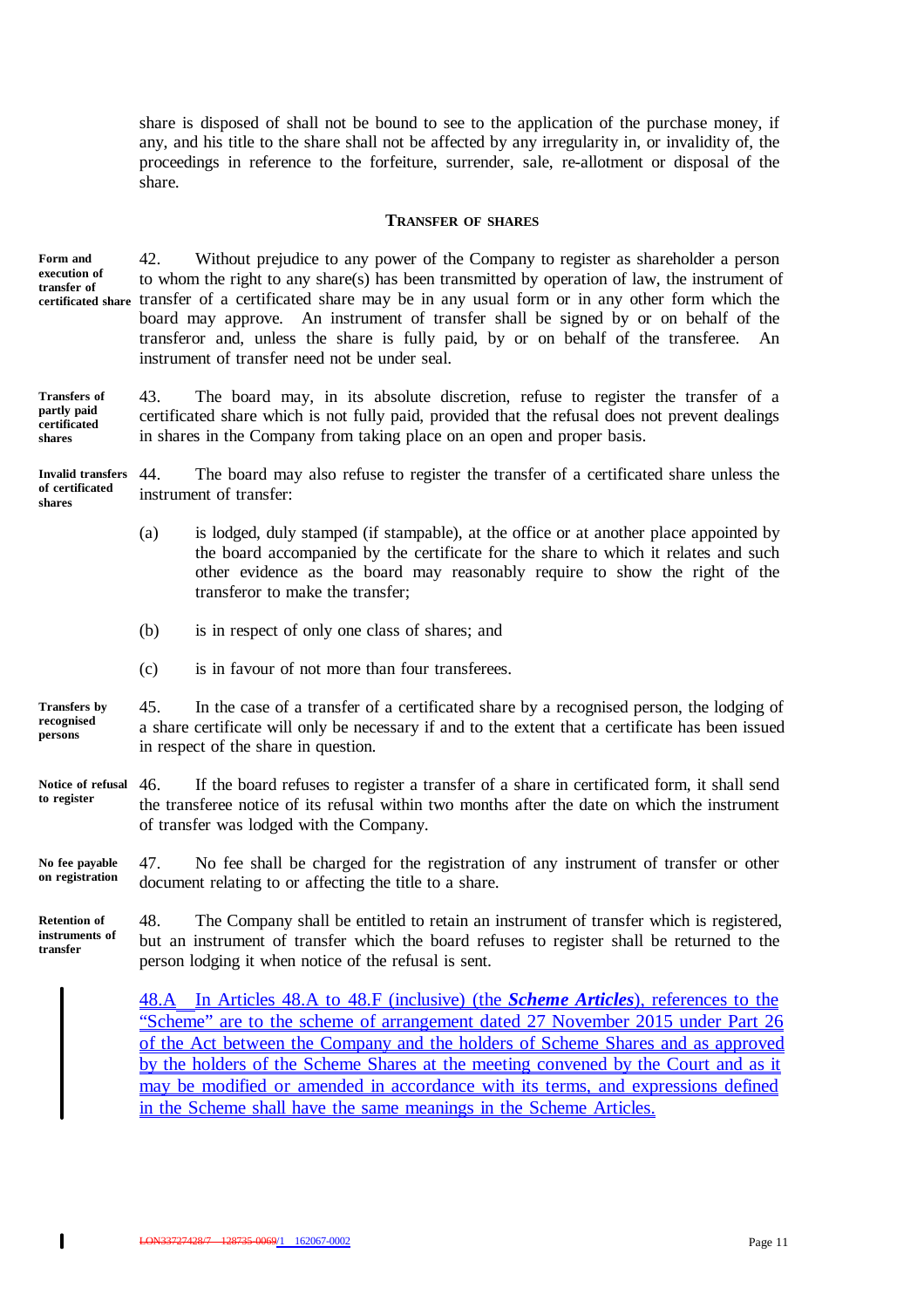48.B Notwithstanding either any other provision of these Articles or the terms of any resolution whether ordinary or special passed by the Company in general meeting, if the Company issues any ordinary shares (other than to Paddy Power Group plc (*Paddy Power*) or its nominee(s)) on or prior to the Scheme Record Time, such shares shall be issued subject to the terms of the Scheme (and shall be Scheme Shares for the purposes thereof) and the original or any subsequent holder or holders of such ordinary shares shall be bound by the Scheme accordingly.

48.C Notwithstanding either any other provision of these Articles or the terms of any resolution whether ordinary or special passed by the Company in general meeting, if any ordinary shares are issued to any person (other than Paddy Power or its nominee(s)) (the *New Member*) after the Scheme Record Time, such New Member (or any subsequent holder or any nominee of such New Member or any such subsequent holder) will, provided the Scheme shall have become effective, be obliged to (on the Effective Date or, if later, on issue) immediately transfer all the ordinary shares held by the New Member (or any subsequent holder or any nominee of such New Member or such subsequent holder) (the *Disposal Shares*) to Paddy Power (and/or its nominee, as Paddy Power may direct) who shall be obliged to acquire all of the Disposal Shares in consideration of and conditional on the issue by or on behalf of Paddy Power to the New Member of such ordinary shares in Paddy Power equal to the number of ordinary shares in Paddy Power that the New Member would have been entitled to pursuant to the Scheme had each Disposal Share been a Betfair Share (the *New Paddy Power Betfair Shares*).

48.D On any reorganisation of, or material alteration to, the share capital of the Company (including, without limitation, any subdivision and/or consolidation), the number of New Paddy Power Betfair Shares per Disposal Share to be issued under Article 48.C above shall be adjusted by the directors in such manner as the auditors of the Company or an independent investment bank selected by the Company may determine to be fair and reasonable to the New Member to reflect such reorganisation or alteration. References in the Scheme Articles to ordinary shares shall, following such adjustment, be construed accordingly.

48.E To give effect to any transfer required by the Scheme Articles, the Company may appoint any person as attorney for the New Member to execute and deliver as transferor a form of transfer or instructions of transfer on behalf of the New Member (or any subsequent holder or any nominee of such New Member or any such subsequent holder) in favour of Paddy Power and do all such other things and execute and deliver all such documents as may in the opinion of the attorney be necessary or desirable to vest the Disposal Shares in Paddy Power and/or its nominees and pending such vesting to exercise all such rights to the Disposal Shares as Paddy Power may direct. If an attorney is so appointed, the New Member shall not thereafter (except to the extent that the attorney fails to act in accordance with the directions of Paddy Power) be entitled to exercise any rights attaching to the Disposal Shares unless so agreed by Paddy Power. The Company may give good receipt for the purchase price of the Disposal Shares and may register Paddy Power and/or its nominees as the holder thereof and issue to it certificates for the same. The Company shall not be obliged to issue a certificate to the New Member for any Disposal Shares. Paddy Power shall send a share certificate (or if the New Member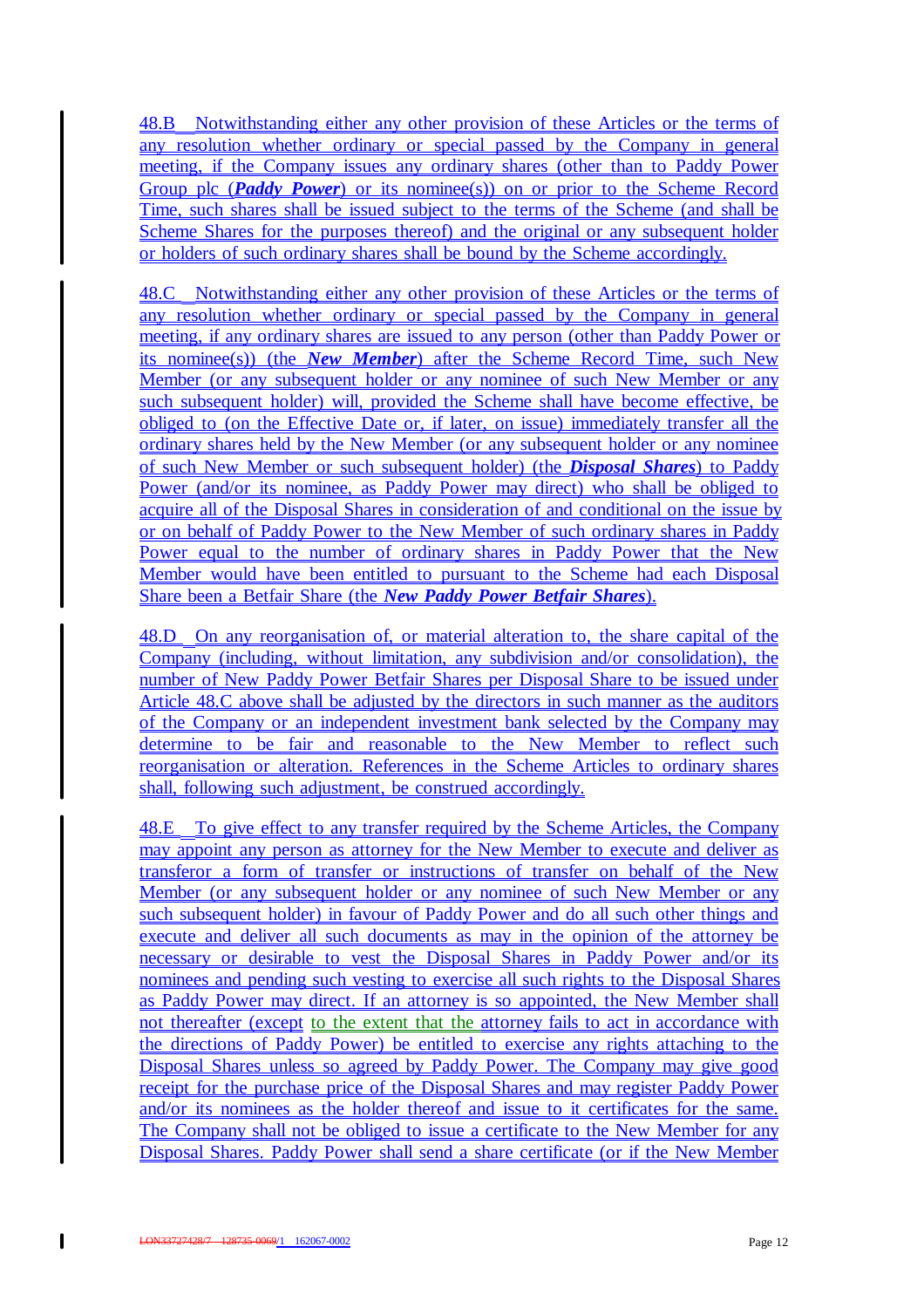elects to hold the New Paddy Power Betfair Shares in uncertified form, make the appropriate instructions) in relation to the New Paddy Power Betfair Shares within 14 days of the date on which the Disposal Shares are issued to the New Member.

48.F If the Scheme shall not have become effective by the date referred to in paragraph 5 of the Scheme (or such later date, if any, as Paddy Power and the Company may agree and the Court and the Panel may allow, if such consent is required), the Scheme Articles shall be of no effect.

48.G Notwithstanding any other provision of these Articles, both the Company and the directors shall refuse to register the transfer of any ordinary shares effected after the Scheme Record Time and before the Effective Date (other than to Paddy Power and/or its nominee pursuant to the Scheme).

48.H Notwithstanding any other provision of these Articles, both the Company and the directors may refuse to register the transfer of any ordinary shares other than as provided by the Scheme Articles."

#### **REGULATION OF BETTING AND GAMING ACTIVITIES: SUSPENSION OF RIGHTS OF MEMBERS AND DISPOSAL OF SHARES**

**Suspension of rights of members**

49. If at any time the Company determines that a Shareholder Regulatory Event has occurred, it may, in its absolute discretion at any time, by written notice (a *Shareholder Regulatory Event Notice*) to the holder(s) of any interest(s) in any shares (the *Relevant Shares*) in the Company to whom a Shareholder Regulatory Event relates (or to whom the Company reasonably believes it to relate), in its absolute discretion with immediate effect (or with effect from such date as is specified in such Shareholder Regulatory Event Notice), suspend one or more of the following rights attaching to such Relevant Shares:

- (a) the right to attend and speak at meetings of the Company and to vote either personally or by proxy at a general meeting or at a separate meeting of the holders of that class of shares or to demand and vote on a poll exercisable in respect of any Relevant Shares;
- (b) the right to receive any payment or distribution (whether by way of dividend or otherwise) in respect of any Relevant Shares; and
- (c) the right to the issue of further shares or other securities in respect of the Relevant Shares.

**Required disposal of Disposal Shares**

 $\mathbf{I}$ 

50. If at any time the Company determines that a Shareholder Regulatory Event has occurred it may, in its absolute discretion at any time, by written notice (a *Disposal Notice*) to a holder of any interest(s) in any shares in the Company to whom the Shareholder Regulatory Event relates (or to whom the Company reasonably believes it to relate), require the recipient of the Disposal Notice or any person named therein as interested in (or reasonably believed to be interested in) shares of the Company to dispose of such number of shares as is specified in the Disposal Notice (the *Disposal Shares*) and for evidence in a form reasonably satisfactory to the Company that such disposal shall have been effected to be supplied to the Company within 14 days from the date of the Disposal Notice or within such other period as the Company shall (in its absolute discretion) consider reasonable. The Company may withdraw a Disposal Notice so given whether before or after the expiration of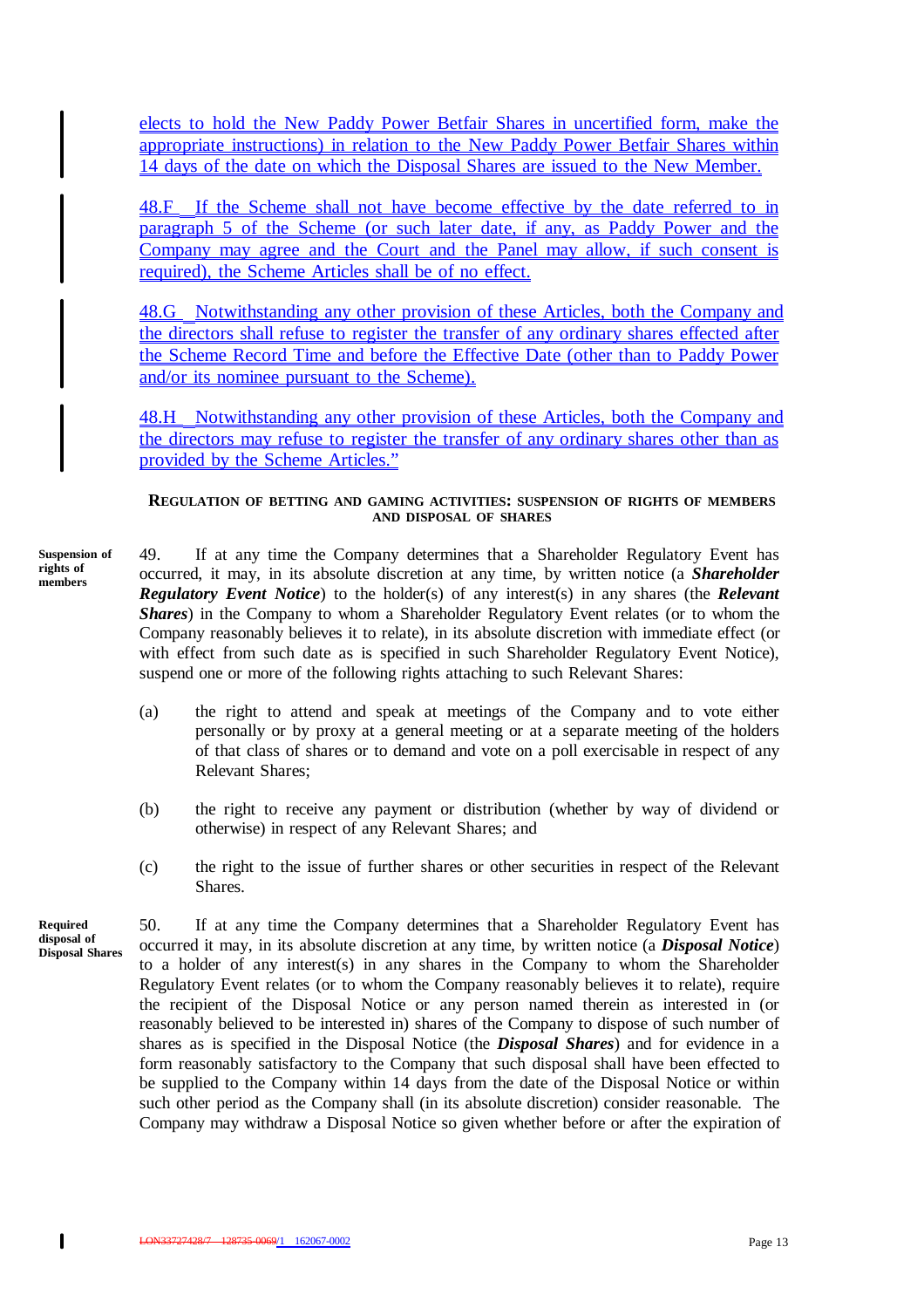the period referred to therein if it appears to the Company that the ground or purported grounds for its service do not exist or no longer exist.

**Right of Company to sell Disposal Shares**

51. If a Disposal Notice is not complied with in accordance with its terms or otherwise not complied with to the satisfaction of the Company within the time specified, and has not been withdrawn, the Company shall, in its absolute discretion, be entitled, so far as it is able, to dispose (or procure the disposal) of the Disposal Shares at the highest price reasonably obtainable by the Company or its agents in the circumstances and shall give written notice of any such disposal to those persons on whom the Disposal Notice was served; subject to all applicable law and regulation, the Company itself may acquire Disposal Shares. Any such disposal by the Company shall be completed as soon as reasonably practicable after expiry of the time specified in the Disposal Notice and, in any event, within 90 days after the expiry of the time specified in the Disposal Notice provided that a disposal may be suspended during any period when dealings by the directors in the Company's shares are not permitted by applicable law or regulation but any disposal of Disposal Shares so suspended shall be completed within 30 days after the expiry of the period of such suspension.

**Steps to be taken in connection with sale of Disposal Shares**

52. Neither the Company nor any director, officer, employee or agent of the Company shall be liable to any holder of or any person having any interest in Disposal Shares disposed of in accordance with Articles 49 - 51 (inclusive) or to any other person provided that, in disposing of such Disposal Shares, the Company acts in good faith within the time periods specified above. For the purpose of effecting any disposal of Disposal Shares held in uncertificated form, the Company may make such arrangements on behalf of the registered holder of the Disposal Shares as it may think fit to transfer title to those shares through a relevant system (as defined in the Regulations). For the purpose of effecting any disposal of Disposal Shares held in certificated form, the Company may authorise in writing any, director, officer, employee or agent of the Company to execute any necessary transfer on behalf of the registered holder(s) and may issue a new share certificate or other document of title to the purchaser and enter the name of the transferee in the register. The net proceeds of any such disposal shall be received by the Company whose receipt shall be a good discharge for the purchase money and shall be paid (without interest being payable thereon) to the former registered holder of the Disposal Shares upon surrender by him of all relevant share certificate(s) or other documents of title in respect of such Disposal Shares. The transferee shall not be bound to see the application of such proceeds and once the name of the transferee has been entered, into the register in respect of the Disposal Shares, the validity of the transfer of the Disposal Shares shall not be questioned. Any delay on the part of the Company in exercising any or all of its rights under Articles 49 - 51 (inclusive) shall not in any way invalidate the transfer of any Disposal Shares made hereunder or any other steps undertaken in connection therewith. Save as otherwise specifically provided by Articles 49 - 51 (inclusive), the manner, timing and terms of any disposal of Disposal Shares by (or on behalf of) the Company shall be determined by the Company and the Company may take advice from such persons as are considered by it to be appropriate as to the manner, timing and terms of any such disposal.

**Meaning of Shareholder Regulatory Event**

53. For the purposes of Articles 49 - 52 (inclusive), a Shareholder Regulatory Event shall occur if:

- (a) a Gaming Regulatory Authority informs the Company or any member of its group that any member of the Company or any person interested or believed to be interested in shares of the Company is for whatever reason:
	- (i) unsuitable to be a person interested in shares of the Company;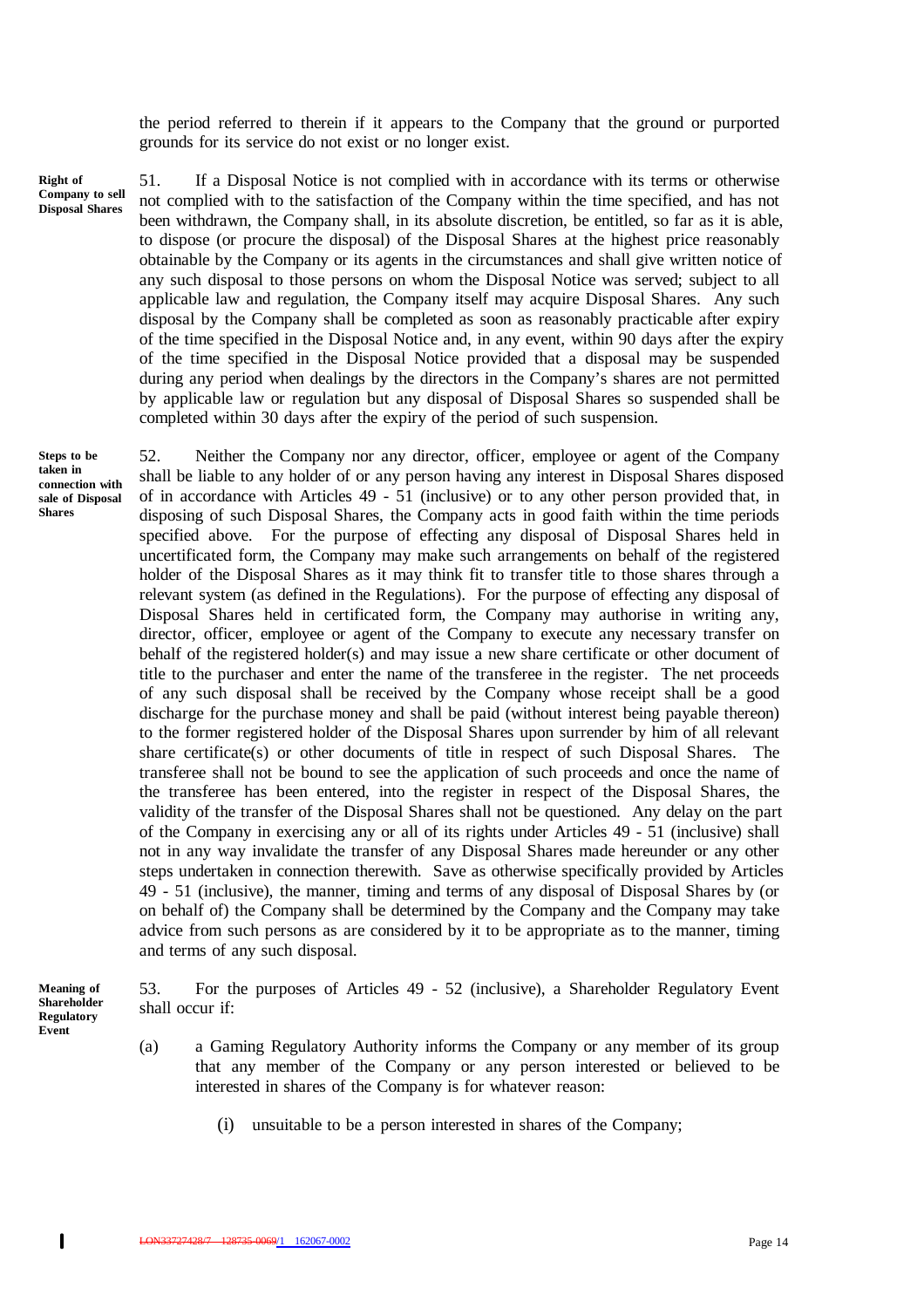- (ii) not licensed or qualified to be a person interested in shares of the Company; or
- (iii) disqualified as a holder of interests in shares of the Company,

under any legislation regulating the operation of any betting or gaming activity or any activity ancillary or related thereto undertaken or to be undertaken by the Company or any member of its group or any other company, partnership, body corporate or other entity in which the Company or any member of its group is interested;

- (b) a Gaming Regulatory Authority by reason, in whole or in part, of the interest of any person or persons in shares of the Company (or by its belief as to the interest of any person or persons in such shares) has:
	- (i) refused or indicated to the Company or any member of its group or any other company, partnership, body corporate or other entity in which the Company or any member of its group is interested that it will or is likely to or may refuse;
	- (ii) revoked or cancelled or indicated to the Company or any member of its group or any other company, partnership, body corporate or other entity in which the Company or any member of its group is interested that it will or is likely to or may revoke or cancel;
	- (iii) opposed or indicated to the Company or any member of its group or any other company, partnership, body corporate or other business in which the Company or any member of its group is interested that it will or is likely to or may oppose; or
	- (iv) imposed any condition or limitation which may have a material adverse impact upon the operation of any betting or gaming activity or any activity ancillary or related thereto undertaken or to be undertaken by the Company or other entity in which the Company or any member of its group is interested, or upon the benefit of which the Company or any other member of its group derives or is likely to derive from the operation by any other member of its group or any other company, partnership, body corporate, or other entity in which the Company or any member of its group is interested in any betting or gaming activity or any activity ancillary or related thereto or indicated to the Company or any member of its group or any such other company, partnership, body corporate or other entity that it will or is likely to or may impose any such condition or limitation, in relation to,

the grant, renewal, or the continuance of any registration, licence, approval, finding of suitability, consent, or certificate required by any legislation regulating (or code of conduct or practice recognised or endorsed by the Gaming Regulatory Authority relevant to) the operation of any betting or gaming activity or any activity ancillary or related thereto undertaken or to be undertaken by the Company or any member of its group or any other company, partnership, body corporate or other entity in which the Company or any member of its group is interested, which is held by or has been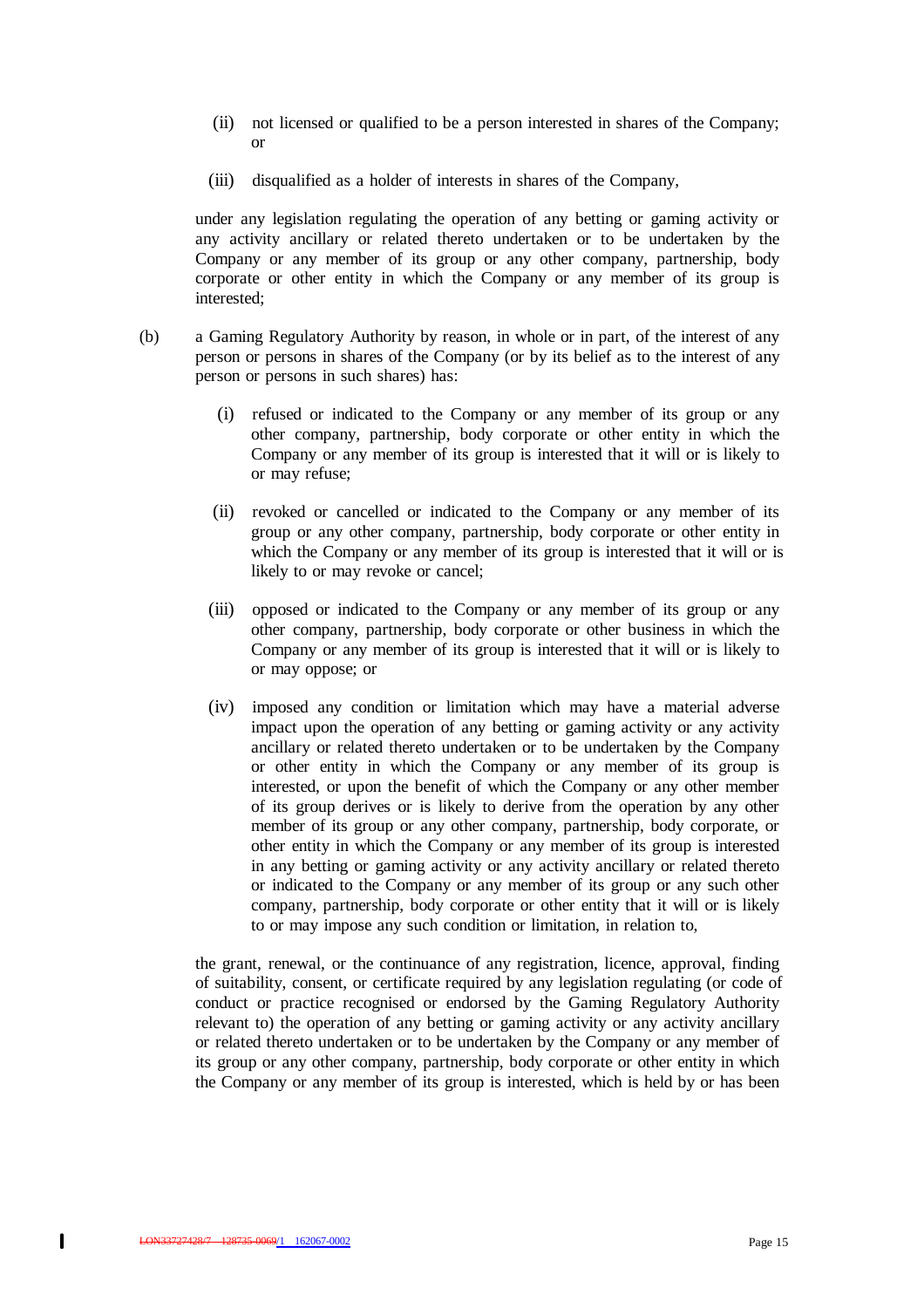applied for by the Company or any member of its group or other such person.

54. For the purpose of Articles 49 - 53 (inclusive):

- (a) the Company may, in determining the reason for any action or potential action of a Gaming Regulatory Authority, have regard to any statements or comments made by any members, officers, employees or agents of the Gaming Regulatory Authority whether or not such statements or comments form part of or are reflected in any official determination issued by the Gaming Regulatory Authority, and may act notwithstanding any appeal in respect of the decision of any Gaming Regulatory Authority;
- (b) a *Gaming Regulatory Authority* means any authority wherever located (whether a government department, independent body established by legislation, a government, self-regulating organisation, court, tribunal, commission, board, committee or otherwise) vested with responsibility (with or without another or others) for the conduct of any betting or gaming activity or any activity ancillary, or related thereto;
- (c) the board may exercise the powers of the Company under Articles 49 53 (inclusive) and any powers, rights or duties conferred by Articles 49 - 53 (inclusive) on the Company and exercisable by the board may be exercised by a duly authorised committee of the board or any person(s) to whom authority has been delegated by the board or any such committee of the board, as applicable;
- (d) any resolution or determination of, or any decision or the exercise of any discretion or power under Articles 49 - 53 (inclusive) by the Company, the board, a duly authorised committee of the board or any person to whom authority has been delegated thereby shall be final and conclusive and binding on all concerned, and neither the Company, the board, nor any person acting under the authority thereof shall be obliged to give any reason(s) therefor;
- (e) *interest* and *interested in* in relation to the Company's shares shall be construed in accordance with sections 802 - 825 of the Act; and
- (f) *betting or gaming activity or any activity ancillary or related thereto* includes (but is not limited to) the provision of online services to customers in connection with such activity or activities and shall include the provision of financial services.

#### **TRANSMISSION OF SHARES**

- 55. If a member dies, the survivor or survivors where he was a joint holder, and his personal representatives where he was a sole holder or the only survivor of joint holders, shall be the only persons recognised by the Company as having any title to his interest. Nothing in these Articles shall release the estate of a deceased member (whether a sole or joint holder) from any liability in respect of any share held by him. **Transmission**
- 56. A person becoming entitled by transmission to a share may, on production of any evidence as to his entitlement properly required by the board, elect either to become the holder of the share or to have another person nominated by him registered as the transferee. If he elects to become the holder he shall send notice to the Company to that effect. If he elects to have another person registered and the share is a certificated share, he shall execute an instrument of transfer of the share to that person. If he elects to have himself or another person registered and the share is an uncertificated share, he shall take any action the board **Elections permitted**

**Interpretation of provisions regarding Shareholder Regulatory Event**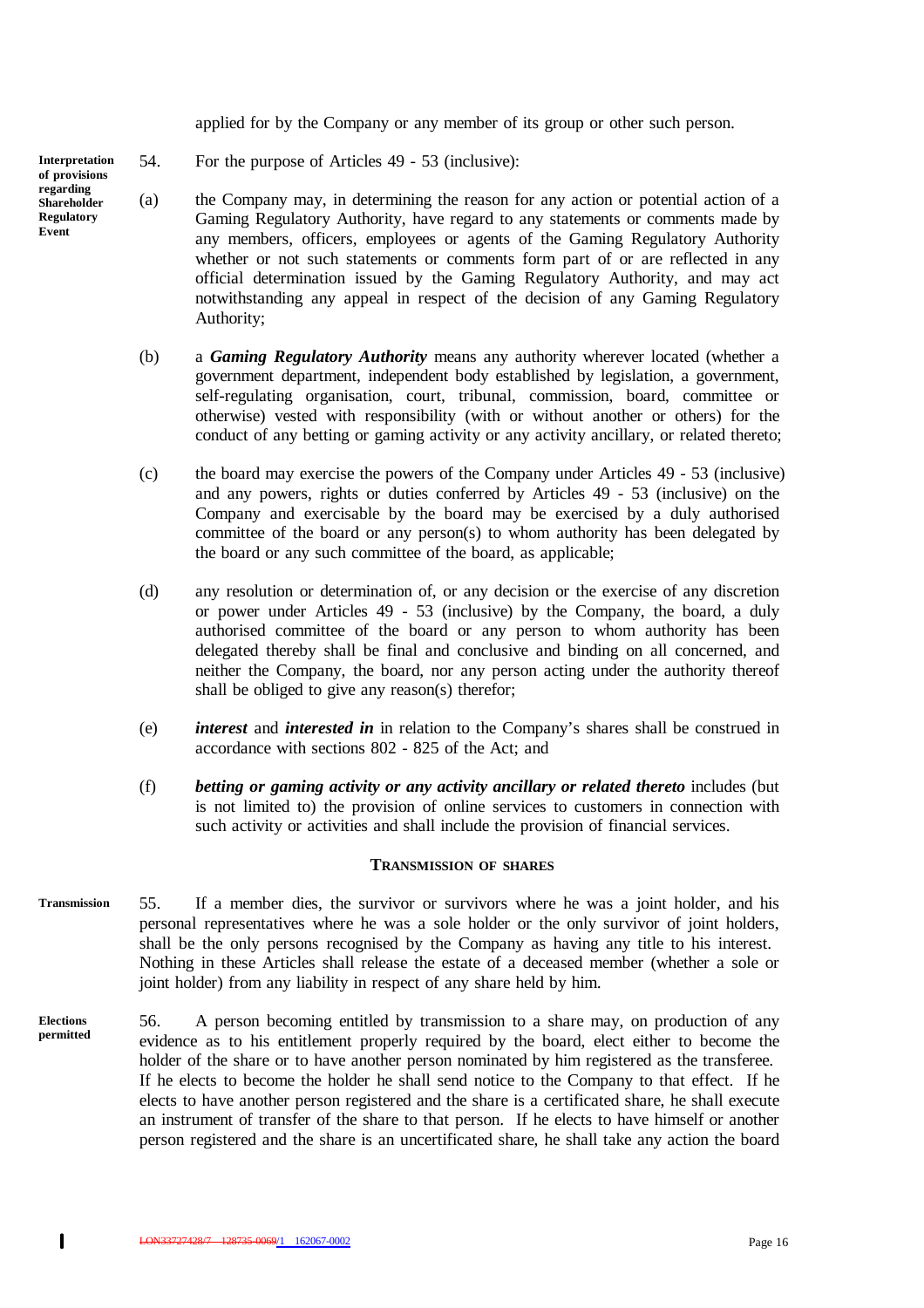may require (including, without limitation, the execution of any document and the giving of any instruction by means of a relevant system) to enable himself or that person to be registered as the holder of the share. All the provisions of these Articles relating to the transfer of shares apply to that notice or instrument of transfer as if it were an instrument of transfer executed by the member and the death or bankruptcy of the member or other event giving rise to the transmission had not occurred.

- 57. The board may at any time send a notice requiring any such person to elect either to be registered himself or to transfer the share. If the notice is not complied with within 60 days, the board may after the expiry of that period withhold payment of all dividends or other moneys payable in respect of the share until the requirements of the notice have been complied with. **Elections required**
- 58. A person becoming entitled by transmission to a share shall, on production of any evidence as to his entitlement properly required by the board and subject to the requirements of Article 56 and of Article 185, have the same rights in relation to the share as he would have had if he were the holder of the share. That person may give a discharge for all dividends and other moneys payable in respect of the share, but he shall not, before being registered as the holder of the share, be entitled in respect of it to receive notice of, or to attend or vote at, any meeting of the Company or to receive notice of, or to attend or vote at, any separate meeting of the holders of any class of shares in the capital of the Company. **Rights of persons entitled by transmission**

## **ALTERATION OF SHARE CAPITAL**

- 59. All shares created by increase of the Company's share capital, by consolidation, division or sub-division of its share capital or the conversion of stock into paid-up shares shall be: **New shares subject to these Articles**
	- (a) subject to all the provisions of these Articles, including, without limitation, provisions relating to payment of calls, lien, forfeiture, transfer and transmission; and
	- (b) unclassified, unless otherwise provided by these Articles, by the resolution creating the shares or by the terms of allotment of the shares.
- Whenever any fractions arise as a result of a consolidation or sub-division of shares, the board may on behalf of the members deal with the fractions as it thinks fit. In particular, without limitation, the board may sell shares representing fractions to which any members would otherwise become entitled to any person (including, subject to the provisions of the Companies Acts, the Company) and distribute the net proceeds of sale in due proportion among those members. Where the shares to be sold are held in certificated form the board may authorise some person to execute an instrument of transfer of the shares to, or in accordance with the directions of, the buyer. Where the shares to be sold are held in uncertificated form, the board may do all acts and things it considers necessary or expedient to effect the transfer of the shares to, or in accordance with the directions of, the buyer. The buyer shall not be bound to see to the application of the purchase moneys and his title to the shares shall not be affected by any irregularity in, or invalidity of, the proceedings in relation to the sale. **Fractions arising**

#### **GENERAL MEETINGS**

61. The board shall convene and the Company shall hold general meetings as annual **Annual general meetings**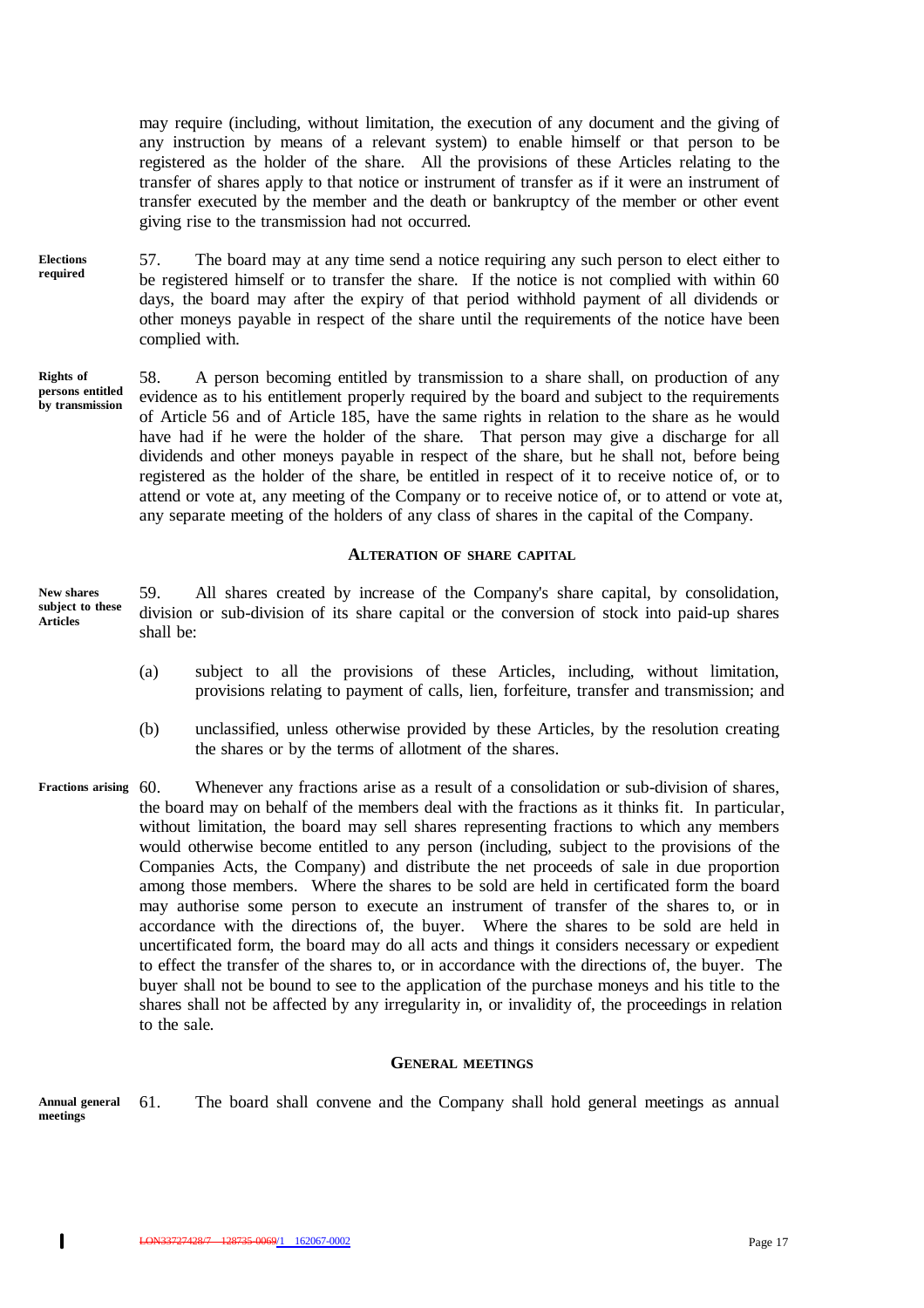general meetings in accordance with the requirements of the Companies Acts.

- 62. All provisions of these Articles relating to general meetings of the Company shall, *mutatis mutandis*, apply to every separate general meeting of the holders of any class of shares in the capital of the Company, except that: **Class meetings**
	- (a) the necessary quorum shall be two persons holding or representing by proxy at least one-third in nominal value of the issued shares of the class (excluding any shares of that class held as treasury shares) or, at any adjourned meeting of such holders, one holder present in person or by proxy, whatever the amount of his holding, who shall be deemed to constitute a meeting;
	- (b) any holder of shares of the class present in person or by proxy may demand a poll; and
	- (c) each holder of shares of the class shall, on a poll, have one vote in respect of every share of the class held by him.

For the purposes of this Article, where a person is present by proxy or proxies, he is treated only as holding the shares in respect of which those proxies are authorised to exercise voting rights.

63. The board may call general meetings whenever and at such times and places as it shall determine. On the requisition of members pursuant to the provisions of the Companies Acts, the board shall promptly convene a general meeting in accordance with the requirements of the Companies Acts. If there are insufficient directors in the United Kingdom to call a general meeting any director of the Company may call a general meeting, but where no director is willing or able to do so, any two members of the Company may summon a meeting for the purpose of appointing one or more directors. **Convening general meetings**

#### **NOTICE OF GENERAL MEETINGS**

- 64. An annual general meeting shall be called by at least 21 clear days' notice. Subject to the provisions of the Companies Acts, all other general meetings may be called by at least 14 clear days' notice. **Period of notice**
- 65. Subject to the provisions of the Companies Acts, to the provisions of these Articles and to any restrictions imposed on any shares, the notice shall be sent to every member and every director. The auditors are entitled to receive all notices of, and other communications relating to, any general meeting which any member is entitled to receive. **Recipients of notice**
- 66. Subject to the provisions of the Companies Acts, the notice shall specify the time, date and place of the meeting (including, without limitation, any satellite meeting place arranged for the purposes of Article 69, which shall be identified as such in the notice) and the general nature of the business to be dealt with. **Contents of notice: general**
- 67. In the case of an annual general meeting, the notice shall specify the meeting as such. In the case of a meeting to pass a special resolution, the notice shall specify the intention to propose the resolution as a special resolution. **Contents of notice: additional requirements**
- 68. The notice shall include details of any arrangements made for the purpose of Article 71 (making clear that participation in those arrangements will not amount to attendance at **Article 71 arrangements**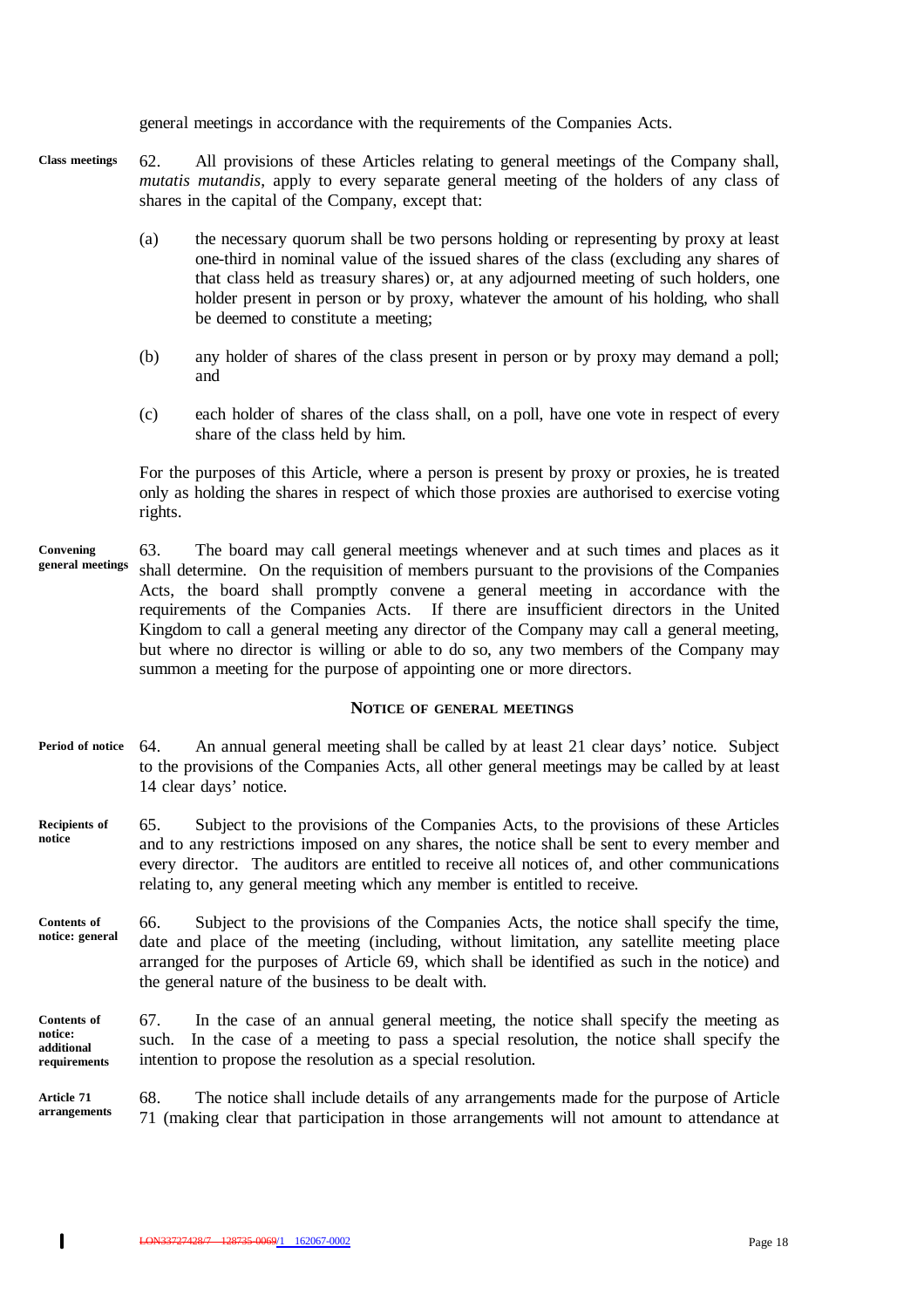the meeting to which the notice relates).

**General meetings at more than one place**

69. The board may resolve to enable persons entitled to attend a general meeting to do so by simultaneous attendance and participation at a satellite meeting place anywhere in the world. The members present in person or by proxy at satellite meeting places shall be counted in the quorum for, and entitled to vote at, the general meeting in question, and that meeting shall be duly constituted and its proceedings valid if the chairman of the general meeting is satisfied that adequate facilities are available throughout the general meeting to ensure that members attending at all the meeting places are able to:

- (a) participate in the business for which the meeting has been convened;
- (b) hear and see all persons who speak (whether by the use of microphones, loudspeakers, audio-visual communications equipment or otherwise) in the principal meeting place and any satellite meeting place; and
- (c) be heard and seen by all other persons so present in the same way.

The chairman of the general meeting shall be present at, and the meeting shall be deemed to take place at, the principal meeting place.

70. If it appears to the chairman of the general meeting that the facilities at the principal meeting place or any satellite meeting place have become inadequate for the purposes referred to in Article 69, then the chairman may, without the consent of the meeting, interrupt or adjourn the general meeting. All business conducted at that general meeting up to the time of that adjournment shall be valid. The provisions of Article 82 shall apply to

**Interruption or adjournment where facilities inadequate**

**Other arrangements for viewing and hearing proceedings**

that adjournment.

71. The board may make arrangements for persons entitled to attend a general meeting or an adjourned general meeting to be able to view and hear the proceedings of the general meeting or adjourned general meeting and to speak at the meeting (whether by the use of microphones, loudspeakers, audio-visual communications equipment or otherwise) by attending at a venue anywhere in the world not being a satellite meeting place. Those attending at any such venue shall not be regarded as present at the general meeting or adjourned general meeting and shall not be entitled to vote at the meeting at or from that venue. The inability for any reason of any member present in person or by proxy at such a venue to view or hear all or any of the proceedings of the meeting or to speak at the meeting shall not in any way affect the validity of the proceedings of the meeting.

The board may from time to time make any arrangements for controlling the level of attendance at any venue for which arrangements have been made pursuant to Article 71 (including, without limitation, the issue of tickets or the imposition of some other means of selection) which it in its absolute discretion considers appropriate, and may from time to time change those arrangements. If a member, pursuant to those arrangements, is not entitled to attend in person or by proxy at a particular venue, he shall be entitled to attend in person or by proxy at any other venue for which arrangements have been made pursuant to Article 71. The entitlement of any member to be present at such venue in person or by proxy shall be subject to any such arrangement then in force and stated by the notice of meeting or adjourned meeting to apply to the meeting. Controlling level 72. **of attendance**

**Change in place and/or time of meeting**

73. If, after the sending of notice of a general meeting but before the meeting is held, or after the adjournment of a general meeting but before the adjourned meeting is held (whether or not notice of the adjourned meeting is required), the board decides that it is impracticable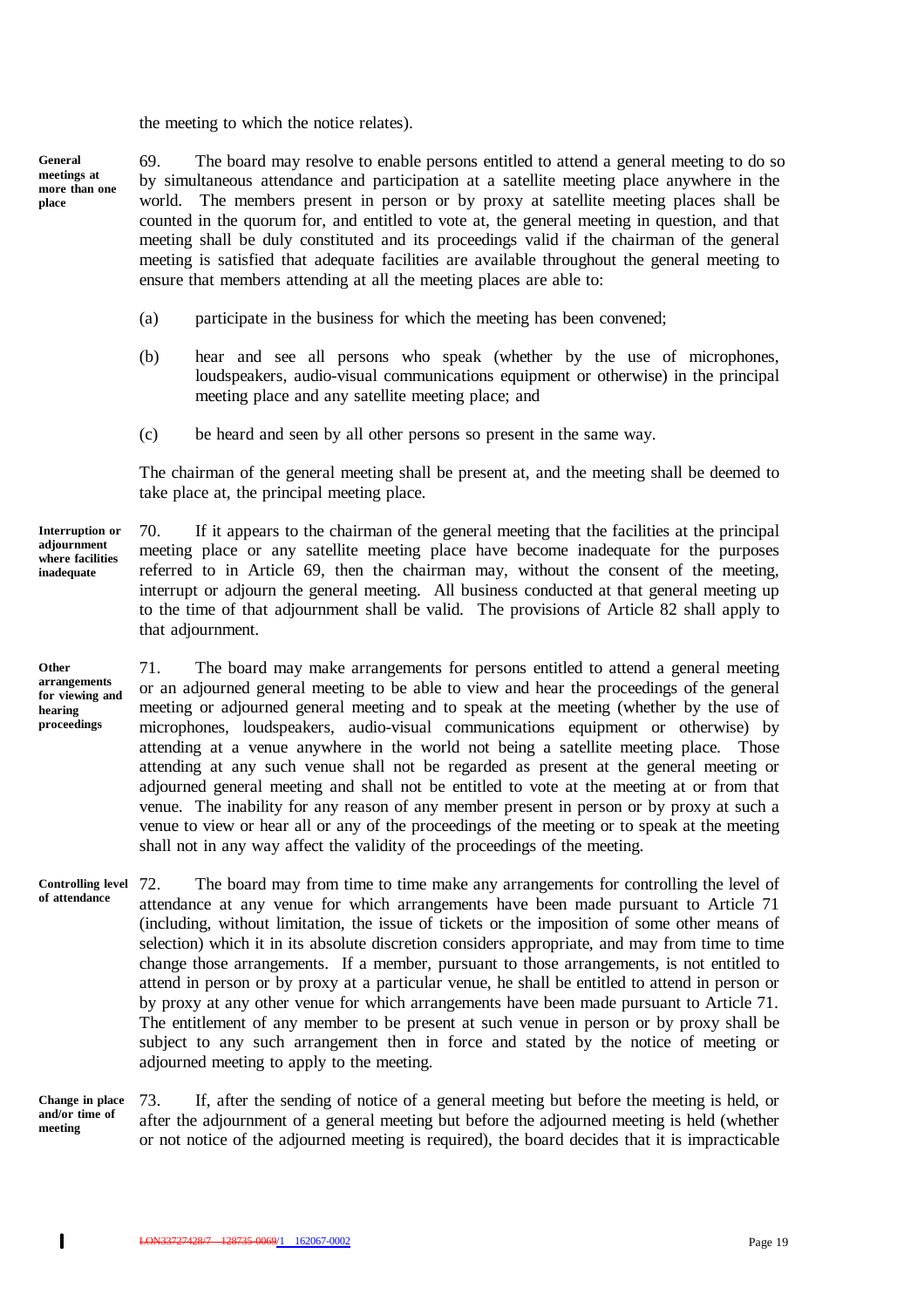or unreasonable, for a reason beyond its control, to hold the meeting at the declared place (or any of the declared places, in the case of a meeting to which Article 69 applies) and/or time, it may change the place (or any of the places, in the case of a meeting to which Article 69 applies) and/or postpone the time at which the meeting is to be held. If such a decision is made, the board may then change the place (or any of the places, in the case of a meeting to which Article 69 applies) and/or postpone the time again if it decides that it is reasonable to do so. In either case:

- (a) no new notice of the meeting need be sent, but the board shall, if practicable, advertise the date, time and place of the meeting in at least two newspapers having a national circulation and shall make arrangements for notices of the change of place and/or postponement to appear at the original place and/or at the original time; and
- (b) a proxy appointment in relation to the meeting may, if by means of a document in hard copy form, be delivered to the office or to such other place within the United Kingdom as may be specified by or on behalf of the Company in accordance with Article  $109(a)$  or, if in electronic form, be received at the address (if any) specified by or on behalf of the Company in accordance with Article 109(b), at any time not less than 48 hours before the postponed time appointed for holding the meeting provided that the board may specify, in any case, that in calculating the period of 48 hours, no account shall be taken of any part of a day that is not a working day.
- 74. For the purposes of Articles 69, 70, 71, 72 and 73, the right of a member to participate in the business of any general meeting shall include, without limitation, the right to speak, vote on a show of hands, vote on a poll, be represented by a proxy and have access to all documents which are required by the Companies Acts or these Articles to be made available at the meeting. **Meaning of participate**
- 75. The accidental omission to send a notice of a meeting or resolution, or to send any notification where required by the Companies Acts or these Articles in relation to the publication of a notice of meeting on a website, or to send a form of proxy where required by the Companies Acts or these Articles, to any person entitled to receive it, or the nonreceipt for any reason of any such notice, resolution or notification or form of proxy by that person, whether or not the Company is aware of such omission or non-receipt, shall not invalidate the proceedings at that meeting. **Accidental omission to send notice etc.**
- 76. The board and, at any general meeting, the chairman may make any arrangement and impose any requirement or restriction it or he considers appropriate to ensure the security of a general meeting including, without limitation, requirements for evidence of identity to be produced by those attending the meeting, the searching of their personal property and the restriction of items that may be taken into the meeting place. The board and, at any general meeting, the chairman is entitled to refuse entry to a person who refuses to comply with these arrangements, requirements or restrictions. **Security**

#### **PROCEEDINGS AT GENERAL MEETINGS**

77. No business shall be transacted at any general meeting unless a quorum is present, but the absence of a quorum shall not preclude the choice or appointment of a chairman, which shall not be treated as part of the business of the meeting. Save as otherwise provided by these Articles, two qualifying persons present at a meeting and entitled to vote on the business to be dealt with are a quorum, unless: **Quorum**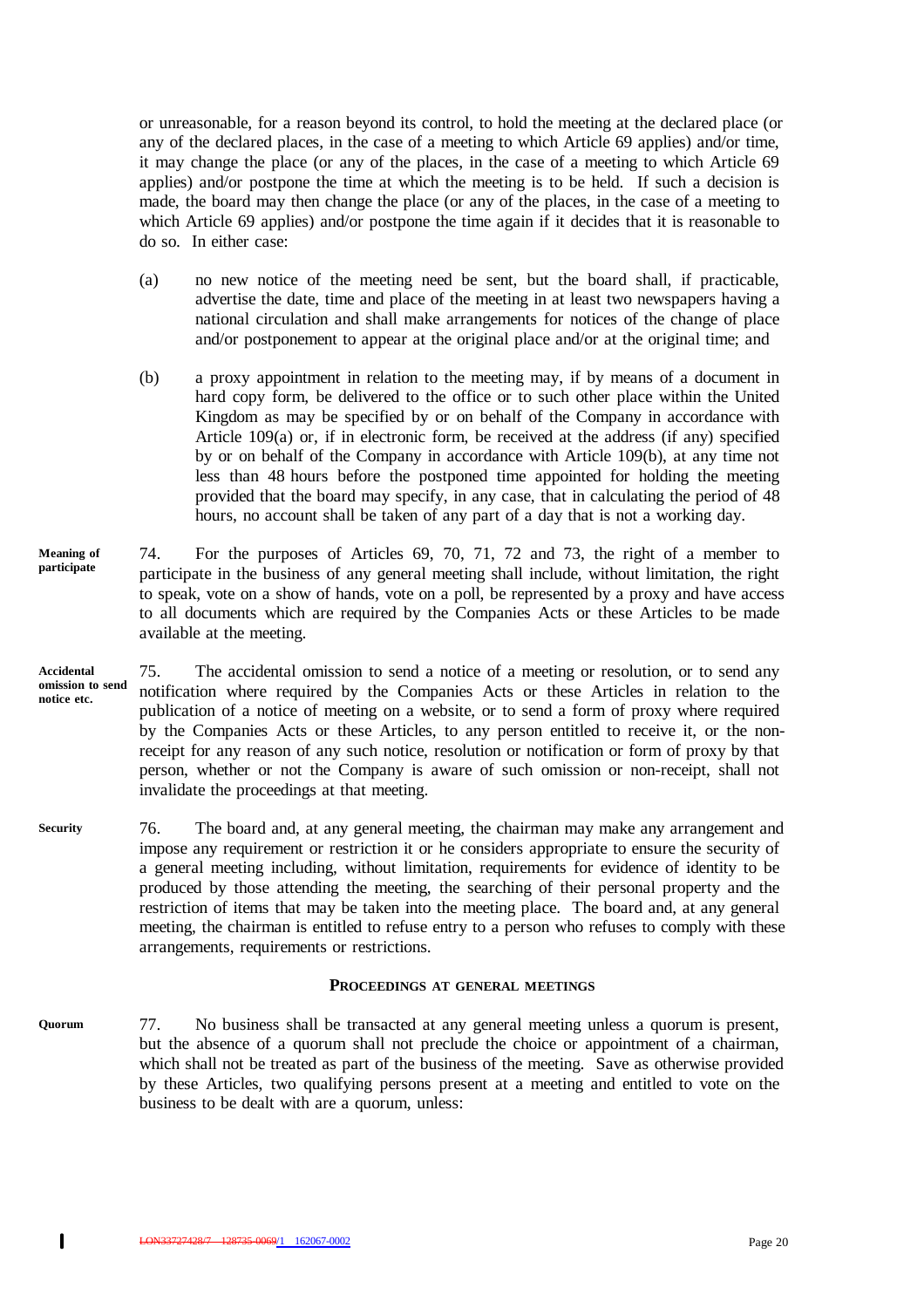- (a) each is a qualifying person only because he is authorised under the Companies Acts to act as a representative of a corporation in relation to the meeting, and they are representatives of the same corporation; or
- (b) each is a qualifying person only because he is appointed as proxy of a member in relation to the meeting, and they are proxies of the same member.

For the purposes of this Article a "*qualifying person*" means: (i) an individual who is a member of the Company; (ii) a person authorised under the Companies Acts to act as a representative of the corporation in relation to the meeting; or (iii) a person appointed as proxy of a member in relation to the meeting.

- 78. If such a quorum is not present within five minutes (or such longer time not exceeding 30 minutes as the chairman of the meeting may decide to wait) from the time appointed for the meeting, or if during a meeting such a quorum ceases to be present, the meeting, if convened on the requisition of members, shall be dissolved, and in any other case shall stand adjourned to such time and place as the chairman of the meeting may, subject to the provisions of the Companies Acts, determine. The adjourned meeting shall be dissolved if a quorum is not present within 15 minutes after the time appointed for holding the meeting. **If quorum not present**
- 79. The chairman, if any, of the board or, in his absence, any deputy chairman of the Company or, in his absence, some other director nominated by the board, shall preside as chairman of the meeting. If neither the chairman, deputy chairman nor such other director (if any) is present within five minutes after the time appointed for the holding of the meeting or is not willing to act as chairman, the directors present shall elect one of their number to be chairman. If there is only one director present and willing to act, he shall be chairman. If no director is willing to act as chairman, or if no director is present within five minutes after the time appointed for holding the meeting, the members present in person or by proxy and entitled to vote shall choose a member or a proxy of a member or a person authorised to act as a representative of a corporation in relation to the meeting to be chairman. **Chairman**
- 80. A director shall, notwithstanding that he is not a member, be entitled to attend and speak at any general meeting and at any separate meeting of the holders of any class of shares in the capital of the Company. **Directors entitled to speak**
- 81. The chairman may, with the consent of a meeting at which a quorum is present (and shall if so directed by the meeting), adjourn the meeting from time to time and from place to place. No business shall be transacted at an adjourned meeting other than business which might properly have been transacted at the meeting had the adjournment not taken place. In addition (and without prejudice to the chairman's power to adjourn a meeting conferred by Article 70), the chairman may adjourn the meeting to another time and place without such consent if it appears to him that: **Adjournment: chairman's powers**
	- (a) it is likely to be impracticable to hold or continue that meeting because of the number of members wishing to attend who are not present; or
	- (b) the unruly conduct of persons attending the meeting prevents or is likely to prevent the orderly continuation of the business of the meeting; or
	- (c) an adjournment is otherwise necessary so that the business of the meeting may be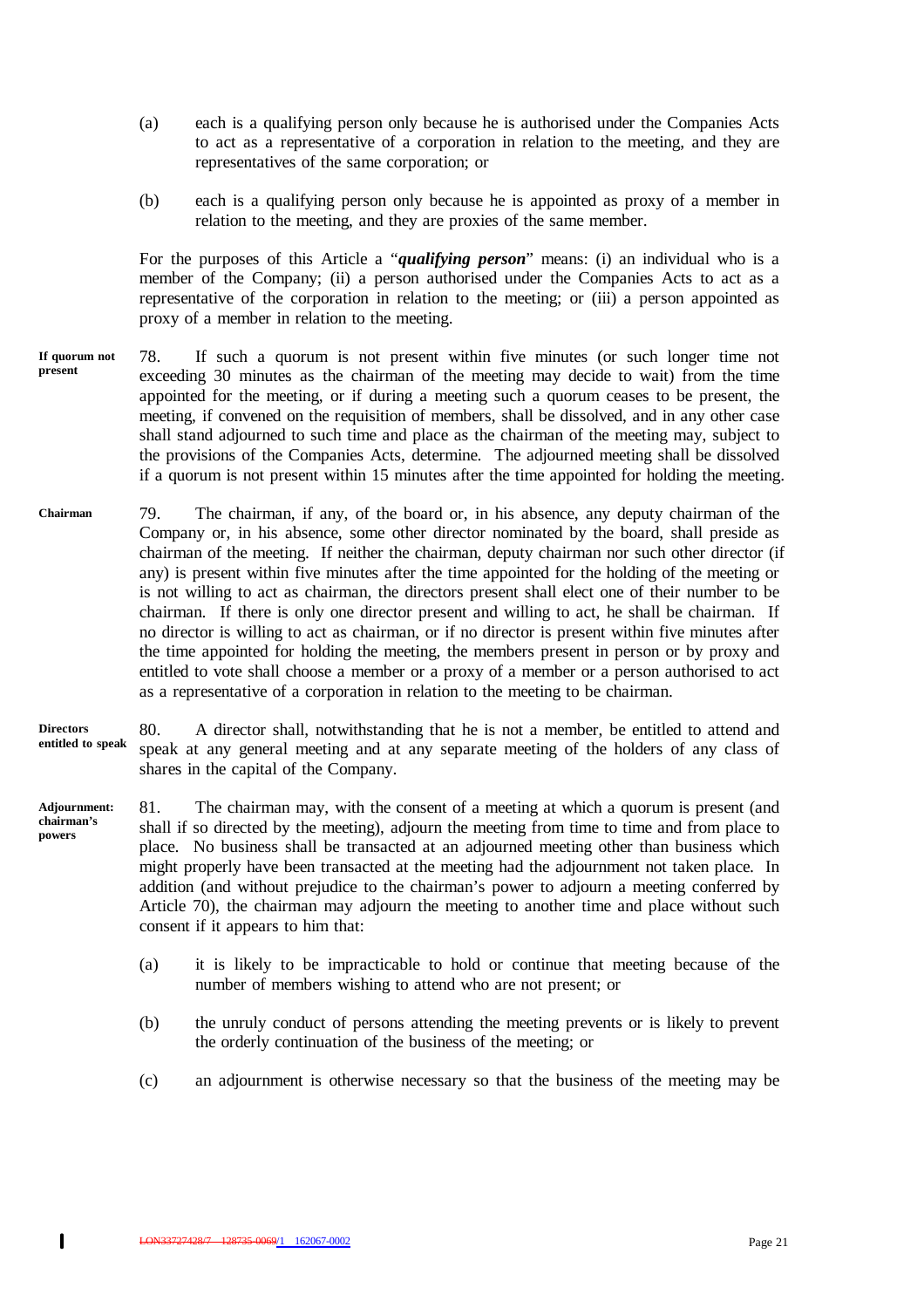properly conducted.

- 82. Any such adjournment may, subject to the provisions of the Companies Acts, be for such time and to such other place (or, in the case of a meeting held at a principal meeting place and a satellite meeting place, such other places) as the chairman may, in his absolute discretion determine, notwithstanding that by reason of such adjournment some members may be unable to be present at the adjourned meeting. Any such member may nevertheless appoint a proxy for the adjourned meeting either in accordance with Article 109 or by means of a document in hard copy form which, if delivered at the meeting which is adjourned to the chairman or the secretary or any director, shall be valid even though it is given at less notice than would otherwise be required by Article 109(a). When a meeting is adjourned for 30 days or more or for an indefinite period, notice shall be sent at least seven clear days before the date of the adjourned meeting specifying the time and place (or places, in the case of a meeting to which Article 69 applies) of the adjourned meeting and the general nature of the business to be transacted. Otherwise it shall not be necessary to send any notice of an adjournment or of the business to be dealt with at an adjourned meeting. **Adjournment: procedures**
- 83. If an amendment is proposed to any resolution under consideration but is in good faith ruled out of order by the chairman, the proceedings on the substantive resolution shall not be invalidated by any error in such ruling. With the consent of the chairman, an amendment may be withdrawn by its proposer before it is voted on. No amendment to a resolution duly proposed as a special resolution may be considered or voted on (other than a mere clerical amendment to correct a patent error). No amendment to a resolution duly proposed as an ordinary resolution may be considered or voted on (other than a mere clerical amendment to correct a patent error) unless either: **Amendments to resolutions**
	- (a) at least 48 hours before the time appointed for holding the meeting or adjourned meeting at which the ordinary resolution is to be considered (which, if the board so specifies, shall be calculated taking no account of any part of a day that is not a working day), notice of the terms of the amendment and the intention to move it has been delivered in hard copy form to the office or to such other place as may be specified by or on behalf of the Company for that purpose, or received in electronic form at such address (if any) for the time being specified by or on behalf of the Company for that purpose, or
	- (b) the chairman in his absolute discretion decides that the amendment may be considered and voted on.
- 84. A resolution put to the vote of a general meeting shall be decided on a show of hands unless at any time prior to, or on the declaration of the result of a vote on the show of hands or on the withdrawal of any other demand for a poll, a poll is duly demanded. Subject to the provisions of the Companies Acts, a poll may be demanded by: **Methods of**
	- (a) the chairman of the meeting; or
	- (b) (except on the election of the chairman of the meeting or on a question of adjournment) at least five members present in person or by proxy having the right to vote on the resolution; or
	- (c) any member or members present in person or by proxy representing not less than 10 per cent. of the total voting rights of all the members having the right to vote on the

**voting**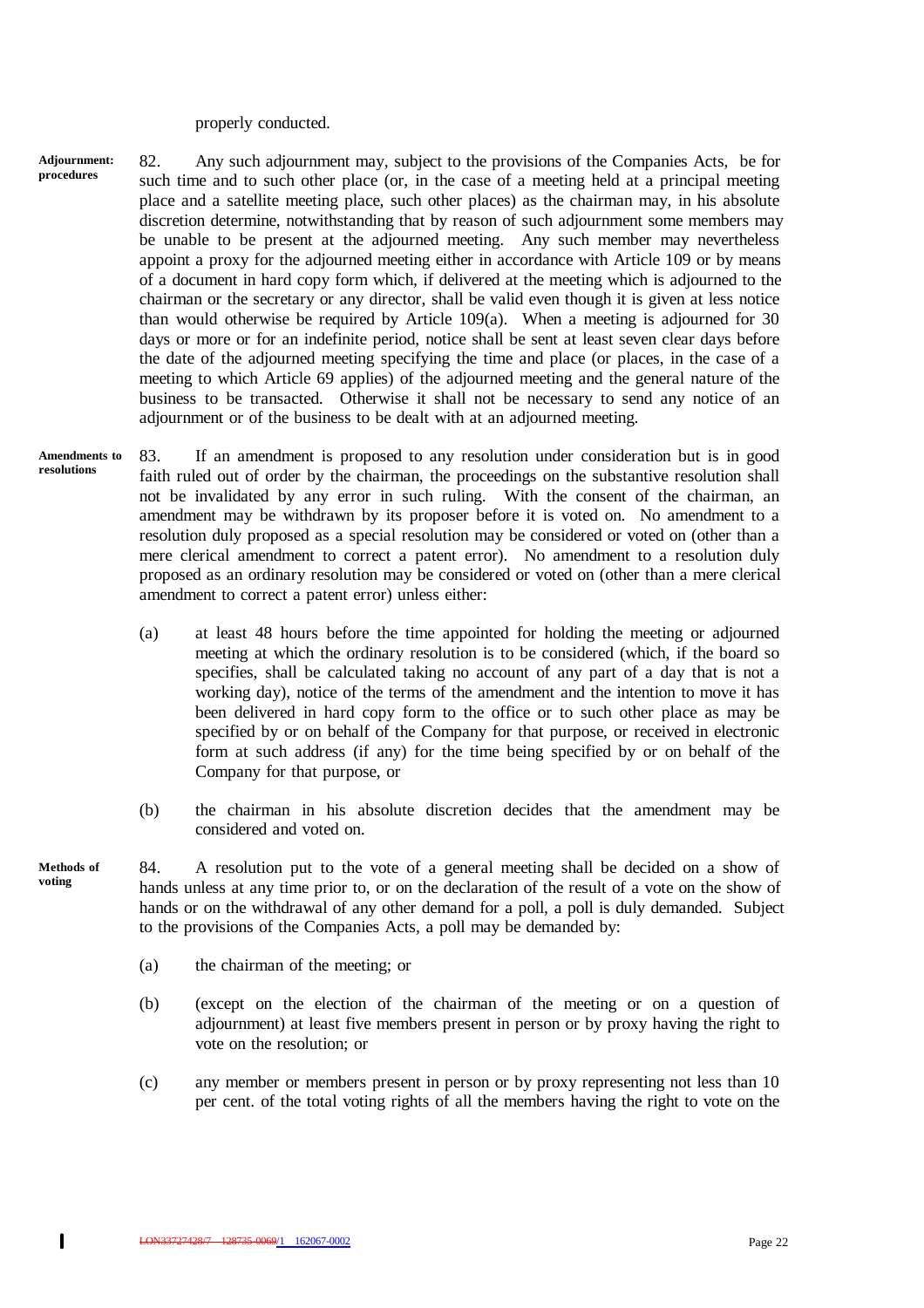resolution (excluding any voting rights attached to any shares held as treasury shares); or

(d) any member or members present in person or by proxy holding shares conferring a right to vote on the resolution, being shares on which an aggregate sum has been paid up equal to not less than 10 per cent. of the total sum paid up on all the shares conferring that right (excluding any shares conferring a right to vote on the resolution which are held as treasury shares).

The appointment of a proxy to vote on a matter at a meeting authorises the proxy to demand, or join in demanding, a poll on that matter. In applying the provisions of this Article, a demand by a proxy counts: (i) for the purposes of paragraph (b) of this Article, as a demand by the member; (ii) for the purposes of paragraph (c) of this Article, as a demand by a member representing the voting rights that the proxy is authorised to exercise; and (iii) for the purposes of paragraph (d) of this Article, as a demand by a member holding the shares to which those rights are attached.

- 85. Unless a poll is duly demanded (and the demand is not withdrawn before the poll is taken) a declaration by the chairman that a resolution has been carried or carried unanimously, or by a particular majority, or lost, or not carried by a particular majority shall be conclusive evidence of the fact without proof of the number or proportion of the votes recorded in favour of or against the resolution. **Declaration of result**
- 86. The demand for a poll may be withdrawn before the poll is taken, but only with the consent of the chairman. A demand so withdrawn shall not be taken to have invalidated the result of a show of hands declared before the demand was made. If the demand for a poll is withdrawn, the chairman or any other member entitled may demand a poll. **Withdrawal of demand for poll**
- 87. Subject to Article 88, a poll shall be taken as the chairman directs and he may, and shall if required by the meeting, appoint scrutineers (who need not be members) and fix a time and place for declaring the result of the poll. The result of the poll shall be deemed to be the resolution of the meeting at which the poll was demanded. **Conduct of poll**
- 88. A poll demanded on the election of a chairman or on a question of adjournment shall be taken at the meeting at which it is demanded. A poll demanded on any other question shall be taken either at the meeting or at such time and place as the chairman directs not being more than 30 days after the poll is demanded. The demand for a poll shall not prevent the continuance of a meeting for the transaction of any business other than the question on which the poll was demanded. If a poll is demanded before the declaration of the result of a show of hands and the demand is duly withdrawn, the meeting shall continue as if the demand had not been made. **When poll to be taken**
- 89. No notice need be sent of a poll not taken at the meeting at which it is demanded if the time and place at which it is to be taken are announced at the meeting. In any other case notice shall be sent at least seven clear days before the taking of the poll specifying the time and place at which the poll is to be taken. **Notice of poll**
- 90. Where for any purpose an ordinary resolution of the Company is required, a special resolution shall also be effective. **Effectiveness of special resolutions**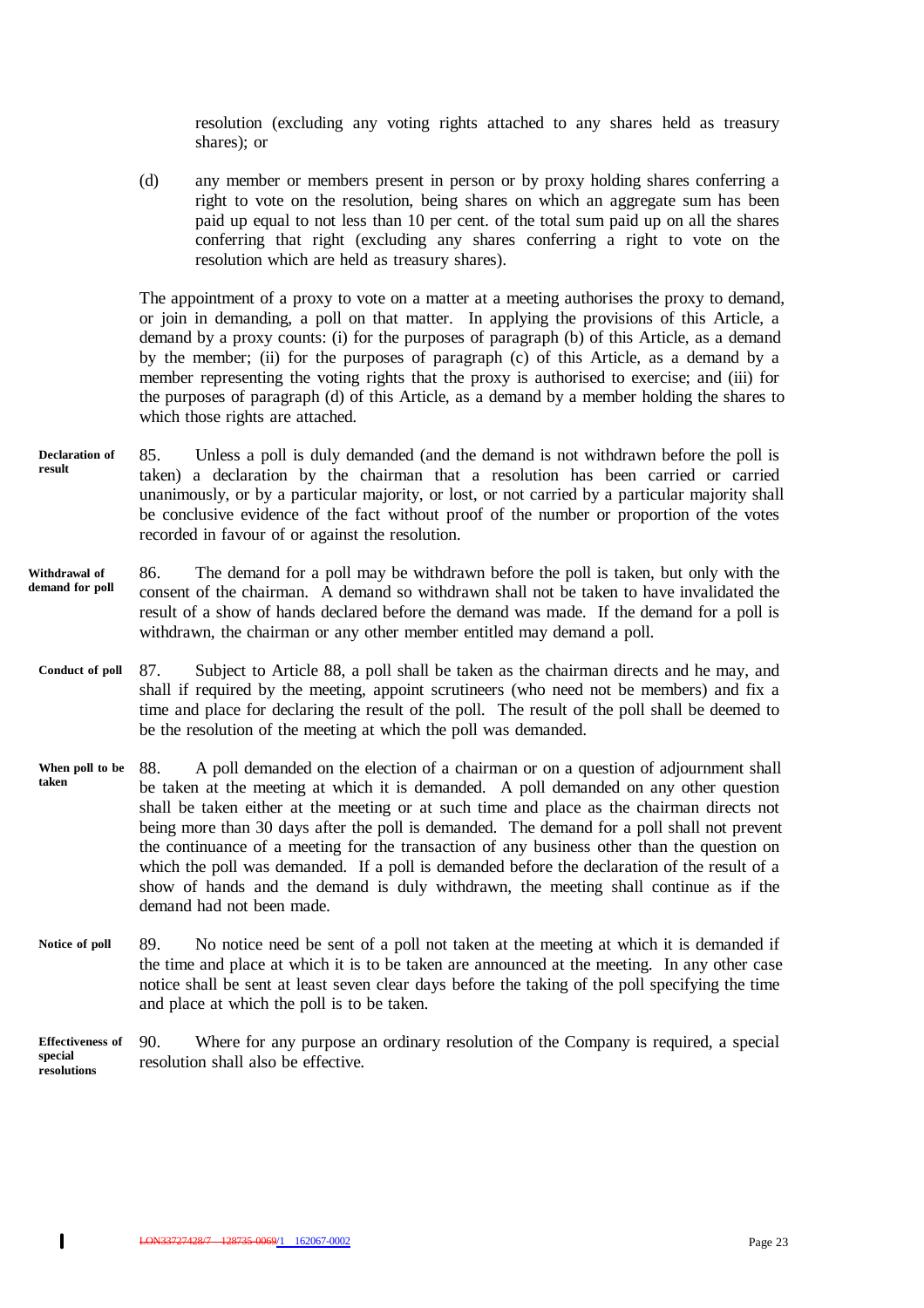#### **VOTES OF MEMBERS**

91. Subject to any rights or restrictions attached to any shares, on a vote on a resolution on a show of hands: **Right to vote on a show of hands**

- (a) every member who is present in person shall have one vote;
- (b) subject to paragraph (c) of this Article, every proxy present who has been duly appointed by one or more members entitled to vote on the resolution has one vote;
- (c) a proxy has one vote for and one vote against the resolution if:
	- (i) the proxy has been duly appointed by more than one member entitled to vote on the resolution, and
	- (ii) the proxy has been instructed by one or more of those members to vote for the resolution and by one or more other of those members to vote against it.
- 92. Subject to any rights or restrictions attached to any shares, on a vote on a resolution on a poll every member present in person or by proxy shall have one vote for every share of which he is the holder. **Right to vote on a poll**
- 93. In the case of joint holders of a share, the vote of the senior who tenders a vote, whether in person or by proxy, shall be accepted to the exclusion of the votes of the other joint holders. For this purpose seniority shall be determined by the order in which the names of the holders stand in the register. **Votes of joint holders**
- 94. A member in respect of whom an order has been made by a court or official having jurisdiction (whether in the United Kingdom or elsewhere) in matters concerning mental disorder may vote, whether on a show of hands or on a poll, by his receiver, *curator bonis* or other person authorised for that purpose appointed by that court or official. That receiver, *curator bonis* or other person may, on a show of hands or on a poll, vote by proxy. The right to vote shall be exercisable only if evidence satisfactory to the board of the authority of the person claiming to exercise the right to vote has been delivered to the office, or another place specified in accordance with these Articles for the delivery of proxy appointments, not less than 48 hours before the time appointed for holding the meeting or adjourned meeting at which the right to vote is to be exercised provided that the Company may specify, in any case, that in calculating the period of 48 hours, no account shall be taken of any part of a day that is not a working day. **Member under incapacity**
- 95. No member shall be entitled to vote at a general meeting or at a separate meeting of the holders of any class of shares in the capital of the Company, either in person or by proxy, in respect of any share held by him unless all moneys presently payable by him in respect of that share have been paid. **Calls in arrears**
- 96. If at any time the board is satisfied that any member, or any other person appearing to be interested in shares held by such member, has been duly served with a notice under section 793 of the Act (a *section 793 notice*) and is in default for the prescribed period in supplying to the Company the information thereby required, or, in purported compliance with such a notice, has made a statement which is false or inadequate in a material particular, then the board may, in its absolute discretion at any time thereafter by notice (a *direction notice*) to such member direct that: **Section 793 of the Act: restrictions if in default**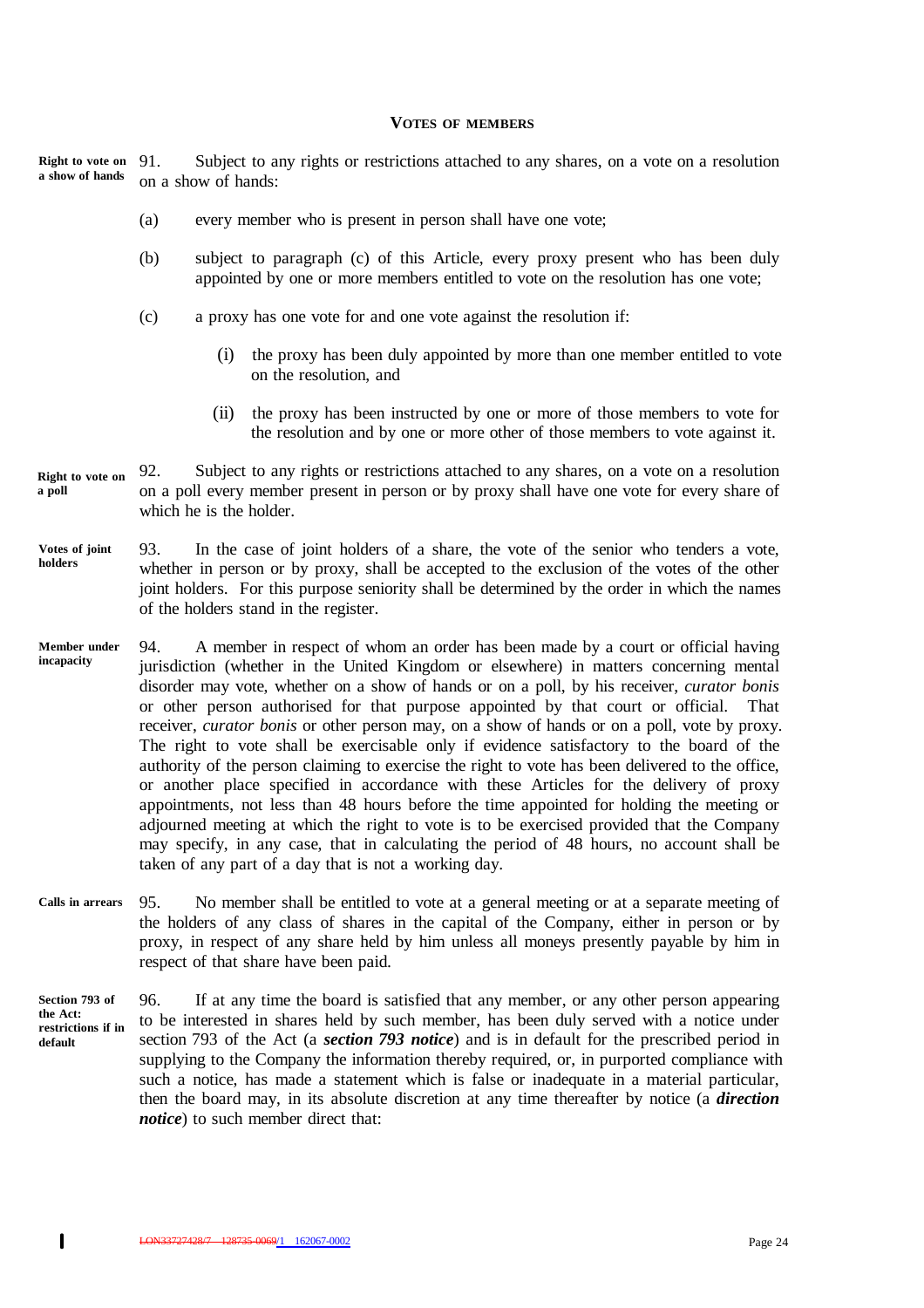- (a) in respect of the shares in relation to which the default occurred (the *default shares*, which expression includes any shares issued after the date of the section 793 notice in respect of those shares) the member shall not be entitled to attend or vote either personally or by proxy at a general meeting or at a separate meeting of the holders of that class of shares or on a poll; and
- (b) where the default shares represent at least ¼ of one per cent. in nominal value of the issued shares of their class (excluding any shares of that class held as treasury shares), the direction notice may additionally direct that in respect of the default shares:
	- (i) no payment shall be made by way of dividend and no share shall be allotted pursuant to Article 183;
	- (ii) no transfer of any default share shall be registered unless:
		- (A) the member is not himself in default as regards supplying the information requested and the transfer when presented for registration is accompanied by a certificate by the member in such form as the board may in its absolute discretion require to the effect that after due and careful enquiry the member is satisfied that no person in default as regards supplying such information is interested in any of the shares the subject of the transfer; or
		- (B) the transfer is an approved transfer; or
		- (C) registration of the transfer is required by the Regulations.

97. The Company shall send the direction notice to each other person appearing to be interested in the default shares, but the failure or omission by the Company to do so shall not invalidate such notice. **Copy of notice to interested persons**

98. Any direction notice shall cease to have effect not more than seven days after the earlier of receipt by the Company of: **When restrictions cease to have**

- (a) a notice of an approved transfer, but only in relation to the shares transferred; or
- (b) all the information required by the relevant section 793 notice, in a form satisfactory to the board.

#### 99. The board may at any time send a notice cancelling a direction notice. **cancel restrictions**

100. The Company may exercise any of its powers under Article 11 in respect of any default share that is held in uncertificated form. **Conversion of uncertificated shares**

**Supplementary provisions**

 $\mathbf{I}$ 

**Board may**

**effect**

- 101. For the purposes of this Article and Articles 96, 97, 98, 99 and 100:
	- (a) a person shall be treated as appearing to be interested in any shares if the member holding such shares has sent to the Company a notification under section 793 of the Act which either: (i) names such person as being so interested; or (ii) fails to establish the identities of all those interested in the shares, and (after taking into account the said notification and any other relevant section 793 notification) the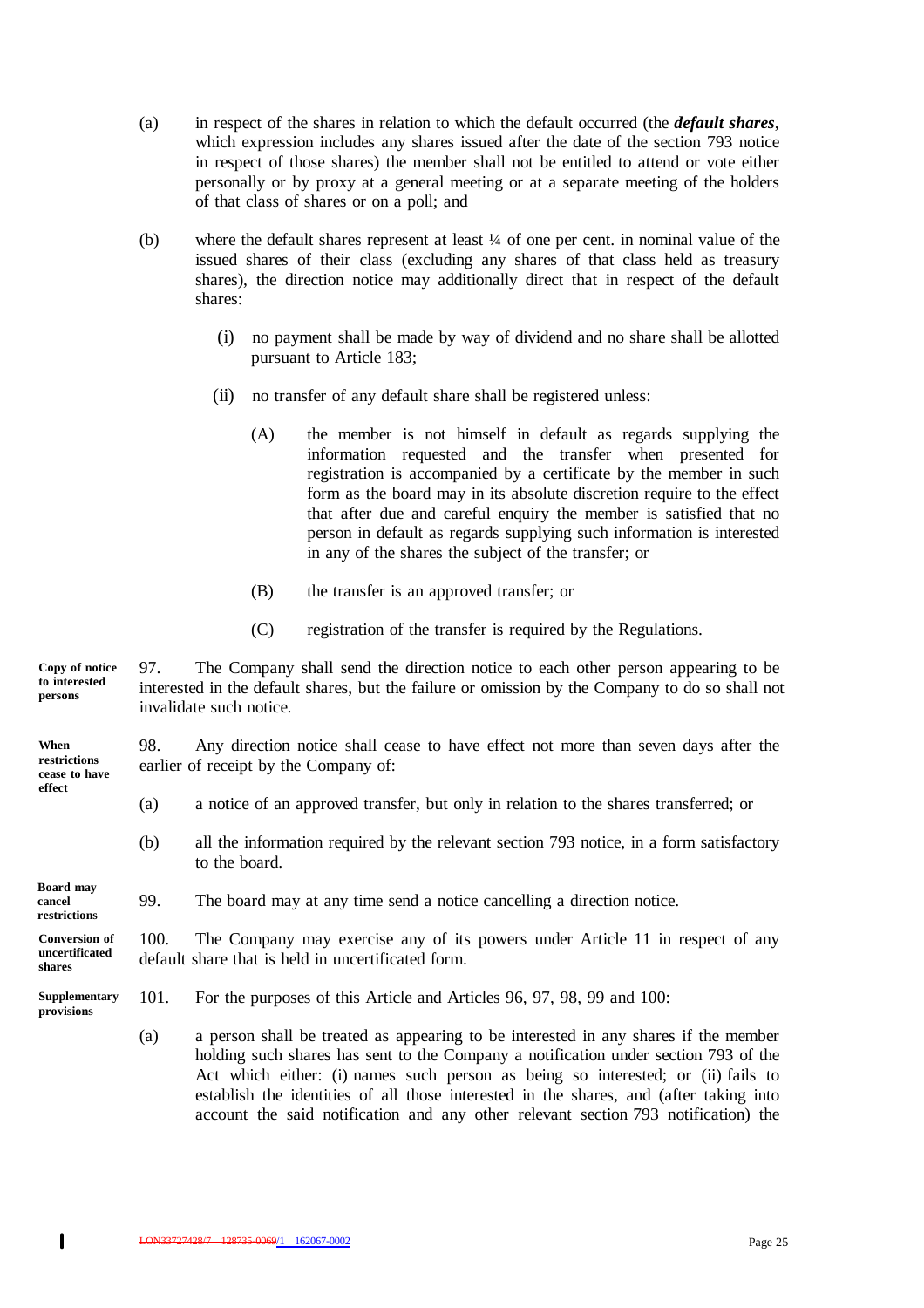Company knows or has reasonable cause to believe that the person in question is or may be interested in the shares;

- (b) the prescribed period is 14 days from the date of service of the section 793 notice; and
- (c) a transfer of shares is an approved transfer if:
	- (i) it is a transfer of shares pursuant to an acceptance of a takeover offer (within the meaning of section 974 of the Act); or
	- (ii) the board is satisfied that the transfer is made pursuant to a sale of the whole of the beneficial ownership of the shares the subject of the transfer to a party unconnected with the member and with any other person appearing to be interested in the shares; or
	- (iii) the transfer results from a sale made through a recognised investment exchange as defined in the Financial Services and Markets Act 2000 or any other stock exchange outside the United Kingdom on which the Company's shares are normally traded.
- 102. Nothing contained in any of Articles 96, 97, 98, 99, 100 or 101 limits the power of the Company under section 794 of the Act. **Section 794 of the Act**
- 103. If any votes are counted which ought not to have been counted, or might have been rejected, the error shall not vitiate the result of the voting unless it is pointed out at the same meeting, or at any adjournment of the meeting, and, in the opinion of the chairman, it is of sufficient magnitude to vitiate the result of the voting. **Errors in voting**
- 104. No objection shall be raised to the qualification of any voter except at the meeting or adjourned meeting or poll at which the vote objected to is tendered. Every vote not disallowed at such meeting shall be valid and every vote not counted which ought to have been counted shall be disregarded. Any objection made in due time shall be referred to the chairman whose decision shall be final and conclusive. **Objection to voting**

105. On a poll, a member entitled to more than one vote need not, if he votes, use all his votes or cast all the votes he uses in the same way. **Voting: additional provisions**

#### **PROXIES AND CORPORATE REPRESENTATIVES**

- 106. The appointment of a proxy shall be made in writing and shall be in any usual form or in any other form which the board may approve. Subject thereto, the appointment of a proxy may be: **Appointment of proxy: form**
	- (a) in hard copy form; or
	- (b) in electronic form, to the electronic address provided by the Company for this purpose.
- 107. The appointment of a proxy, whether made in hard copy form or in electronic form, shall be executed in such manner as may be approved by or on behalf of the Company from time to time. Subject thereto, the appointment of a proxy shall be executed by the appointor or any person duly authorised by the appointor or, if the appointor is a corporation, executed **Execution of proxy**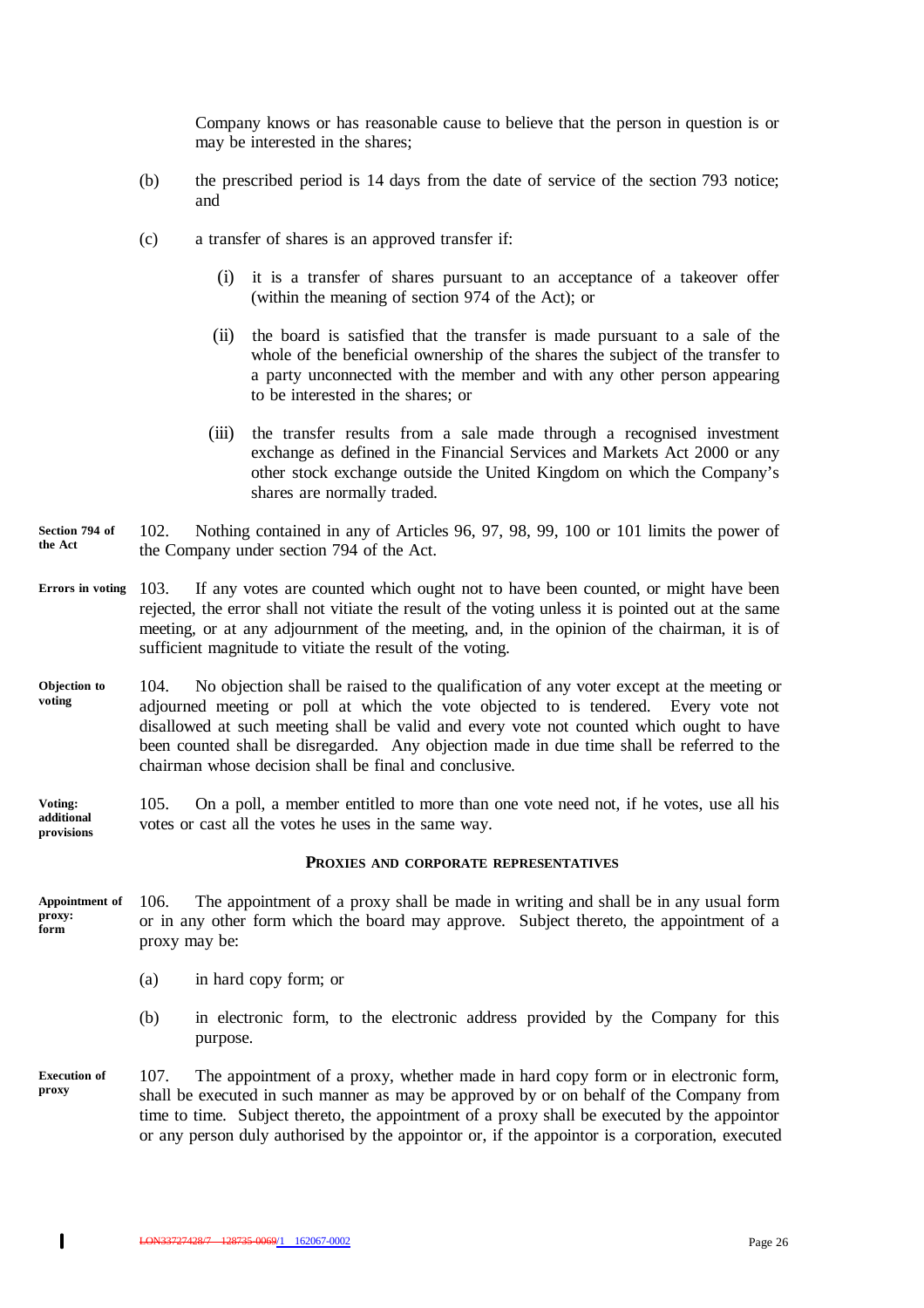by a duly authorised person or under its common seal or in any other manner authorised by its constitution.

108. The board may, if it thinks fit, but subject to the provisions of the Companies Acts, at the Company's expense send hard copy forms of proxy for use at the meeting and issue invitations in electronic form to appoint a proxy in relation to the meeting in such form as may be approved by the board. The appointment of a proxy shall not preclude a member from attending and voting in person at the meeting or poll concerned. A member may appoint more than one proxy to attend on the same occasion, provided that each such proxy is appointed to exercise the rights attached to a different share or shares held by that member. **Proxies: other provisions**

#### 109. Without prejudice to Article 73(b) or to the second sentence of Article 82, the appointment of a proxy shall: **Delivery/receipt of proxy appointment**

- (a) if in hard copy form, be delivered by hand or by post to the office or such other place within the United Kingdom as may be specified by or on behalf of the Company for that purpose:
	- (i) in the notice convening the meeting; or
	- (ii) in any form of proxy sent by or on behalf of the Company in relation to the meeting,

not less than 48 hours before the time appointed for holding the meeting or adjourned meeting (or any postponed time appointed for holding the meeting pursuant to Article 73) at which the person named in the appointment proposes to vote; or

- (b) if in electronic form, be received at any address to which the appointment of a proxy may be sent by electronic means pursuant to a provision of the Companies Acts or to any other address specified by or on behalf of the Company for the purpose of receiving the appointment of a proxy in electronic form:
	- (i) in the notice convening the meeting; or
	- (ii) in any form of proxy sent by or on behalf of the Company in relation to the meeting; or
	- (iii) in any invitation to appoint a proxy issued by the Company in relation to the meeting; or
	- (iv) on a website that is maintained by or on behalf of the Company and identifies the Company,

not less than 48 hours before the time appointed for holding the meeting or adjourned meeting (or any postponed time appointed for holding the meeting pursuant to Article 73) at which the person named in the appointment proposes to vote; or

(c) in either case, where a poll is taken more than 48 hours after it is demanded, be delivered or received as aforesaid after the poll has been demanded and not less than 24 hours before the time appointed for the taking of the poll; or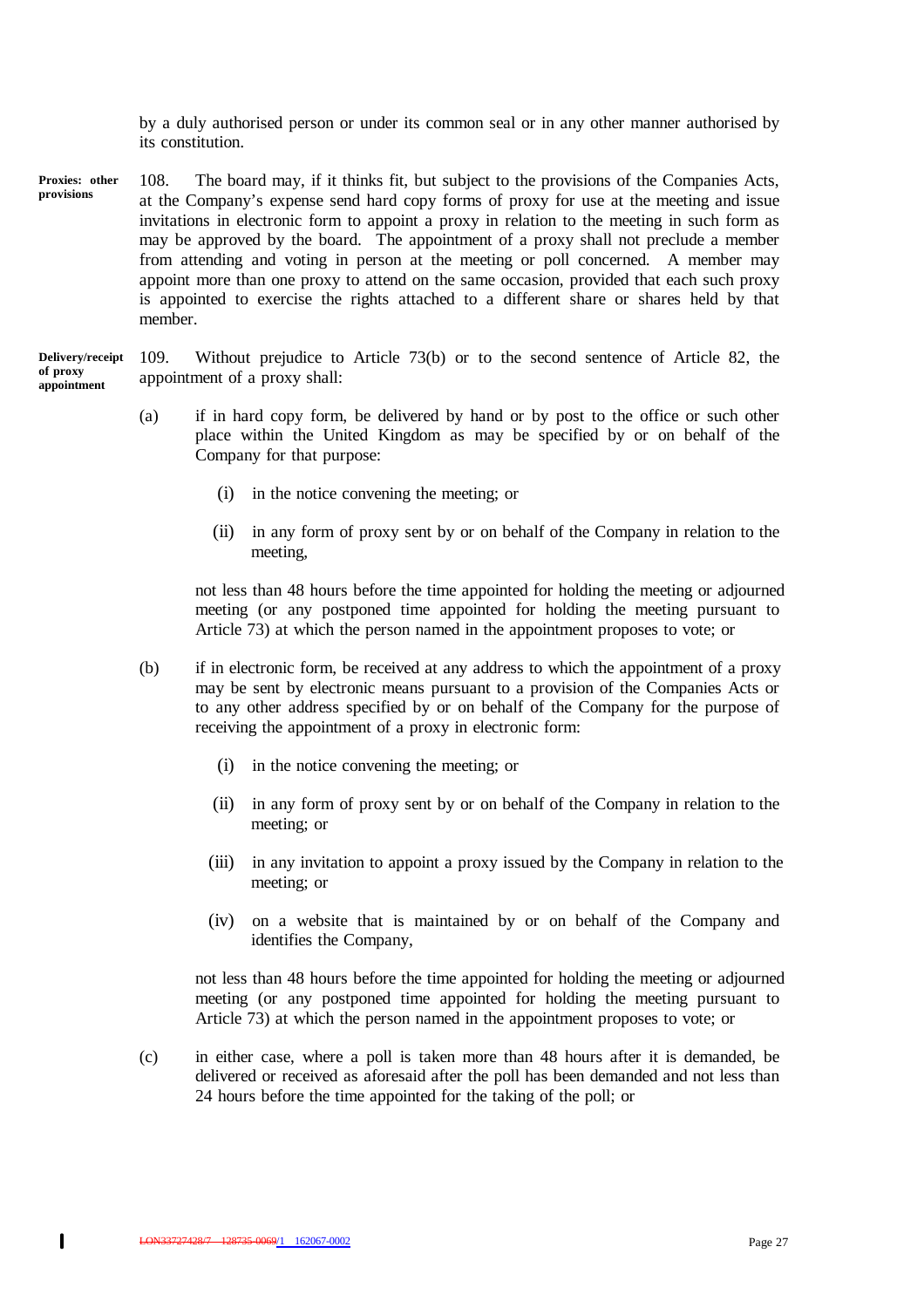(d) if in hard copy form, where a poll is not taken forthwith but is taken not more than 48 hours after it was demanded, be delivered at the meeting at which the poll was demanded to the chairman or to the secretary or to any director.

In calculating the periods mentioned in this Article, the board may specify, in any case, that no account shall be taken of any part of a day that is not a working day.

**Authentication of proxy: appointment not made by holder**

110. Subject to the provisions of the Companies Acts, where the appointment of a proxy is expressed to have been or purports to have been made, sent or supplied by a person on behalf of the holder of a share:

- (a) the Company may treat the appointment as sufficient evidence of the authority of that person to make, send or supply the appointment on behalf of that holder; and
- (b) that holder shall, if requested by or on behalf of the Company at any time, send or procure the sending of reasonable evidence of the authority under which the appointment has been made, sent or supplied (which may include a copy of such authority certified notarially or in some other way approved by the board), to such address and by such time as may be specified in the request and, if the request is not complied with in any respect, the appointment may be treated as invalid.
- 111. A proxy appointment which is not delivered or received in accordance with Article 109 shall be invalid. Subject to the remainder of this Article, if two or more valid proxy appointments are delivered or received in respect of the same share for use at the same meeting, the one which purports on its face to have been made on the latest date or, if none so purports, the one which was last delivered or received, shall be treated as replacing and revoking the others as regards that share. Where the Company has insufficient evidence to determine whether or not a proxy appointment is in respect of the same share, or the date on which the proxy appointment was made, it shall be entitled to determine which proxy appointment (if any) is to be treated as valid. Subject to the Companies Acts, the board may determine at its discretion when a proxy appointment shall be treated as delivered or received for the purposes of these Articles. **Validity of proxy appointment**
- 112. A proxy appointment shall be deemed to entitle the proxy to exercise all or any of the appointing member's rights to attend and to speak and vote at a meeting of the Company in respect of the shares to which the proxy appointment relates. The proxy appointment shall, unless it provides to the contrary, be valid for any adjournment of the meeting as well as for the meeting to which it relates. **Rights of proxy**

113. The Company shall not be required to check that a proxy or corporate representative votes in accordance with any instructions given by the member by whom he is appointed. Any failure to vote as instructed shall not invalidate the proceedings on the resolution.

114. Any corporation which is a member of the Company (in this Article the *grantor*) may, by resolution of its directors or other governing body, authorise such person or persons as it thinks fit to act as its representative or representatives at any meeting of the Company or at any separate meeting of the holders of any class of shares. A director, the secretary or other person authorised for the purpose by the secretary may require all or any of such persons to produce a certified copy of the resolution of authorisation before permitting him to exercise his powers. Such person is entitled to exercise (on behalf of the grantor) the same powers as the grantor could exercise if it were an individual member of the Company. Where a grantor authorises more than one person: **Corporate representatives**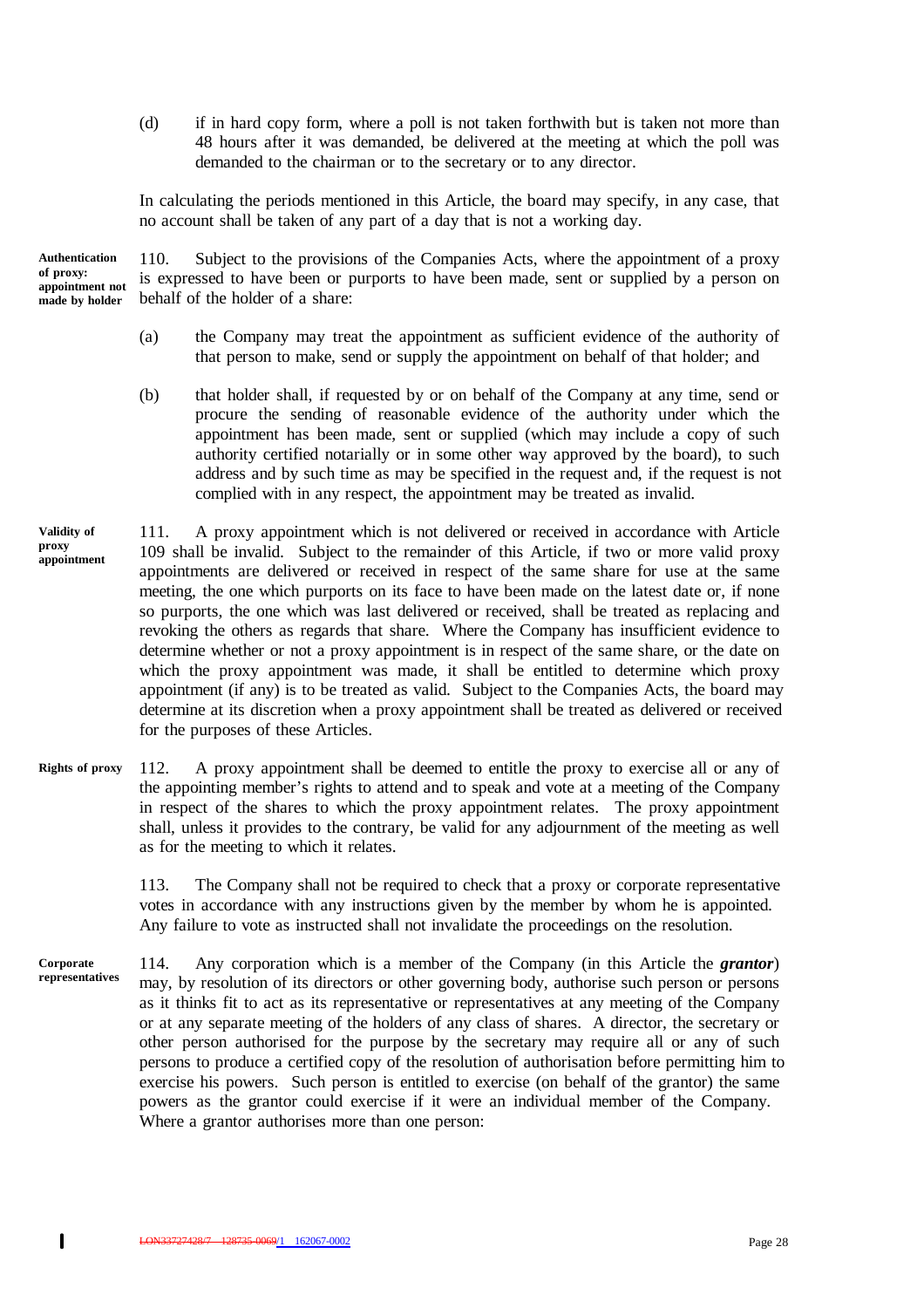- (a) on a vote on a resolution on a show of hands at a meeting of the Company, each authorised person has the same voting rights as the grantor would be entitled to; and
- (b) where paragraph (a) does not apply and more than one authorised person purport to exercise a power in respect of the same shares:
	- if they purport to exercise the power in the same way as each other, the power is treated as exercised in that way; and
	- (ii) if they do not purport to exercise the power in the same way as each other, the power is treated as not exercised.

115. The termination of the authority of a person to act as a proxy or duly authorised representative of a corporation does not affect: **Revocation of authority**

- (a) whether he counts in deciding whether there is a quorum at a meeting;
- (b) the validity of anything he does as chairman of a meeting;
- (c) the validity of a poll demanded by him at a meeting; or
- (d) the validity of a vote given by that person,

unless notice of the termination was either delivered or received as mentioned in the following sentence at least 24 hours before the start of the relevant meeting or adjourned meeting or (in the case of a poll taken otherwise than on the same day as the meeting or adjourned meeting) the time appointed for taking the poll. Such notice of termination shall be either by means of a document in hard copy form delivered to the office or to such other place within the United Kingdom as may be specified by or on behalf of the Company in accordance with Article 109(a) or in electronic form received at the address specified by or on behalf of the Company in accordance with Article 109(b), regardless of whether any relevant proxy appointment was effected in hard copy form or in electronic form.

#### **NUMBER OF DIRECTORS**

116. Unless otherwise determined by ordinary resolution, the number of directors (other than alternate directors) shall be not less than two in number. **Limits on number of directors**

## **APPOINTMENT AND RETIREMENT OF DIRECTORS**

117. At every annual general meeting held after the date of adoption of these Articles all the directors shall retire from office. **Number of directors to retire**

118. The directors to retire shall be determined by the composition of the board at the date of the notice convening the annual general meeting. No director shall be required to retire or be relieved from retiring or be retired by reason of any change in the number or identity of the directors after the date of the notice but before the close of the meeting. **Which directors to retire**

119. If the Company does not fill the vacancy at the meeting at which a director retires by rotation or otherwise, the retiring director shall, if willing to act, be deemed to have been reappointed unless at the meeting it is resolved not to fill the vacancy or unless a resolution for **When director deemed to be re-appointed**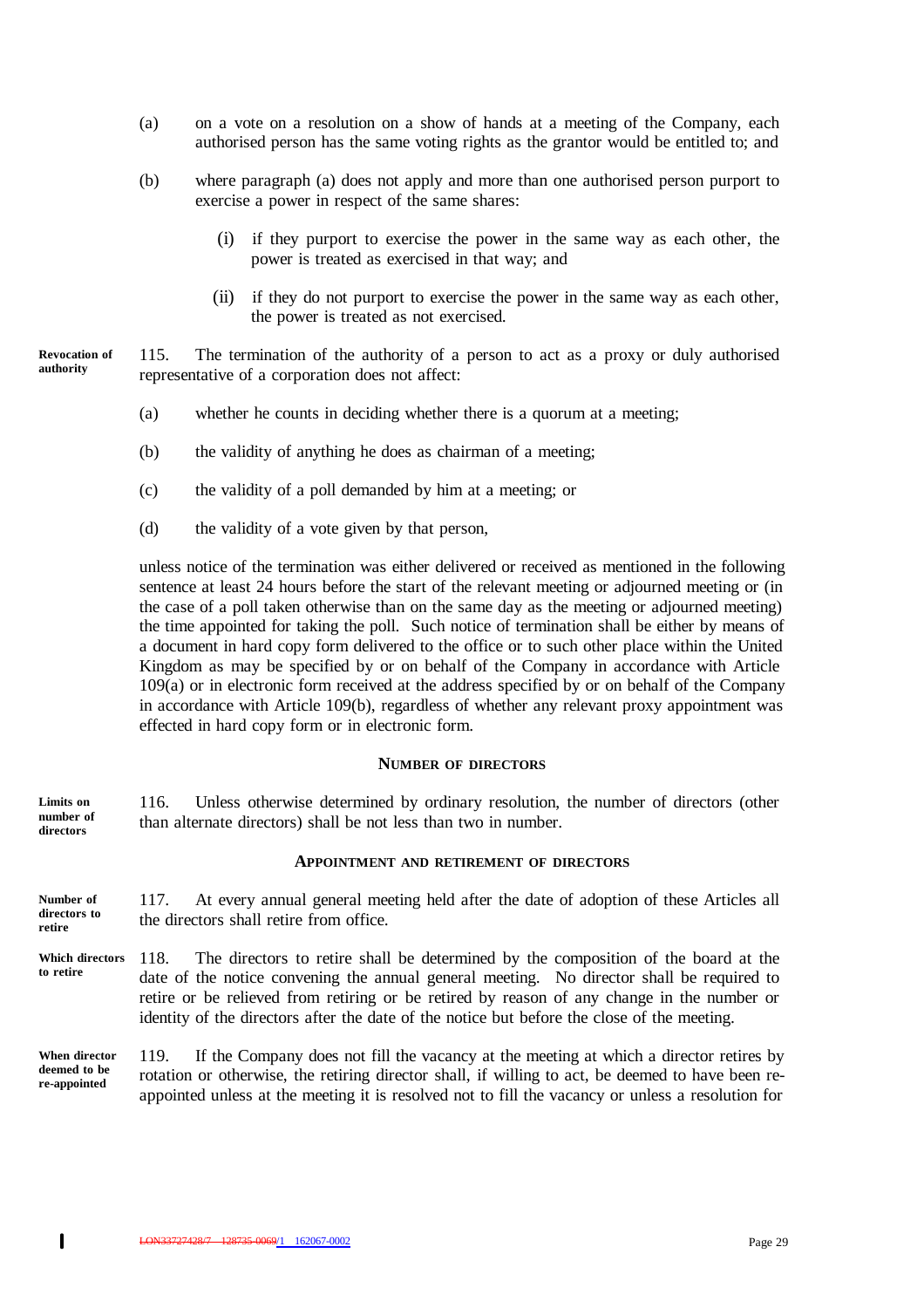the re-appointment of the director is put to the meeting and lost.

120. No person other than a director retiring by rotation shall be appointed a director at any general meeting unless: **Eligibility for election**

- (a) he is recommended by the board; or
- (b) not less than seven nor more than 42 days before the date appointed for the meeting, notice by a member qualified to vote at the meeting (not being the person to be proposed) has been received by the Company at the office of the Company of the intention to propose that person for appointment stating the particulars which would, if he were so appointed, be required to be included in the Company's register of directors, together with notice by that person of his willingness to be appointed.
- 121. Except as otherwise authorised by the Companies Acts, a motion for the appointment of two or more persons as directors by a single resolution shall not be made unless a resolution that it should be so made has first been agreed to by the meeting without any vote being given against it. **Separate resolutions on appointment**
- 122. Subject as aforesaid, the Company may by ordinary resolution appoint a person who is willing to act to be a director either to fill a vacancy or as an additional director. The appointment of a person to fill a vacancy or as an additional director shall take effect from the end of the meeting. **Additional powers of the Company**
- 123. The board may appoint a person who is willing to act to be a director, either to fill a vacancy or as an additional director and in either case whether or not for a fixed term. **Appointment by board**
- 124. A director who retires at an annual general meeting may, if willing to act, be reappointed. If he is not re-appointed, he shall retain office until the meeting appoints someone in his place, or if it does not do so, until the end of the meeting. **Position of retiring directors**
- 125. A director shall not be required to hold any shares in the capital of the Company by way of qualification. **No share qualification**

#### **ALTERNATE DIRECTORS**

126. Any director (other than an alternate director) may appoint any other director, or any other person approved by resolution of the board and willing to act, to be an alternate director and may remove from office an alternate director so appointed by him. **Power to appoint alternates**

- 127. An alternate director shall be entitled to receive notice of all meetings of the board and of all meetings of committees of the board of which his appointor is a member, to attend and vote at any such meeting at which his appointor is not personally present, and generally to perform all the functions of his appointor (except as regards power to appoint an alternate) as a director in his absence. It shall not be necessary to send notice of such a meeting to an alternate director who is absent from the United Kingdom. **Alternates entitled to receive notice**
- 128. A director or any other person may act as alternate director to represent more than one director, and an alternate director shall be entitled at meetings of the board or any committee of the board to one vote for every director whom he represents (and who is not present) in addition to his own vote (if any) as a director, but he shall count as only one for **Alternates representing more than one director**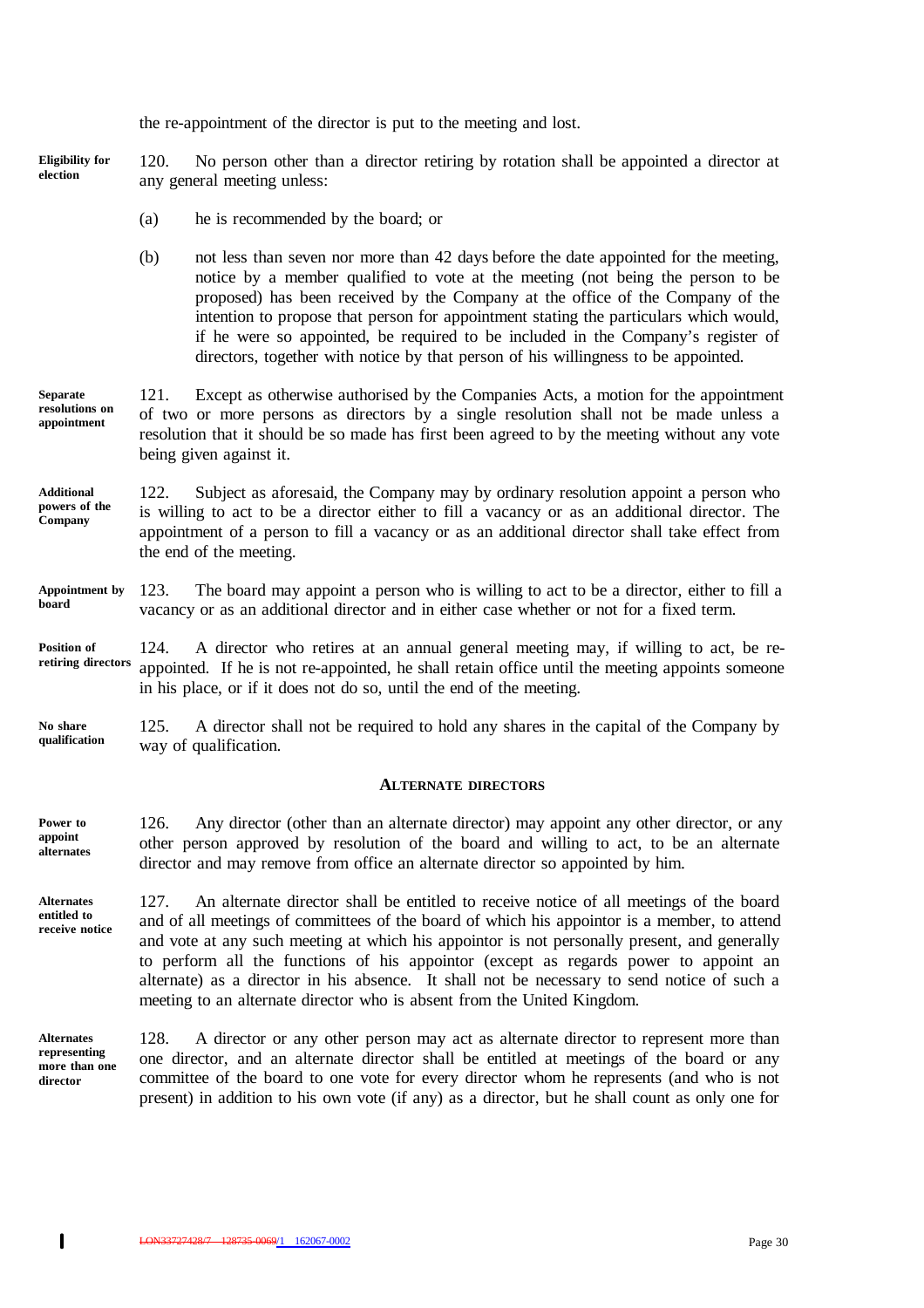the purpose of determining whether a quorum is present.

129. An alternate director may be repaid by the Company such expenses as might properly have been repaid to him if he had been a director but shall not be entitled to receive any remuneration from the Company in respect of his services as an alternate director except such part (if any) of the remuneration otherwise payable to his appointor as such appointor may by notice to the Company from time to time direct. An alternate director shall be entitled to be indemnified by the Company to the same extent as if he were a director. **Expenses and remuneration of alternates**

- 130. An alternate director shall cease to be an alternate director: **Termination of appointment**
	- (a) if his appointor ceases to be a director; but, if a director retires by rotation or otherwise but is re-appointed or deemed to have been re-appointed at the meeting at which he retires, any appointment of an alternate director made by him which was in force immediately prior to his retirement shall continue after his re-appointment; or
	- (b) on the happening of any event which, if he were a director, would cause him to vacate his office as director; or
	- (c) if he resigns his office by notice to the Company.

131. Any appointment or removal of an alternate director shall be by notice to the Company by the director making or revoking the appointment and shall take effect in accordance with the terms of the notice (subject to any approval required by Article 126) on receipt of such notice by the Company which shall be in hard copy form or in electronic form sent to such address (if any) for the time being specified by or on behalf of the Company for that purpose. **Method of appointment and revocation**

132. Except as otherwise expressly provided in these Articles, an alternate director shall be deemed for all purposes to be a director. Accordingly, except where the context otherwise requires, a reference to a director shall be deemed to include a reference to an alternate director. An alternate director shall alone be responsible for his own acts and defaults and he shall not be deemed to be the agent of the director appointing him. **Alternate not an agent of appointor**

#### **POWERS OF THE BOARD**

133. Subject to the provisions of the Companies Acts and these Articles and to any directions given by special resolution, the business of the Company shall be managed by the board which may pay all expenses incurred in forming and registering the Company and may exercise all the powers of the Company, including, without limitation, the power to dispose of all or any part of the undertaking of the Company. No alteration of the Articles and no such direction shall invalidate any prior act of the board which would have been valid if that alteration had not been made or that direction had not been given. The powers given by this Article shall not be limited by any special power given to the board by these Articles. A meeting of the board at which a quorum is present may exercise all powers exercisable by the board. **Business to be managed by board**

134. The board may exercise the voting power conferred by the shares in any body corporate held or owned by the Company in such manner in all respects as it thinks fit (including, without limitation, the exercise of that power in favour of any resolution appointing its members or any of them directors of such body corporate, or voting or providing for the payment of remuneration to the directors of such body corporate). **Exercise by Company of voting rights**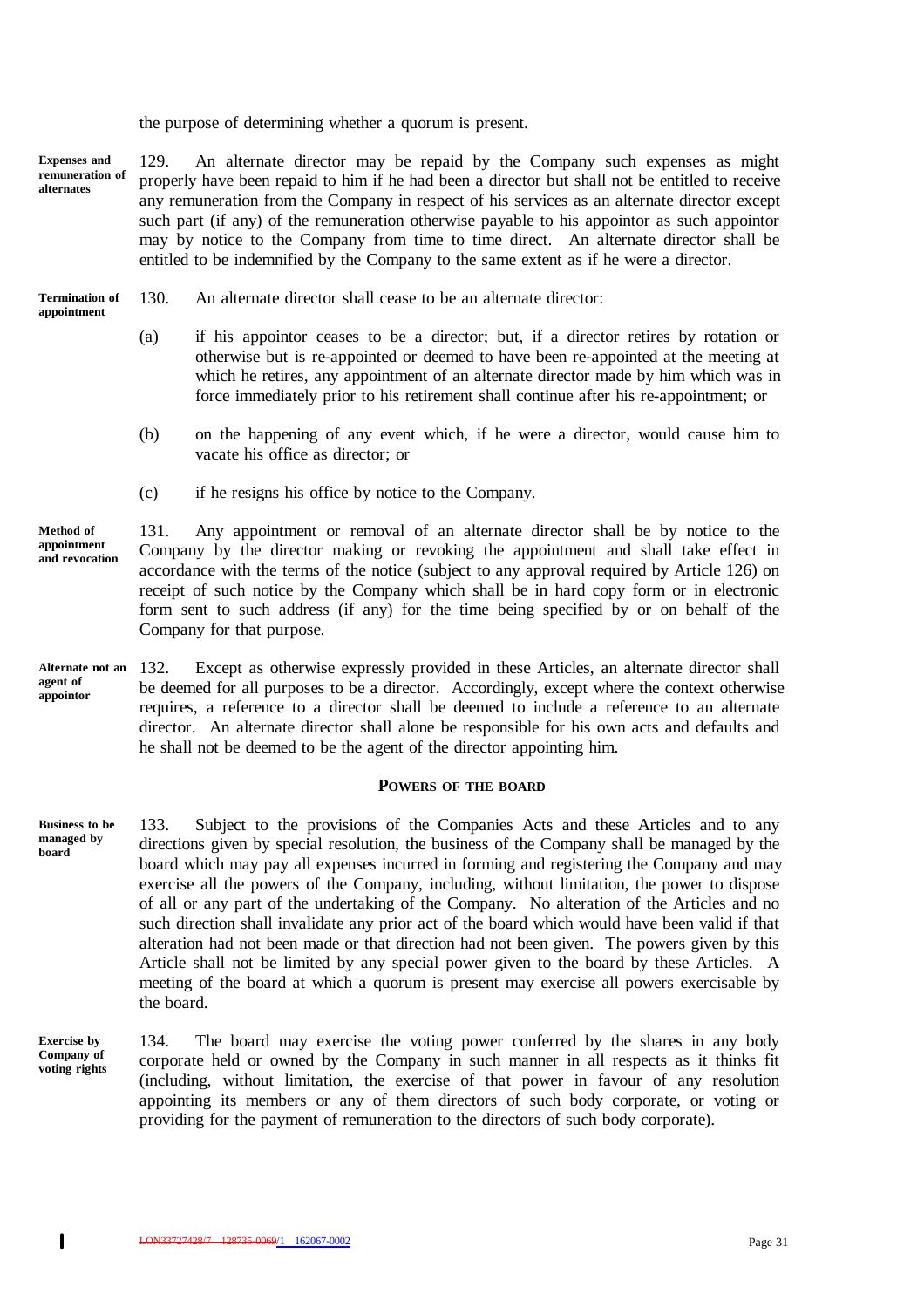#### **DELEGATION OF POWERS OF THE BOARD**

- 135. The board may delegate any of its powers to any committee consisting of one or more directors. The board may also delegate to any director holding any executive office such of its powers as the board considers desirable to be exercised by him. Any such delegation shall, in the absence of express provision to the contrary in the terms of delegation, be deemed to include authority to sub-delegate to one or more directors (whether or not acting as a committee) or to any employee or agent of the Company all or any of the powers delegated and may be made subject to such conditions as the board may specify, and may be revoked or altered. Subject to any conditions imposed by the board, the proceedings of a committee with two or more members shall be governed by these Articles regulating the proceedings of directors so far as they are capable of applying. **Committees of the board**
- The board may establish local or divisional boards or agencies for managing any of the affairs of the Company, either in the United Kingdom or elsewhere, and may appoint any persons to be members of the local or divisional boards, or any managers or agents, and may fix their remuneration. The board may delegate to any local or divisional board, manager or agent any of the powers, authorities and discretions vested in or exercisable by the board, with power to sub-delegate, and may authorise the members of any local or divisional board, or any of them, to fill any vacancies and to act notwithstanding vacancies. Any appointment or delegation made pursuant to this Article may be made on such terms and subject to such conditions as the board may decide. The board may remove any person so appointed and may revoke or vary the delegation but no person dealing in good faith and without notice of the revocation or variation shall be affected by it. **Local boards etc.**
- 137. The board may, by power of attorney or otherwise, appoint any person to be the agent of the Company for such purposes, with such powers, authorities and discretions (not exceeding those vested in the board) and on such conditions as the board determines, including, without limitation, authority for the agent to delegate all or any of his powers, authorities and discretions, and may revoke or vary such delegation. **Agents**
- 138. The board may appoint any person to any office or employment having a designation or title including the word "director" or attach to any existing office or employment with the Company such a designation or title and may terminate any such appointment or the use of any such designation or title. The inclusion of the word "director" in the designation or title of any such office or employment shall not imply that the holder is a director of the Company, and the holder shall not thereby be empowered in any respect to act as, or be deemed to be, a director of the Company for any of the purposes of these Articles. **Offices including title "director"**

#### **BORROWING POWERS**

The board may exercise all the powers of the Company to borrow money, to guarantee, to indemnify, to mortgage or charge its undertaking, property, assets (present and future) and uncalled capital, and to issue debentures and other securities whether outright or as collateral security for any debt, liability or obligation of the Company or of any third party. There is no requirement on the directors to restrict the borrowing of the Company or any of its subsidiary undertakings. Power to borrow 139.

#### **DISQUALIFICATION AND REMOVAL OF DIRECTORS**

140. A person ceases to be a director as soon as: **Disqualification as a director**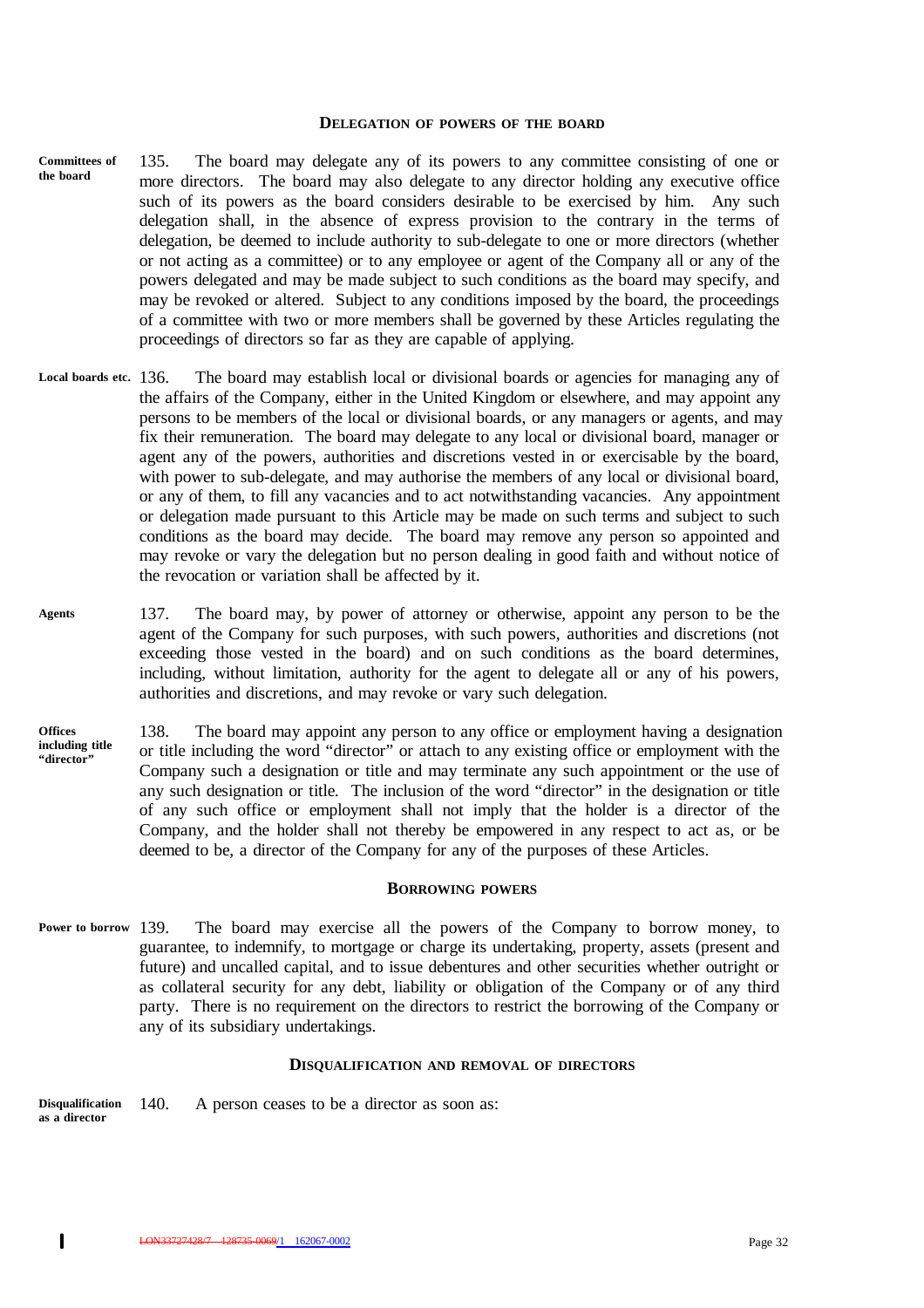- (a) that person ceases to be a director by virtue of any provision of the Act or is prohibited from being a director by law;
- (b) a bankruptcy order is made against that person;
- (c) a composition is made with that person's creditors generally in satisfaction of that person's debts;
- (d) a registered medical practitioner who is treating that person gives a written opinion to the Company stating that that person has become physically or mentally incapable of acting as a director and may remain so for more than three months;
- (e) by reason of that person's mental health, a court makes an order which wholly or partly prevents that person from personally exercising any powers or rights which that person would otherwise have;
- (f) notification is received by the Company from the director that the director is resigning or retiring from office, and such resignation or retirement has taken effect in accordance with its terms, or his office as a director is vacated pursuant to Article 123;
- (g) that person has been absent for more than six consecutive months without permission of the board from meetings of the board held during that period and his alternate director (if any) has not attended in his place during that period and the board resolves that his office be vacated; or
- (h) that person receives notice signed by not less than three quarters of the other directors stating that that person should cease to be a director. In calculating the number of directors who are required to give such notice to the director, (i) an alternate director appointed by him acting in his capacity as such shall be excluded; and (ii) a director and any alternate director appointed by him and acting in his capacity as such shall constitute a single director for this purpose, so that notice by either shall be sufficient.
- 141. The Company may, without prejudice to the provisions of the Companies Acts, by ordinary resolution remove any director from office (notwithstanding any provision of these Articles or of any agreement between the Company and such director, but without prejudice to any claim he may have for damages for breach of any such agreement). No special notice need be given of any resolution to remove a director in accordance with this Article and no director proposed to be removed in accordance with this Article has any special right to protest against his removal. The Company may, by ordinary resolution, appoint another person in place of a director removed from office in accordance with this Article. **Power of Company to remove director**

#### **NON-EXECUTIVE DIRECTORS**

- 142. Subject to the provisions of the Companies Acts, the board may enter into, vary and terminate an agreement or arrangement with any director who does not hold executive office for the provision of his services to the Company. Subject to Article 143 and 144, any such agreement or arrangement may be made on such terms as the board determines. **Arrangements with nonexecutive directors**
- 143. The ordinary remuneration of the directors who do not hold executive office for their services (excluding amounts payable under any other provision of these Articles) shall not exceed in aggregate £1,000,000 per annum or such higher amount as the Company may from time to time by ordinary resolution determine. Subject thereto, each such director shall be **Ordinary remuneration**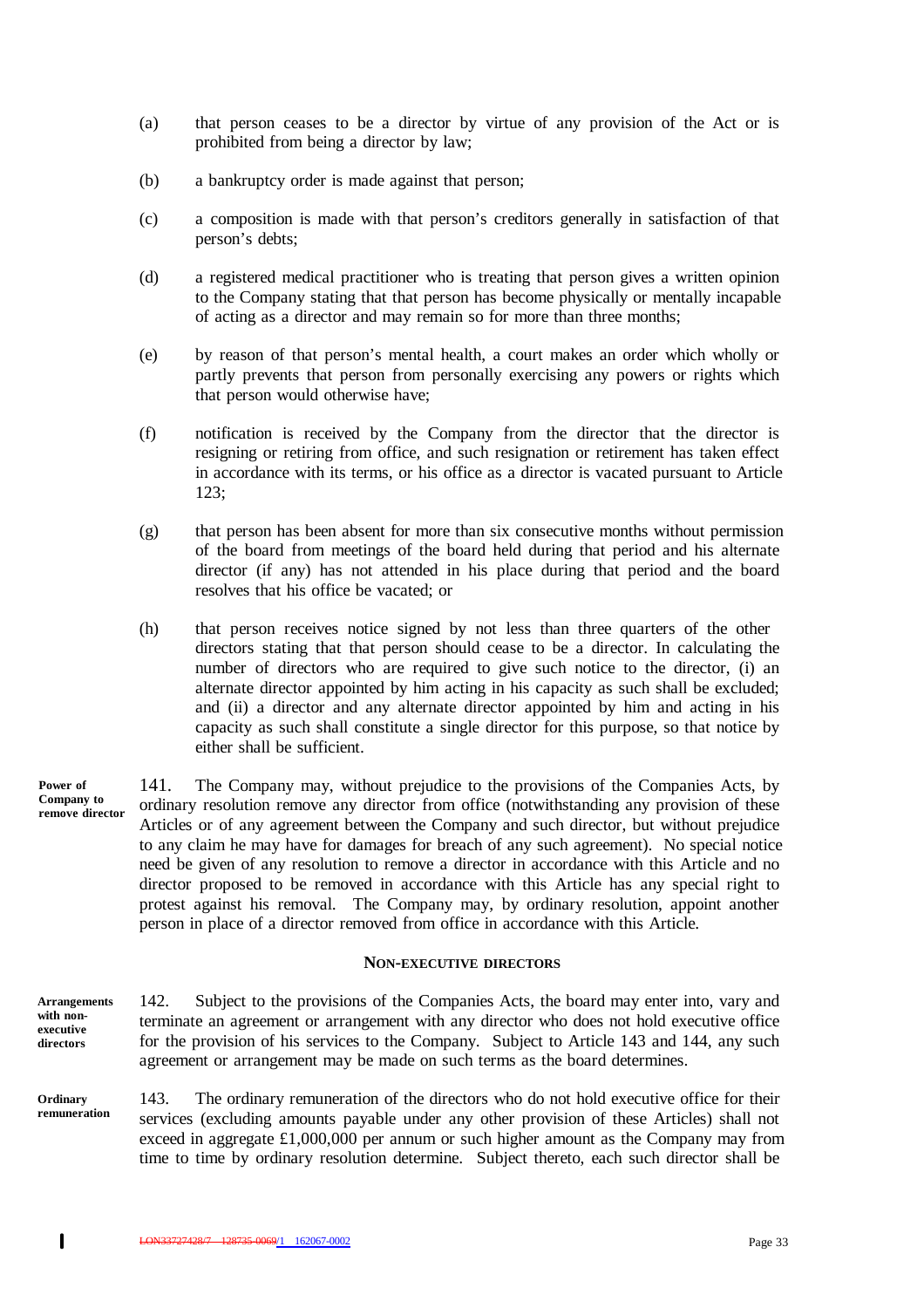paid a fee for their services (which shall be deemed to accrue from day to day) at such rate as may from time to time be determined by the board.

**Additional remuneration for special services**

144. Any director who does not hold executive office and who serves on any committee of the board, who by the request of the board goes or resides abroad for any purpose of the Company or otherwise performs special services which in the opinion of the board are outside the scope of the ordinary duties of a director, may (without prejudice to the provisions of Article 143) be paid such extra remuneration by way of additional fee, salary, commission or otherwise as the board may determine.

#### **DIRECTORS' EXPENSES**

145. The directors may be paid all travelling, hotel, and other expenses properly incurred by them in connection with their attendance at meetings of the board or committees of the board, general meetings or separate meetings of the holders of any class of shares or of debentures of the Company or otherwise in connection with the discharge of their duties. **Directors may be paid expenses**

## **EXECUTIVE DIRECTORS**

- 146. Subject to the provisions of the Companies Acts, the board may appoint one or more of its body to be the holder of any executive office (except that of auditor) in the Company and may enter into an agreement or arrangement with any such director for his employment by the Company or for the provision by him of any services outside the scope of the ordinary duties of a director. Any such appointment, agreement or arrangement may be made on such terms, including, without limitation, terms as to remuneration, as the board determines. The board may revoke or vary any such appointment but without prejudice to any rights or claims which the person whose appointment is revoked or varied may have against the Company because of the revocation or variation. **Appointment to executive office**
- 147. Any appointment of a director to an executive office shall terminate if he ceases to be a director but without prejudice to any rights or claims which he may have against the Company by reason of such cessation. A director appointed to an executive office shall not cease to be a director merely because his appointment to such executive office terminates. **Termination of appointment to executive office**
- 148. The emoluments of any director holding executive office for his services as such shall be determined by the board, and may be of any description, including, without limitation, admission to, or continuance of, membership of any scheme (including any share acquisition scheme) or fund instituted or established or financed or contributed to by the Company for the provision of pensions, life assurance or other benefits for employees or their dependants, or the payment of a pension or other benefits to him or his dependants on or after retirement or death, apart from membership of any such scheme or fund. **Emoluments to be determined by the board**

#### **DIRECTORS' INTERESTS**

149. For the purposes of section 175 of the Act, the board may authorise any matter proposed to it in accordance with these Articles which would, if not so authorised, involve a breach of duty by a director under that section, including, without limitation, any matter which relates to a situation in which a director has, or can have, an interest which conflicts, or possibly may conflict, with the interests of the Company. Any such authorisation will be effective only if: **Authorisation under s175 of the Act**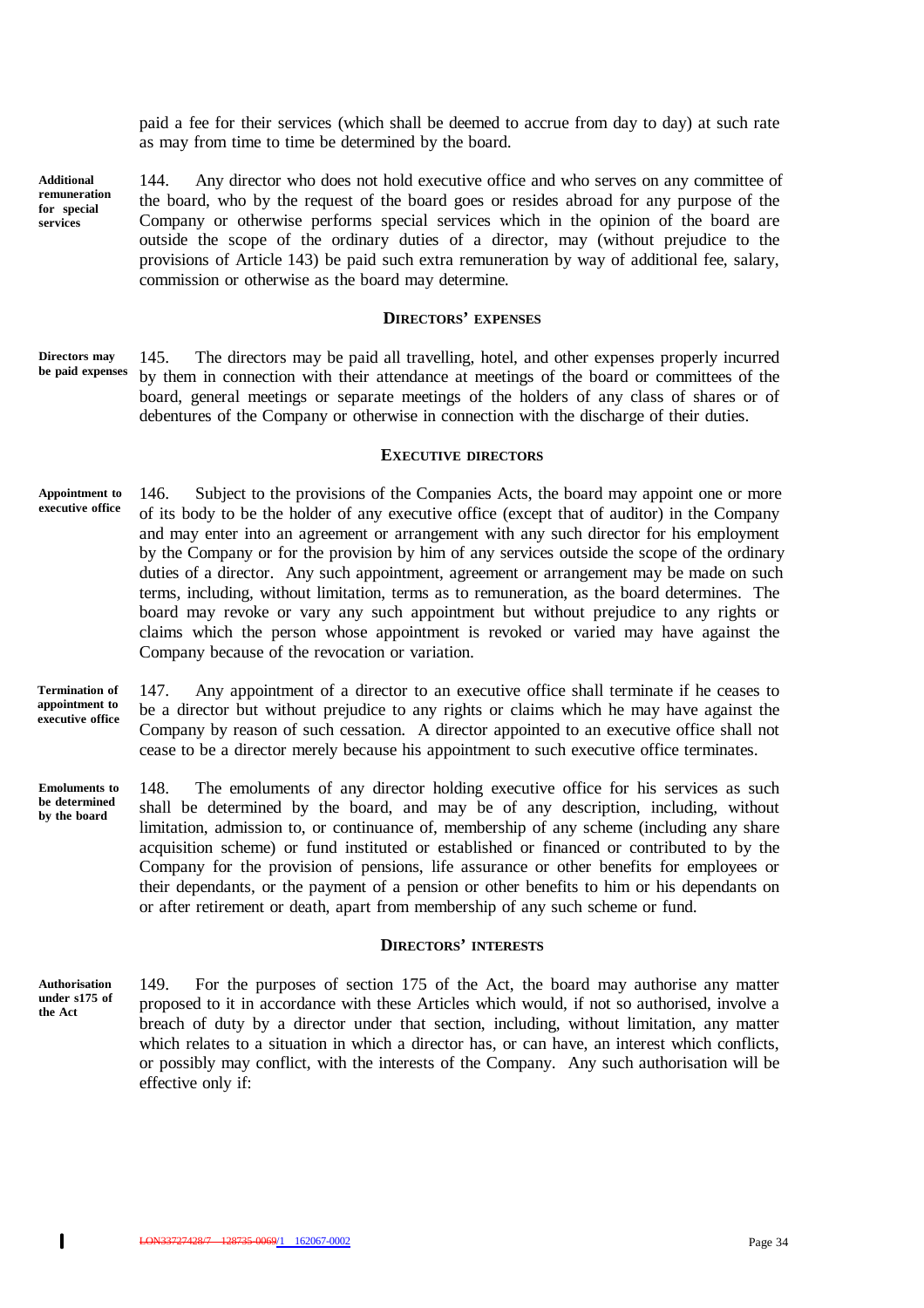- (a) any requirement as to quorum at the meeting at which the matter is considered is met without counting the director in question or any other interested director; and
- (b) the matter was agreed to without their voting or would have been agreed to if their votes had not been counted.

The board may (whether at the time of the giving of the authorisation or subsequently) make any such authorisation subject to any limits or conditions it expressly imposes but such authorisation is otherwise given to the fullest extent permitted. The board may vary or terminate any such authorisation at any time.

For the purposes of these Articles, a conflict of interest includes a conflict of interest and duty and a conflict of duties, and interest includes both direct and indirect interests.

**Director may contract with the Company and hold other offices etc.**

150. Provided that he has disclosed to the board the nature and extent of his interest (unless the circumstances referred to in section 177(5) or section 177(6) of the Act apply, in which case no such disclosure is required) a director notwithstanding his office:

- (a) may be a party to, or otherwise interested in, any transaction or arrangement with the Company or in which the Company is otherwise (directly or indirectly) interested;
- (b) may act by himself or his firm in a professional capacity for the Company (otherwise than as auditor) and he or his firm shall be entitled to remuneration for professional services as if he were not a director; and
- (c) may be a director or other officer of, or employed by, or a party to a transaction or arrangement with, or otherwise interested in, any body corporate:
	- (i) in which the Company is (directly or indirectly) interested as shareholder or otherwise; or
	- (ii) with which he has such a relationship at the request or direction of the Company.
- 151. A director shall not, by reason of his office, be accountable to the Company for any remuneration or other benefit which he derives from any office or employment or from any transaction or arrangement or from any interest in any body corporate: **Remuneration, benefits etc.**
	- (a) the acceptance, entry into or existence of which has been approved by the board pursuant to Article 149 (subject, in any such case, to any limits or conditions to which such approval was subject); or
	- (b) which he is permitted to hold or enter into by virtue of paragraph (a), (b) or (c) of Article 150 above,

nor shall the receipt of any such remuneration or other benefit constitute a breach of his duty under section 176 of the Act.

152. Any disclosure required by Article 150 may be made at a meeting of the board, by **Notification of interests**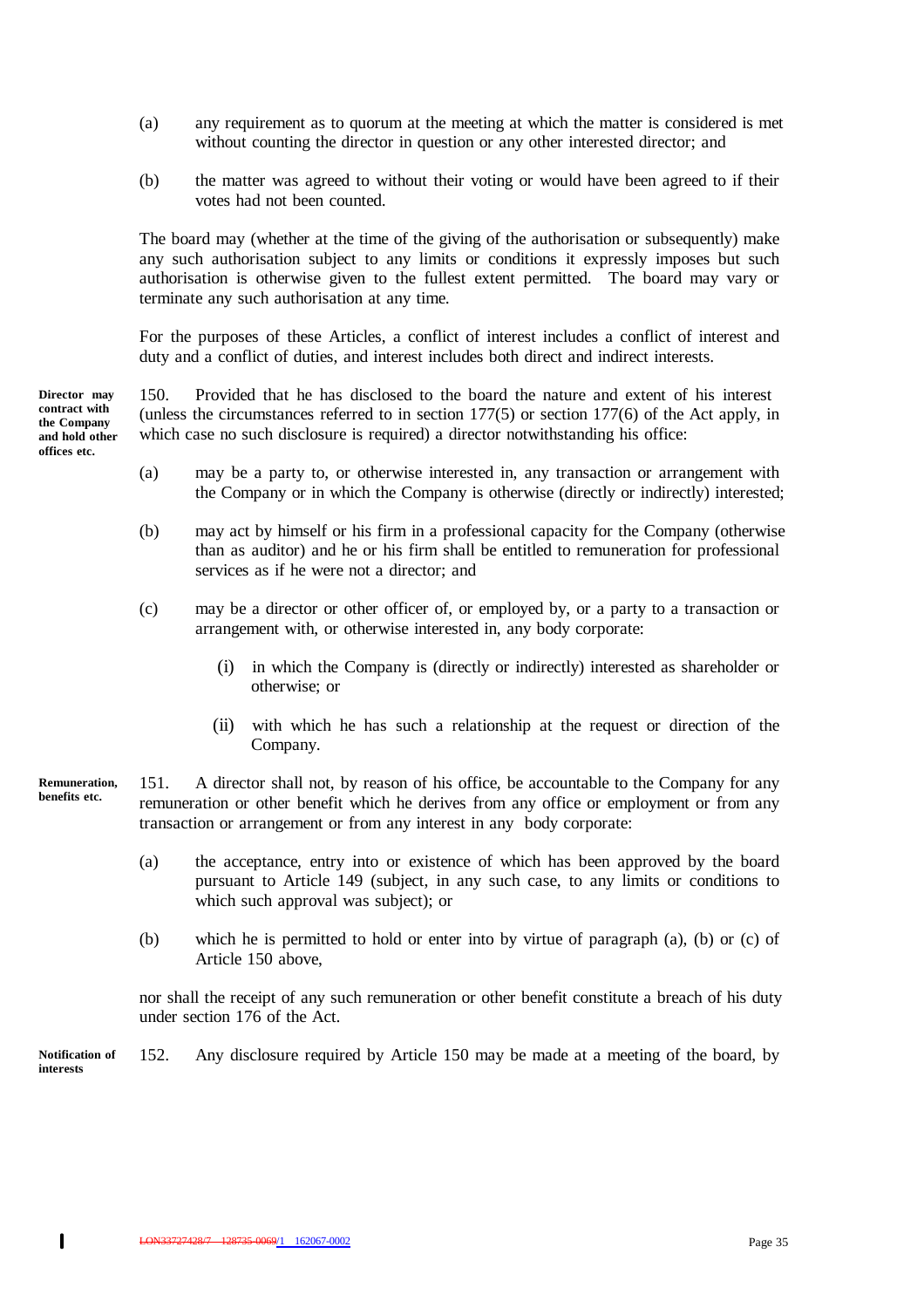notice in writing or by general notice or otherwise in accordance with section 177 of the Act.

153. A director shall be under no duty to the Company with respect to any information which he obtains or has obtained otherwise than as a director of the Company and in respect of which he owes a duty of confidentiality to another person. However, to the extent that his relationship with that other person gives rise to a conflict of interest or possible conflict of interest, this Article applies only if the existence of that relationship has been approved by the board pursuant to Article 149. In particular, the director shall not be in breach of the general duties he owes to the Company by virtue of sections 171 to 177 of the Act because he fails: **Duty of confidentiality to another person**

- (a) to disclose any such information to the board or to any director or other officer or employee of the Company; and/or
- (b) to use or apply any such information in performing his duties as a director of the Company.
- 154. Where the existence of a director's relationship with another person has been approved by the board pursuant to Article 149 and his relationship with that person gives rise to a conflict of interest or possible conflict of interest, the director shall not be in breach of the general duties he owes to the Company by virtue of sections 171 to 177 of the Act because he: **Consequences of authorisation**
	- (a) absents himself from meetings of the board at which any matter relating to the conflict of interest or possible conflict of interest will or may be discussed or from the discussion of any such matter at a meeting or otherwise; and/or
	- (b) makes arrangements not to receive documents and information relating to any matter which gives rise to the conflict of interest or possible conflict of interest sent or supplied by the Company and/or for such documents and information to be received and read by a professional adviser,

for so long as he reasonably believes such conflict of interest or possible conflict of interest subsists.

155. The provisions of Articles 153 and 154 are without prejudice to any equitable principle or rule of law which may excuse the director from:

- (a) disclosing information, in circumstances where disclosure would otherwise be required under these Articles; or
- (b) attending meetings or discussions or receiving documents and information as referred to in Article 154, in circumstances where such attendance or receiving such documents and information would otherwise be required under these Articles.

#### **GRATUITIES, PENSIONS AND INSURANCE**

156. The board may (by establishment of, or maintenance of, schemes or otherwise) provide benefits, whether by the payment of gratuities or pensions or by insurance or otherwise, for any past or present director or employee of the Company or any of its subsidiary undertakings or any body corporate associated with, or any business acquired by, any of them, and for any member of his family (including a spouse, a civil partner, a former spouse and a former civil partner) or any person who is or was dependent on him, and may **pensions**

**Gratuities and**

**Without prejudice to equitable principles or rule of law**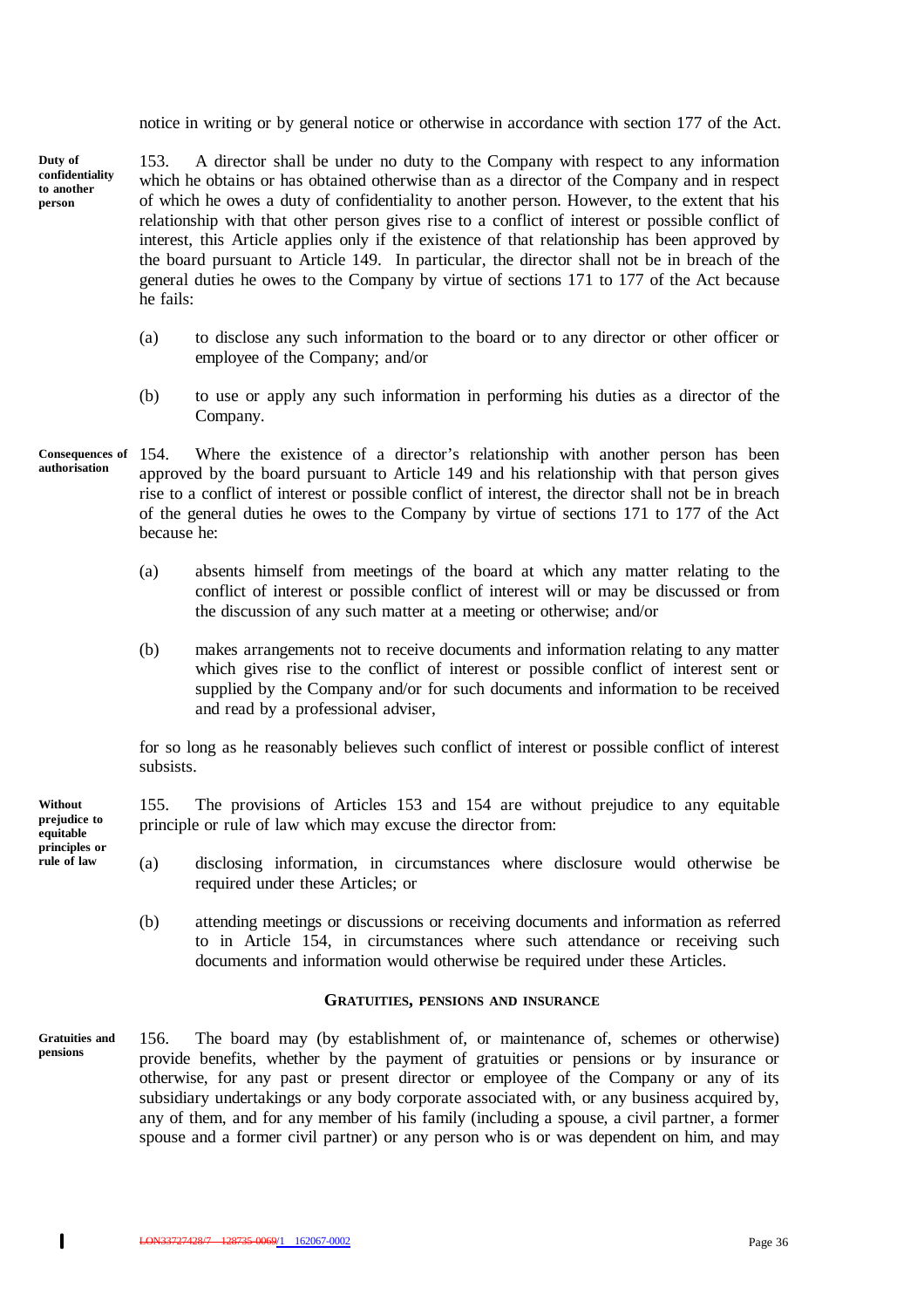(as well before as after he ceases to hold such office or employment) contribute to any fund and pay premiums for the purchase or provision of any such benefit.

- 157. Without prejudice to the provisions of Article 220, the board may exercise all the powers of the Company to purchase and maintain insurance for or for the benefit of any person who is or was: **Insurance**
	- (a) a director, officer or employee of the Company, or any body which is or was the holding company or subsidiary undertaking of the Company, or in which the Company or such holding company or subsidiary undertaking has or had any interest (whether direct or indirect) or with which the Company or such holding company or subsidiary undertaking is or was in any way allied or associated; or
	- (b) a trustee of any pension fund in which employees of the Company or any other body referred to in Article 157(a) is or has been interested,

including, without limitation, insurance against any liability incurred by such person in respect of any act or omission in the actual or purported execution or discharge of his duties or in the exercise or purported exercise of his powers or otherwise in relation to his duties, powers or offices in relation to the relevant body or fund.

- 158. No director or former director shall be accountable to the Company or the members for any benefit provided pursuant to these Articles. The receipt of any such benefit shall not disqualify any person from being or becoming a director of the Company. **Directors not liable to account**
- 159. The board may make provision for the benefit of any persons employed or formerly employed by the company or any of its subsidiaries other than a director or former director or shadow director in connection with the cessation or the transfer of the whole or part of the undertaking of the Company or any subsidiary. Any such provision shall be made by a resolution of the board in accordance with section 247 of the Act. **Section 247 of the Act**

#### **PROCEEDINGS OF THE BOARD**

160. Subject to the provisions of these Articles, the board may regulate its proceedings as it thinks fit. A director may, and the secretary at the request of a director shall, call a meeting of the board. Notice of a board meeting shall be deemed to be properly given to a director if it is given to him personally or by word of mouth or sent in hard copy form to him at his last known address or such other address (if any) as may for the time being be specified by him or on his behalf to the Company for that purpose, or sent in electronic form to such address (if any) for the time being specified by him or on his behalf to the Company for that purpose. A director absent or intending to be absent from the United Kingdom may request the board that notices of board meetings shall during his absence be sent in hard copy form or in electronic form to such address (if any) for the time being specified by him or on his behalf to the Company for that purpose, but such notices need not be sent any earlier than notices sent to directors not so absent and, if no such request is made to the board, it shall not be necessary to send notice of a board meeting to any director who is for the time being absent from the United Kingdom. No account is to be taken of directors absent from the United Kingdom when considering the adequacy of the period of notice of the meeting. Questions arising at a meeting shall be decided by a majority of votes. In the case of an equality of votes, the chairman shall have a second or casting vote. Any director may waive notice of a meeting and any such waiver may be retrospective. Any notice **Convening meetings**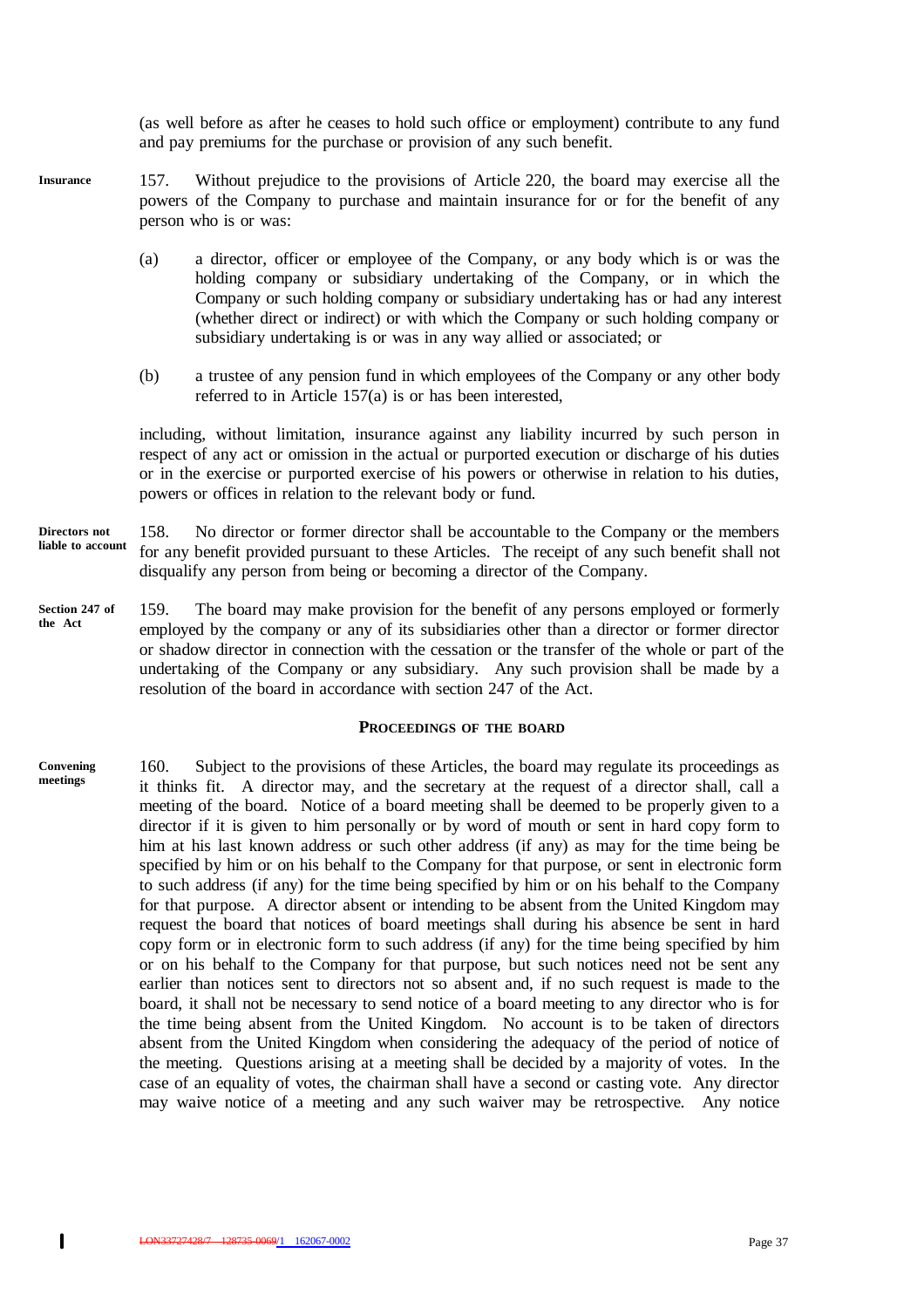pursuant to this Article need not be in writing if the board so determines and any such determination may be retrospective.

161. The quorum for the transaction of the business of the board may be fixed by the board and unless so fixed at any other number shall be two. A person who holds office only as an alternate director shall, if his appointor is not present, be counted in the quorum. Any director who ceases to be a director at a board meeting may continue to be present and to act as a director and be counted in the quorum until the termination of the board meeting if no director objects. **Quorum**

#### **Powers of directors if number falls below minimum**

162. The continuing directors or a sole continuing director may act notwithstanding any vacancies in their number, but if the number of directors is less than the number fixed as the quorum the continuing directors or director may act only for the purpose of filling vacancies or of calling a general meeting.

- 163. The board may appoint one of their number to be the chairman, and one of its number to be the deputy chairman, of the board and may at any time remove either of them from such office. Unless he is unwilling to do so, the director appointed as chairman, or in his stead the director appointed as deputy chairman, shall preside at every meeting of the board at which he is present. If there is no director holding either of those offices, or if neither the chairman nor the deputy chairman is willing to preside or neither of them is present within five minutes after the time appointed for the meeting, the directors present may appoint one of their number to be chairman of the meeting. **Chairman and deputy chairman**
- 164. All acts done by a meeting of the board, or of a committee of the board, or by a person acting as a director or alternate director, shall, notwithstanding that it be afterwards discovered that there was a defect in the appointment of any director or any member of the committee or alternate director or that any of them were disqualified from holding office, or had vacated office, or were not entitled to vote, be as valid as if every such person had been duly appointed and was qualified and had continued to be a director or, as the case may be, an alternate director and had been entitled to vote. **Validity of acts of the board**
- 165. A resolution in writing agreed by all the directors entitled to receive notice of a meeting of the board or of a committee of the board (not being less than the number of directors required to form a quorum of the board) shall be as valid and effectual as if it had been passed at a meeting of the board or (as the case may be) a committee of the board duly convened and held. For this purpose: **Resolutions in writing**
	- (a) a director signifies his agreement to a proposed written resolution when the Company receives from him a document indicating his agreement to the resolution authenticated in the manner permitted by the Companies Acts for a document in the relevant form;
	- (b) the director may send the document in hard copy form or in electronic form to such address (if any) for the time being specified by the Company for that purpose;
	- (c) if an alternate director signifies his agreement to the proposed written resolution, his appointor need not also signify his agreement; and
	- (d) if a director signifies his agreement to the proposed written resolution, an alternate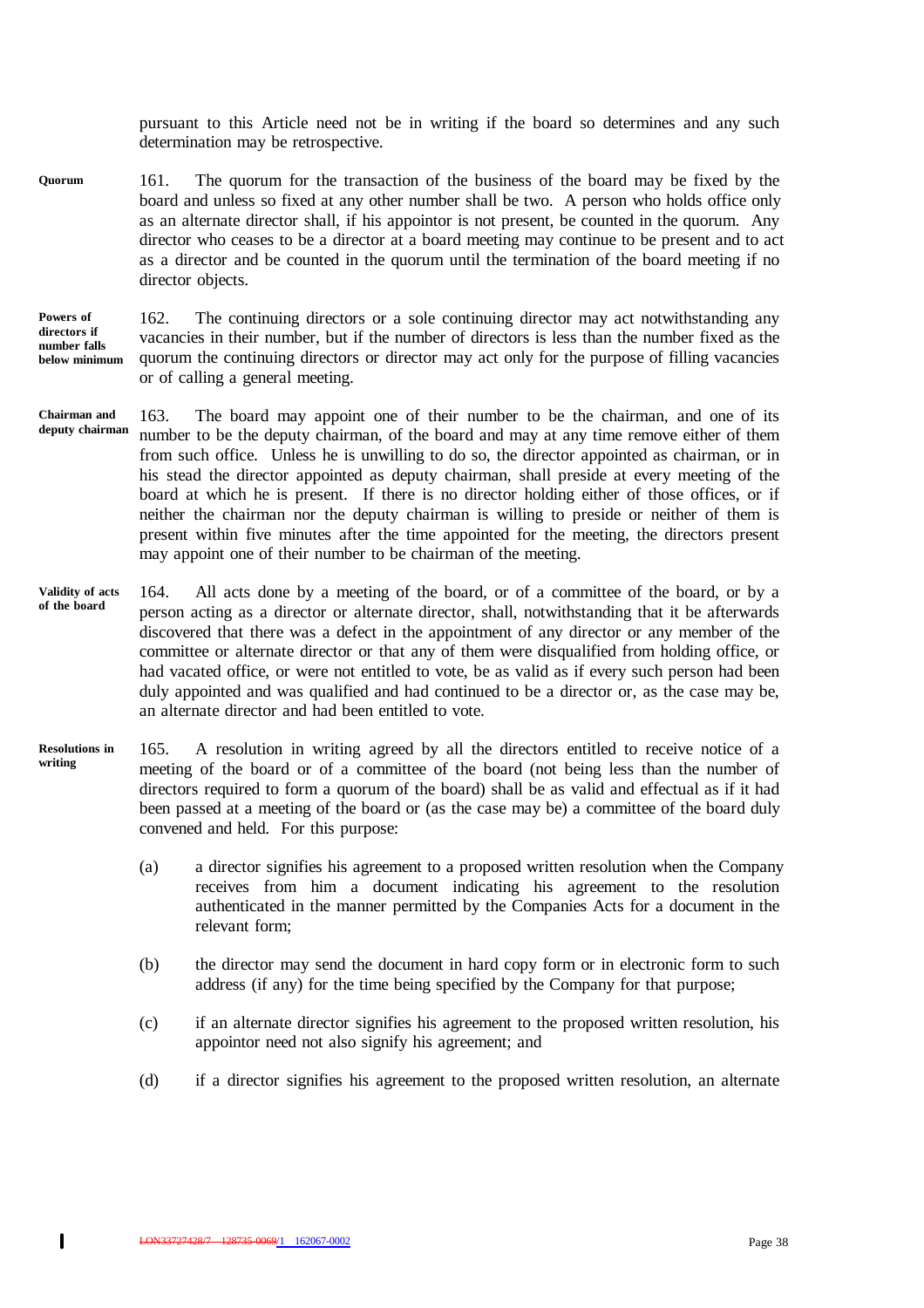director appointed by him need not also signify his agreement in that capacity.

166. Without prejudice to the first sentence of Article 160, a person entitled to be present at a meeting of the board or of a committee of the board shall be deemed to be present for all purposes if he is able (directly or by electronic communication) to speak to, and be heard by, all those present or deemed to be present simultaneously. A director so deemed to be present shall be entitled to vote and be counted in a quorum accordingly. Such a meeting shall be deemed to take place where it is convened to be held or (if no director is present in that place) where the largest group of those participating is assembled, or, if there is no such group, where the chairman of the meeting is. The word *meeting* in these Articles shall be construed accordingly. **Meetings by telephone etc.**

**Directors' power to vote on contracts in which they are interested**

167. Except as otherwise provided by these Articles, a director shall not vote at a meeting of the board or a committee of the board on any resolution of the board concerning a matter in which he has an interest (other than by virtue of his interests in shares or debentures or other securities of, or otherwise in or through, the Company) which can reasonably be regarded as likely to give rise to a conflict with the interests of the Company, unless his interest arises only because the resolution concerns one or more of the following matters:

- (a) the giving of a guarantee, security or indemnity in respect of money lent or obligations incurred by him or any other person at the request of or for the benefit of, the Company or any of its subsidiary undertakings;
- (b) the giving of a guarantee, security or indemnity in respect of a debt or obligation of the Company or any of its subsidiary undertakings for which the director has assumed responsibility (in whole or part and whether alone or jointly with others) under a guarantee or indemnity or by the giving of security;
- (c) a contract, arrangement, transaction or proposal concerning an offer of shares, debentures or other securities of the Company or any of its subsidiary undertakings for subscription or purchase, in which offer he is or may be entitled to participate as a holder of securities or in the underwriting or sub-underwriting of which he is to participate;
- (d) a contract, arrangement, transaction or proposal concerning any other body corporate in which he or any person connected with him is interested, directly or indirectly, and whether as an officer, shareholder, creditor or otherwise, if he and any persons connected with him do not to his knowledge hold an interest (as that term is used in sections 820 to 825 of the Act) representing one per cent. or more of either any class of the equity share capital (excluding any shares of that class held as treasury shares) of such body corporate (or any other body corporate through which his interest is derived) or of the voting rights available to members of the relevant body corporate (any such interest being deemed for the purpose of this Article to be likely to give rise to a conflict with the interests of the Company in all circumstances);
- (e) a contract, arrangement, transaction or proposal for the benefit of employees of the Company or of any of its subsidiary undertakings which does not award him any privilege or benefit not generally accorded to the employees to whom the arrangement relates; and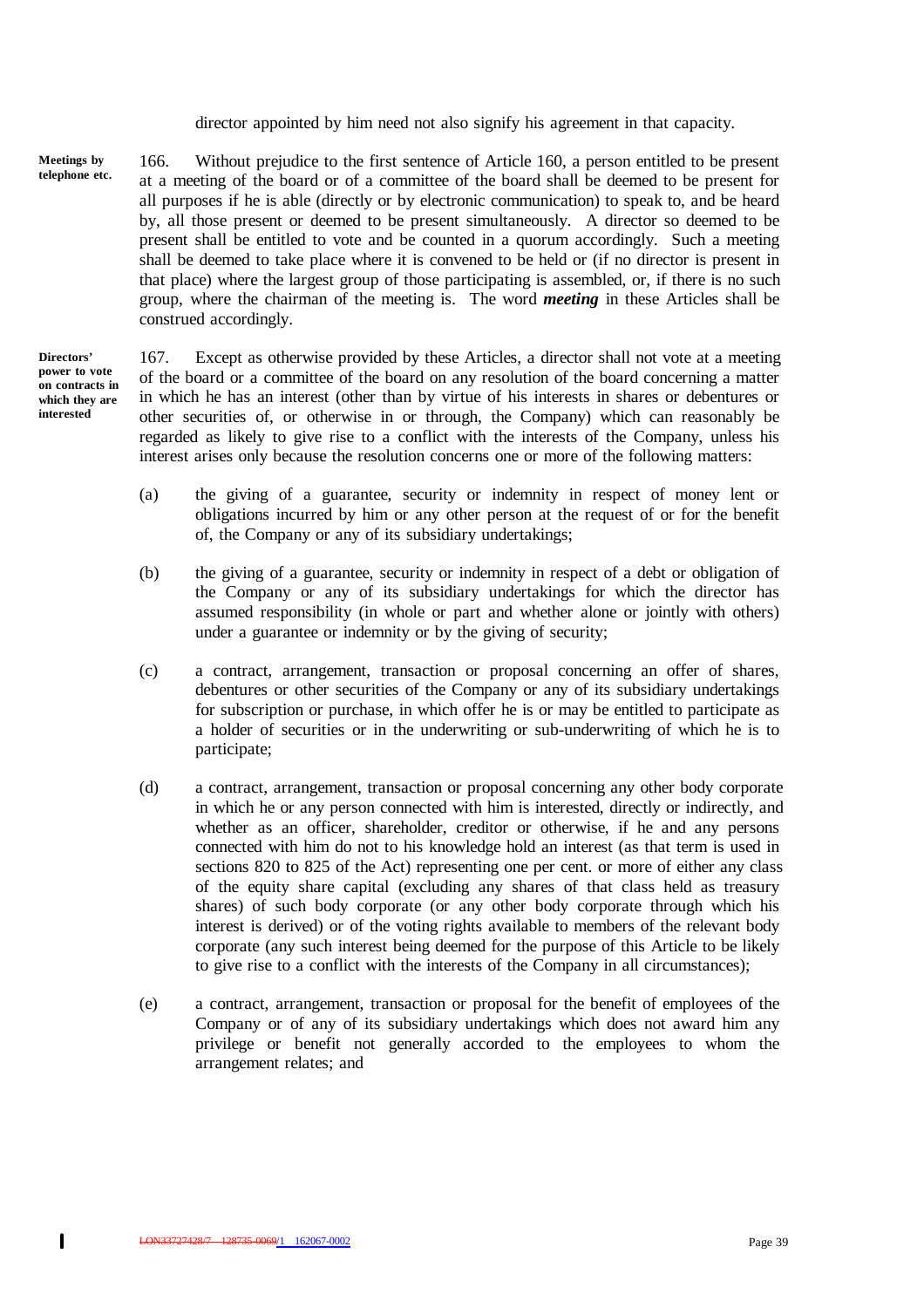(f) a contract, arrangement, transaction or proposal concerning any insurance which the Company is empowered to purchase or maintain for, or for the benefit of, any directors of the Company or for persons who include directors of the Company.

For the purposes of this Article, in relation to an alternate director, an interest of his appointor shall be treated as an interest of the alternate director without prejudice to any interest which the alternate director has otherwise.

168. The Company may by ordinary resolution suspend or relax to any extent, either generally or in respect of any particular matter, any provision of these Articles prohibiting a director from voting at a meeting of the board or of a committee of the board.

- 169. Where proposals are under consideration concerning the appointment (including, without limitation, fixing or varying the terms of appointment) of two or more directors to offices or employments with the Company or any body corporate in which the Company is interested, the proposals may be divided and considered in relation to each director separately. In such cases each of the directors concerned shall be entitled to vote in respect of each resolution except that concerning his own appointment. **Division of proposals**
- 170. If a question arises at a meeting of the board or of a committee of the board as to the entitlement of a director to vote, the question may, before the conclusion of the meeting, be referred to the chairman of the meeting and his ruling in relation to any director other than himself shall be final and conclusive except in a case where the nature or extent of the interests of the director concerned have not been fairly disclosed. If any such question arises in respect of the chairman of the meeting, it shall be decided by resolution of the board (on which the chairman shall not vote) and such resolution will be final and conclusive except in a case where the nature and extent of the interests of the chairman have not been fairly disclosed. **Decision of chairman final and conclusive**

## **SECRETARY**

171. Subject to the provisions of the Companies Acts, the secretary shall be appointed by the board for such term, at such remuneration and on such conditions as it may think fit. Any secretary so appointed may be removed by the board, but without prejudice to any claim for damages for breach of any contract of service between the secretary and the Company. **Appointment and removal of secretary**

#### **MINUTES**

172. The board shall cause minutes to be recorded, in hard copy or electronic form, for the purpose of: **Minutes required to be kept**

- (a) all appointments of officers made by the board; and
- (b) all proceedings at meetings of the Company, the holders of any class of shares in the capital of the Company, the board and committees of the board, including the names of the directors present at each such meeting.
- 173. Any such minutes, if purporting to be authenticated by the chairman of the meeting to which they relate or of the next meeting, shall be sufficient evidence of the proceedings at the meeting without any further proof of the facts stated in them. **Conclusiveness of minutes**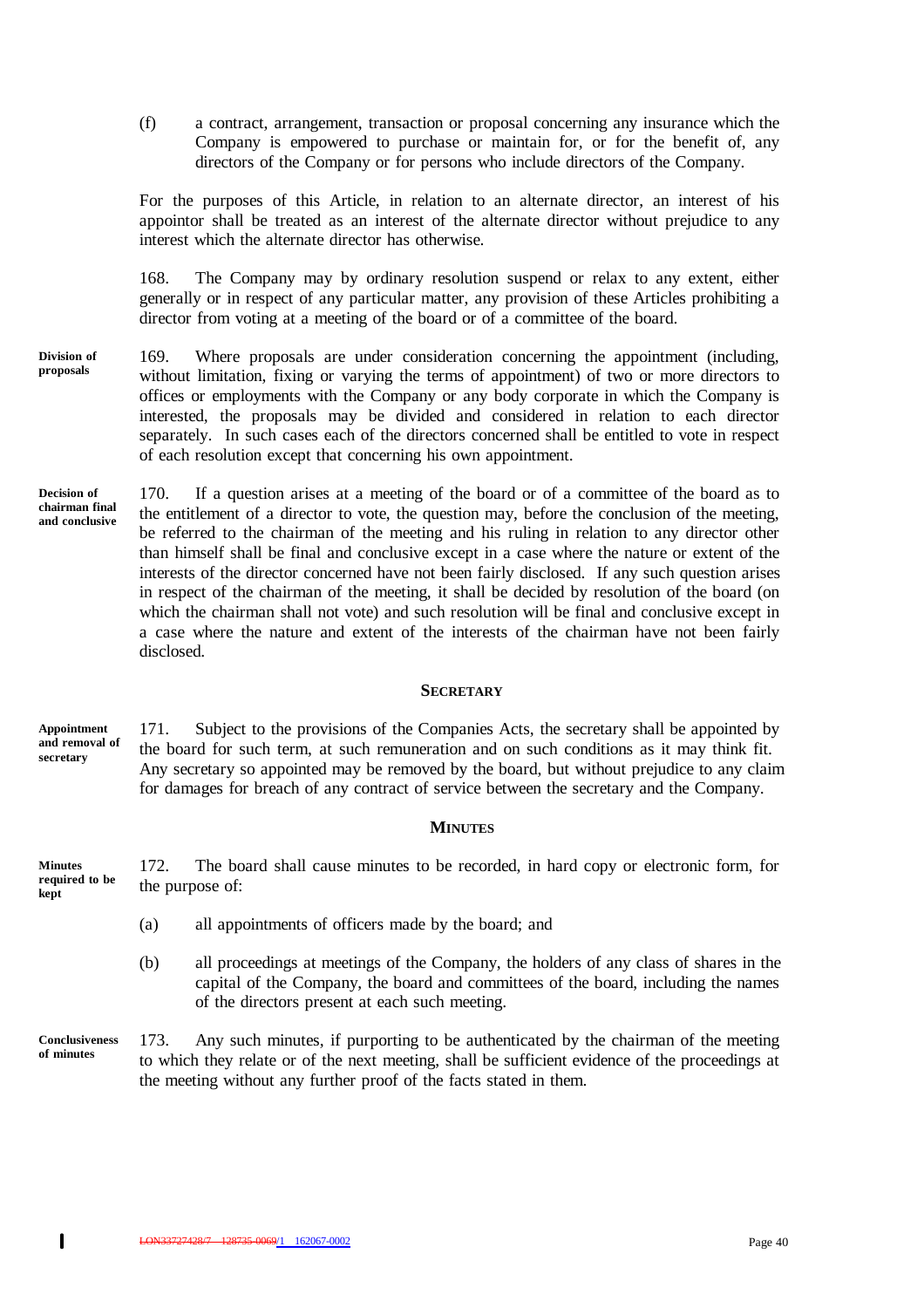#### **THE SEAL**

174. The seal shall only be used by the authority of a resolution of the board. The board may determine who shall sign any document executed under the seal. If they do not, it shall be signed by at least one director and the secretary or by at least two directors. Any document may be executed under the seal by impressing the seal by mechanical means or by printing the seal or a facsimile of it on the document or by applying the seal or a facsimile of it by any other means to the document. A document executed, with the authority of a resolution of the board, in any manner permitted by section 44(2) of the Act and expressed (in whatever form of words) to be executed by the Company has the same effect as if executed under the seal. **Authority required for execution of deed**

175. The board may by resolution determine either generally or in any particular case that any certificate for shares or debentures or representing any other form of security may have any signature affixed to it by some mechanical or electronic means, or printed on it or, in the case of a certificate executed under the seal, need not bear any signature. **Certificates for shares and debentures**

#### **REGISTERS**

176. Subject to the provisions of the Companies Acts and the Regulations, the Company may keep an overseas or local or other register in any place, and the board may make, amend and revoke any regulations it thinks fit about the keeping of that register. **Overseas and local registers**

177. Any director or the secretary or any other person appointed by the board for the purpose shall have power to authenticate and certify as true copies of and extracts from: **Authentication and certification of copies and**

- (a) any document comprising or affecting the constitution of the Company, whether in hard copy form or electronic form;
- (b) any resolution passed by the Company, the holders of any class of shares in the capital of the Company, the board or any committee of the board, whether in hard copy form or electronic form; and
- (c) any book, record and document relating to the business of the Company, whether in hard copy form or electronic form (including, without limitation, the accounts).

If certified in this way, a document purporting to be a copy of a resolution, or the minutes or an extract from the minutes of a meeting of the Company, the holders of any class of shares in the capital of the Company, the board or a committee of the board, whether in hard copy form or electronic form, shall be conclusive evidence in favour of all persons dealing with the Company in reliance on it or them that the resolution was duly passed or that the minutes are, or the extract from the minutes is, a true and accurate record of proceedings at a duly constituted meeting.

#### **DIVIDENDS**

- 178. Subject to the provisions of the Companies Acts, the Company may by ordinary resolution declare dividends in accordance with the respective rights of the members, but no dividend shall exceed the amount recommended by the board. **Declaration of dividends**
- 179. Subject to the provisions of the Companies Acts, the board may pay interim dividends if it appears to the board that they are justified by the profits of the Company available for distribution. If the share capital is divided into different classes, the board may: **Interim dividends**

**extracts**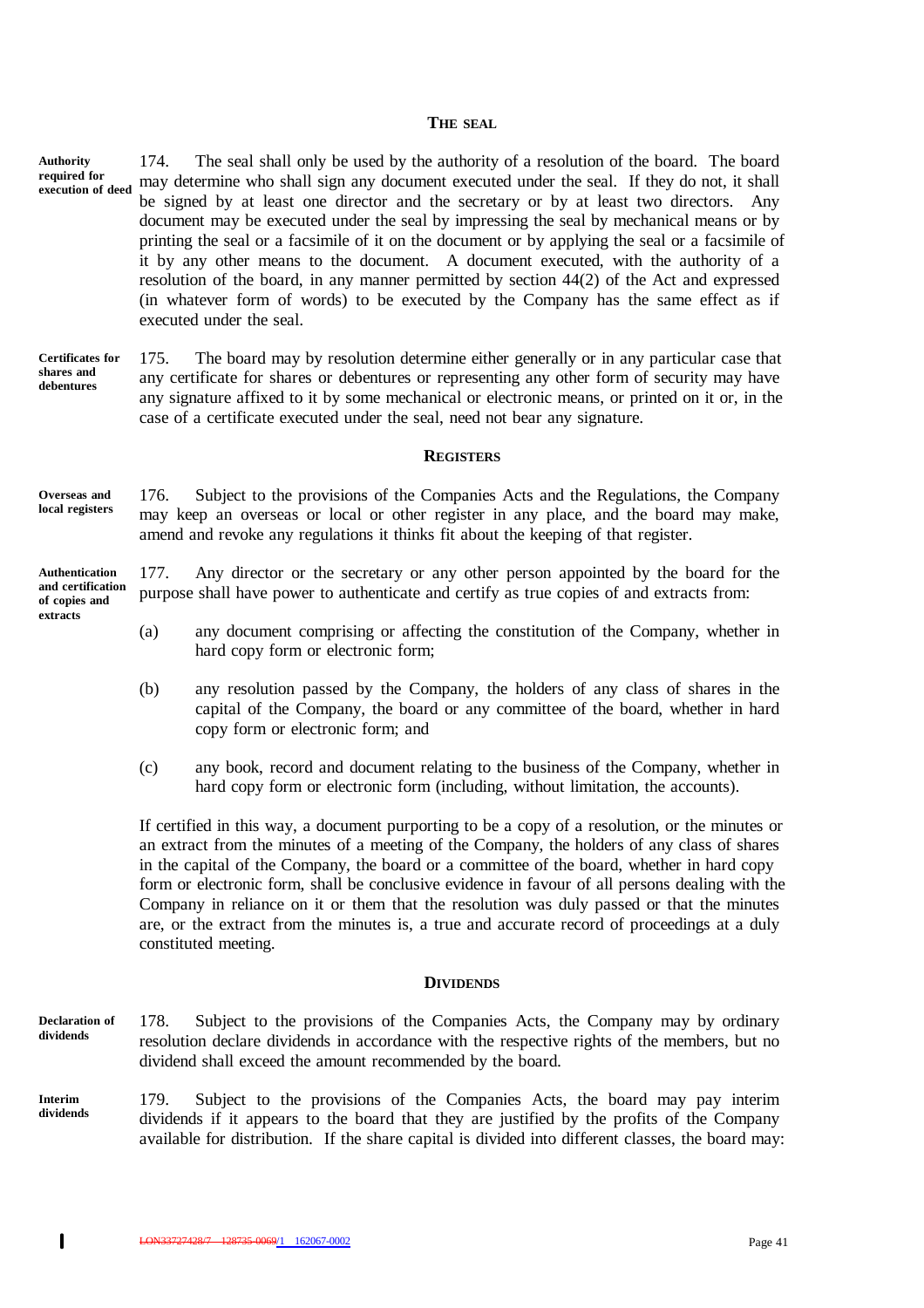- (a) pay interim dividends on shares which confer deferred or non-preferred rights with regard to dividends as well as on shares which confer preferential rights with regard to dividends, but no interim dividend shall be paid on shares carrying deferred or non-preferred rights if, at the time of payment, any preferential dividend is in arrear; and
- (b) pay at intervals settled by it any dividend payable at a fixed rate if it appears to the board that the profits available for distribution justify the payment.

If the board acts in good faith it shall not incur any liability to the holders of shares conferring preferred rights for any loss they may suffer by the lawful payment of an interim dividend on any shares having deferred or non-preferred rights.

180. Dividends may be declared and paid in any currency or currencies that the board shall determine. The board may also determine the exchange rate and the relevant date for determining the value of the dividend in any currency. **Declaration and payment in different currencies**

- 181. Except as otherwise provided by the rights attached to shares, all dividends shall be declared and paid according to the amounts paid up on the shares on which the dividend is paid; but no amount paid on a share in advance of the date on which a call is payable shall be treated for the purpose of this Article as paid on the share. All dividends shall be apportioned and paid proportionately to the amounts paid up on the shares during any portion or portions of the period in respect of which the dividend is paid; but, if any share is allotted or issued on terms providing that it shall rank for dividend as from a particular date, that share shall rank for dividend accordingly. **Apportionment of dividends**
- 182. A general meeting declaring a dividend may, on the recommendation of the board, by ordinary resolution direct that it shall be satisfied wholly or partly by the distribution of assets, including, without limitation, paid up shares or debentures of another body corporate. The board may make any arrangements it thinks fit to settle any difficulty arising in connection with the distribution, including, without limitation: (a) the fixing of the value for distribution of any assets; (b) the payment of cash to any member on the basis of that value in order to adjust the rights of members; and (c) the vesting of any asset in a trustee. **Dividends** *in specie*
- 183. The board may, if authorised by an ordinary resolution of the Company (the **Resolution**), offer any holder of shares the right to elect to receive shares, credited as fully paid, instead of cash in respect of the whole (or some part, to be determined by the board) of all or any dividend specified by the Resolution. The offer shall be on the terms and conditions and be made in the manner specified in Article 184 or, subject to those provisions, specified in the Resolution. **Scrip dividends: authorising resolution**
- 184. The following provisions shall apply to the Resolution and any offer made pursuant to it and Article 183. **Scrip dividends: procedures**
	- (a) The Resolution may specify a particular dividend, or may specify all or any dividends declared within a specified period.
	- (b) Each holder of shares shall be entitled to that number of new shares as are together as nearly as possible equal in value to (but not greater than) the cash amount (disregarding any tax credit) of the dividend that such holder elects to forgo (each a *new share*). For this purpose, the value of each new share shall be:
		- (i) equal to the *average quotation* for the Company's ordinary shares, that is, the average of the middle market quotations for those shares on the London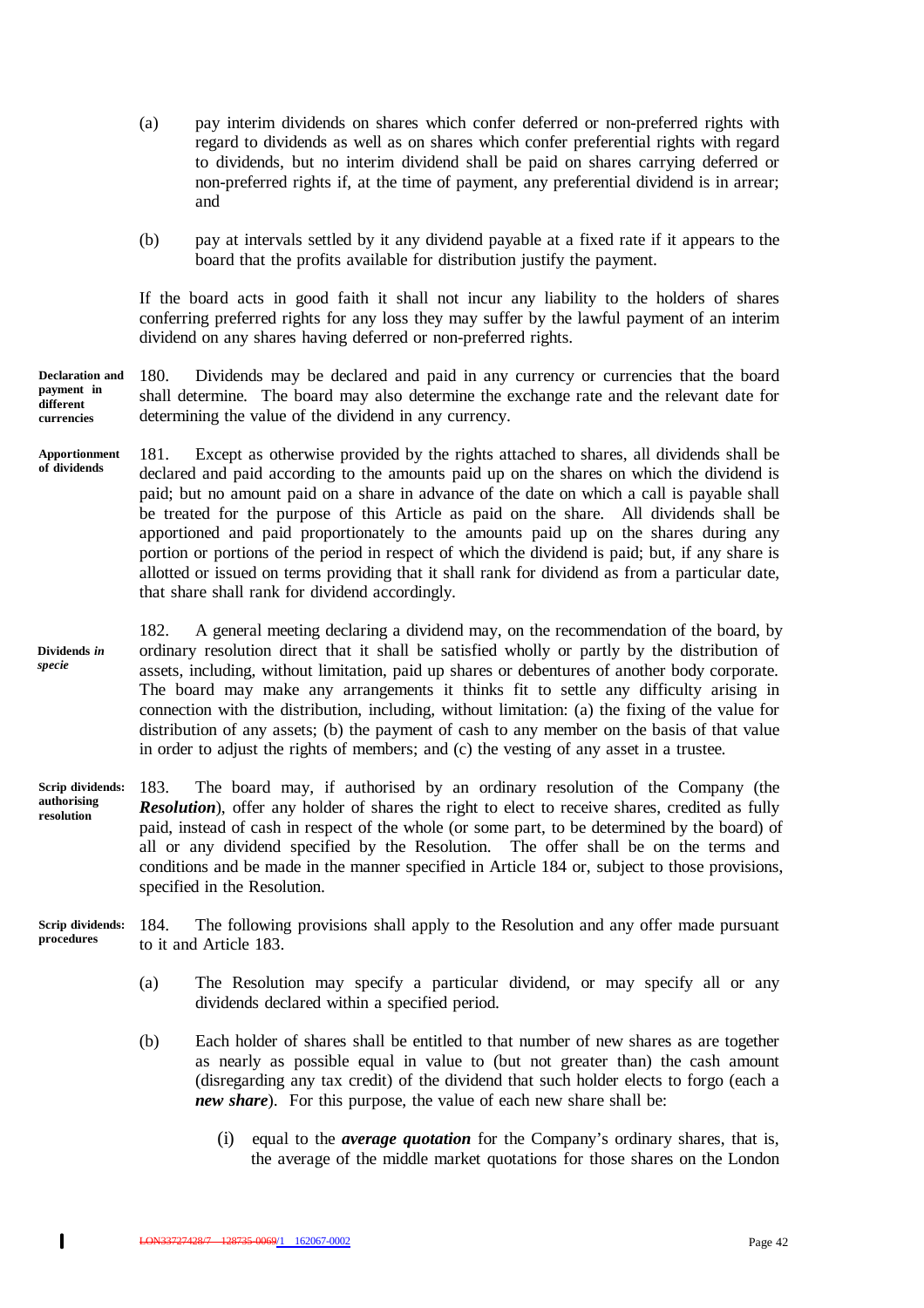Stock Exchange plc, as derived from the Daily Official List, on the day on which such shares are first quoted *ex* the relevant dividend and the four subsequent dealing days; or

(ii) calculated in any other manner specified by the Resolution,

but shall never be less than the par value of the new share.

A certificate or report by the auditors as to the value of a new share in respect of any dividend shall be conclusive evidence of that value.

- (c) On or as soon as practicable after announcing that any dividend is to be declared or recommended, the board, if it intends to offer an election in respect of that dividend, shall also announce that intention. If, after determining the basis of allotment, the board decides to proceed with the offer, it shall notify the holders of shares of the terms and conditions of the right of election offered to them, specifying the procedure to be followed and place at which, and the latest time by which, elections or notices amending or terminating existing elections must be delivered in order to be effective.
- (d) The board shall not proceed with any election unless the board has sufficient authority to allot shares and sufficient reserves or funds that may be appropriated to give effect to it after the basis of allotment is determined.
- (e) The board may exclude from any offer any holders of shares where the board believes the making of the offer to them would or might involve the contravention of the laws of any territory or that for any other reason the offer should not be made to them.
- (f) The dividend (or that part of the dividend in respect of which a right of election has been offered) shall not be payable in cash on shares in respect of which an election has been made (the *elected shares*) and instead such number of new shares shall be allotted to each holder of elected shares as is arrived at on the basis stated in Article 184(b). For that purpose, the board shall appropriate out of any amount for the time being standing to the credit of any reserve or fund (including, without limitation, the profit and loss account), whether or not it is available for distribution, a sum equal to the aggregate nominal amount of the new shares to be allotted and apply it in paying up in full the appropriate number of new shares for allotment and distribution to each holder of elected shares as is arrived at on the basis stated in Article 184(b).
- (g) The new shares when allotted shall rank equally in all respects with the fully paid shares of the same class then in issue except that they shall not be entitled to participate in the relevant dividend.
- (h) No fraction of a share shall be allotted. The board may make such provision as it thinks fit for any fractional entitlements including, without limitation, payment in cash to holders in respect of their fractional entitlements, provision for the accrual, retention or accumulation of all or part of the benefit of fractional entitlements to or by the Company or to or by or on behalf of any holder or the application of any accrual, retention or accumulation to the allotment of fully paid shares to any holder.
- (i) The board may do all acts and things it considers necessary or expedient to give effect to the allotment and issue of any share pursuant to this Article or otherwise in connection with any offer made pursuant to this Article and may authorise any person, acting on behalf of the holders concerned, to enter into an agreement with the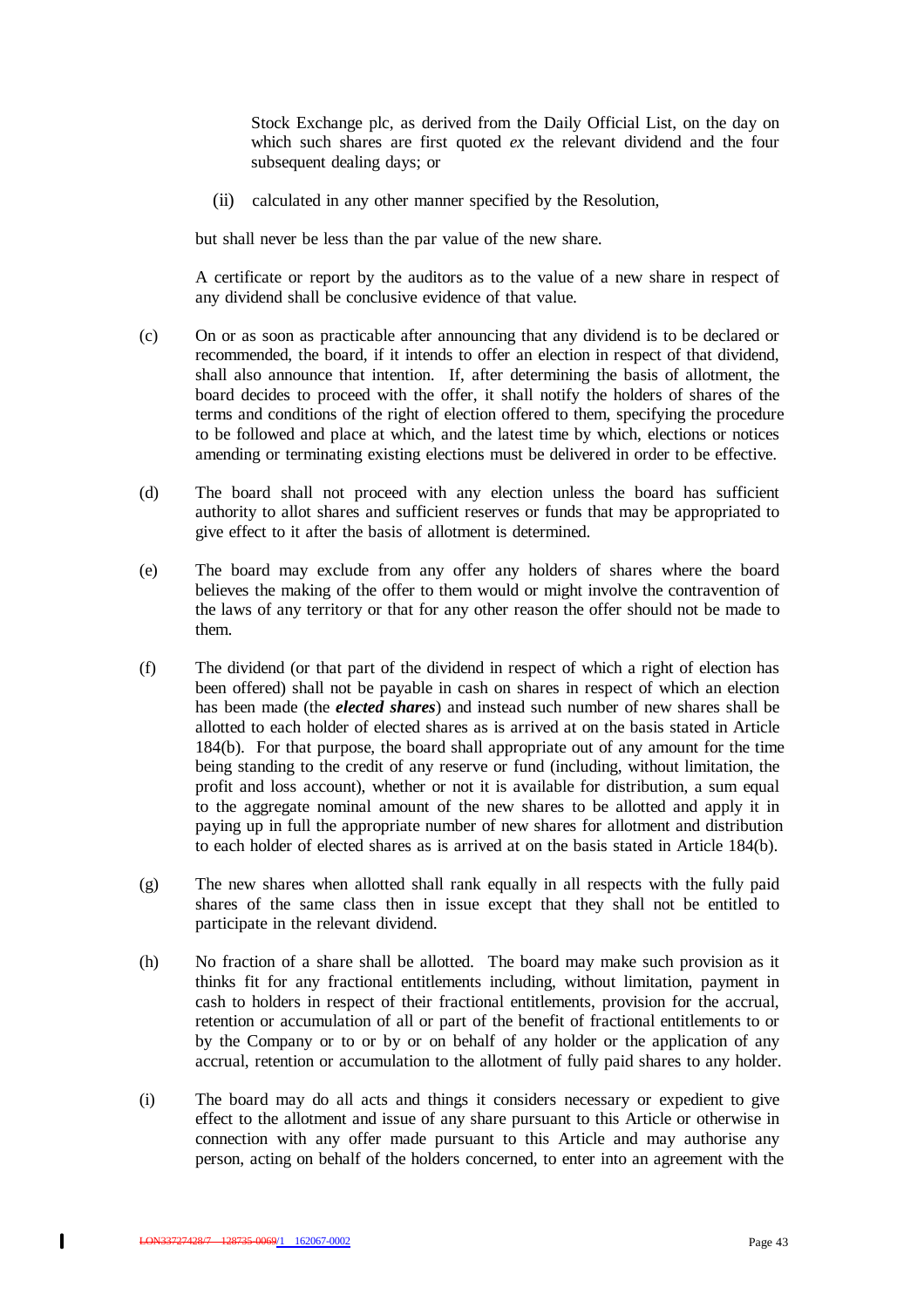Company providing for such allotment or issue and incidental matters. Any agreement made under such authority shall be effective and binding on all concerned.

(j) The board may, at its discretion, amend, suspend or terminate any offer pursuant to this Article.

**Permitted deductions and retentions**

**holders and others entitled**

185. The board may deduct from any dividend or other moneys payable to any member in respect of a share any moneys presently payable by him to the Company in respect of that share. Where a person is entitled by transmission to a share, the board may retain any dividend payable in respect of that share until that person (or that person's transferee) becomes the holder of that share.

- 186. Any dividend or other moneys payable in respect of a share may be paid: **Procedure for payment to**
	- (a) in cash; or
		- (b) by cheque or warrant made payable to or to the order of the holder or person entitled to payment; or
		- (c) by any direct debit, bank or other funds transfer system to the holder or person entitled to payment or, if practicable, to a person designated by notice to the Company by the holder or person entitled to payment; or
		- (d) by any other method approved by the board and agreed (in such form as the Company thinks appropriate) by the holder or person entitled to payment including, without limitation, in respect of an uncertificated share by means of the relevant system (subject to the facilities and requirements of the relevant system).
- If two or more persons are registered as joint holders of any share, or are entitled by transmission jointly to a share, the Company may: Joint entitlement 187.
	- (a) pay any dividend or other moneys payable in respect of the share to any one of them and any one of them may give effectual receipt for that payment; and
	- (b) for the purpose of Article 186, rely in relation to the share on the written direction, designation or agreement of, or notice to the Company by, any one of them.
- A cheque or warrant may be sent by post: Payment by post 188.
	- (a) where a share is held by a sole holder, to the registered address of the holder of the share; or
	- (b) if two or more persons are the holders, to the registered address of the person who is first named in the register; or
	- (c) if a person is entitled by transmission to the share, as if it were a notice to be sent under Article 204; or
	- (d) in any case, to such person and to such address as the person entitled to payment may direct by notice to the Company.

**Discharge to Company and risk**

189. Payment of a cheque or warrant by the bank on which it was drawn or the transfer of funds by the bank instructed to make the transfer or, in respect of an uncertificated share, the making of payment in accordance with the facilities and requirements of the relevant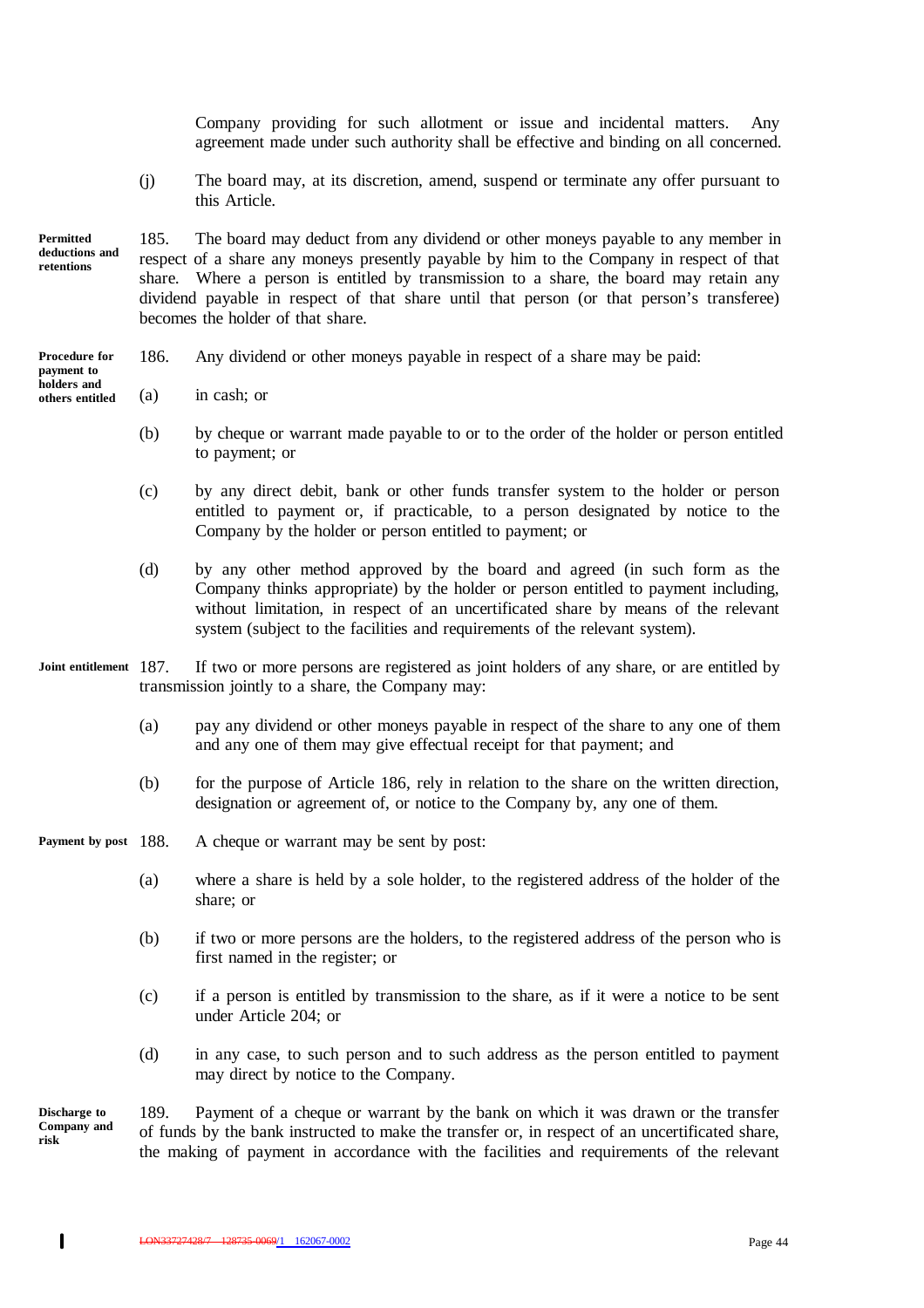system (which, if the relevant system is CREST, may include the sending by the Company or by any person on its behalf of an instruction to the Operator of the relevant system to credit the cash memorandum account of the holder or joint holders or, if permitted by the Company, of such person as the holder or joint holders may in writing direct) shall be a good discharge to the Company. Every cheque or warrant sent or transfer of funds made by the relevant bank or system in accordance with these Articles shall be at the risk of the holder or person entitled. The Company shall have no responsibility for any sums lost or delayed in the course of payment by any method used by the Company in accordance with Article 186.

190. No dividend or other moneys payable in respect of a share shall bear interest against the Company unless otherwise provided by the rights attached to the share. **Interest not payable**

191. Any dividend which has remained unclaimed for 12 years from the date when it became due for payment shall, if the board so resolves, be forfeited and cease to remain owing by the Company. The payment of any unclaimed dividend or other moneys payable in respect of a share may (but need not) be paid by the Company into an account separate from the Company's own account. Such payment shall not constitute the Company a trustee in respect of it. The Company shall be entitled to cease sending dividend warrants and cheques by post or otherwise to a member if those instruments have been returned undelivered to, or left uncashed by, that member on at least two consecutive occasions, or, following one such occasion, reasonable enquiries have failed to establish the member's new address. The entitlement conferred on the Company by this Article in respect of any member shall cease if the member claims a dividend or cashes a dividend warrant or cheque. **Forfeiture of unclaimed dividends**

## **CAPITALISATION OF PROFITS AND RESERVES**

- 192. The board may with the authority of an ordinary resolution of the Company:
	- (a) subject to the provisions of this Article, resolve to capitalise any undistributed profits of the Company not required for paying any preferential dividend (whether or not they are available for distribution) or any sum standing to the credit of any reserve or other fund, including, without limitation, the Company's share premium account and capital redemption reserve, if any;
	- (b) appropriate the sum resolved to be capitalised to the members or any class of members on the record date specified in the relevant resolution who would have been entitled to it if it were distributed by way of dividend and in the same proportions;
	- (c) apply that sum on their behalf either in or towards paying up the amounts, if any, for the time being unpaid on any shares held by them respectively, or in paying up in full shares, debentures or other obligations of the Company of a nominal amount equal to that sum but the share premium account, the capital redemption reserve, and any profits which are not available for distribution may, for the purposes of this Article, only be applied in paying up shares to be allotted to members credited as fully paid;
	- (d) allot the shares, debentures or other obligations credited as fully paid to those members, or as they may direct, in those proportions, or partly in one way and partly in the other;
	- (e) where shares or debentures become, or would otherwise become, distributable under this Article in fractions, make such provision as they think fit for any fractional entitlements including, without limitation, authorising their sale and transfer to any

**Power to capitalise**

 $\mathbf{I}$ 

<u>Latin 128735-0069/1 162067-0002</u> and the state of the state of the state of the state of the state of the state of the state of the state of the state of the state of the state of the state of the state of the state of th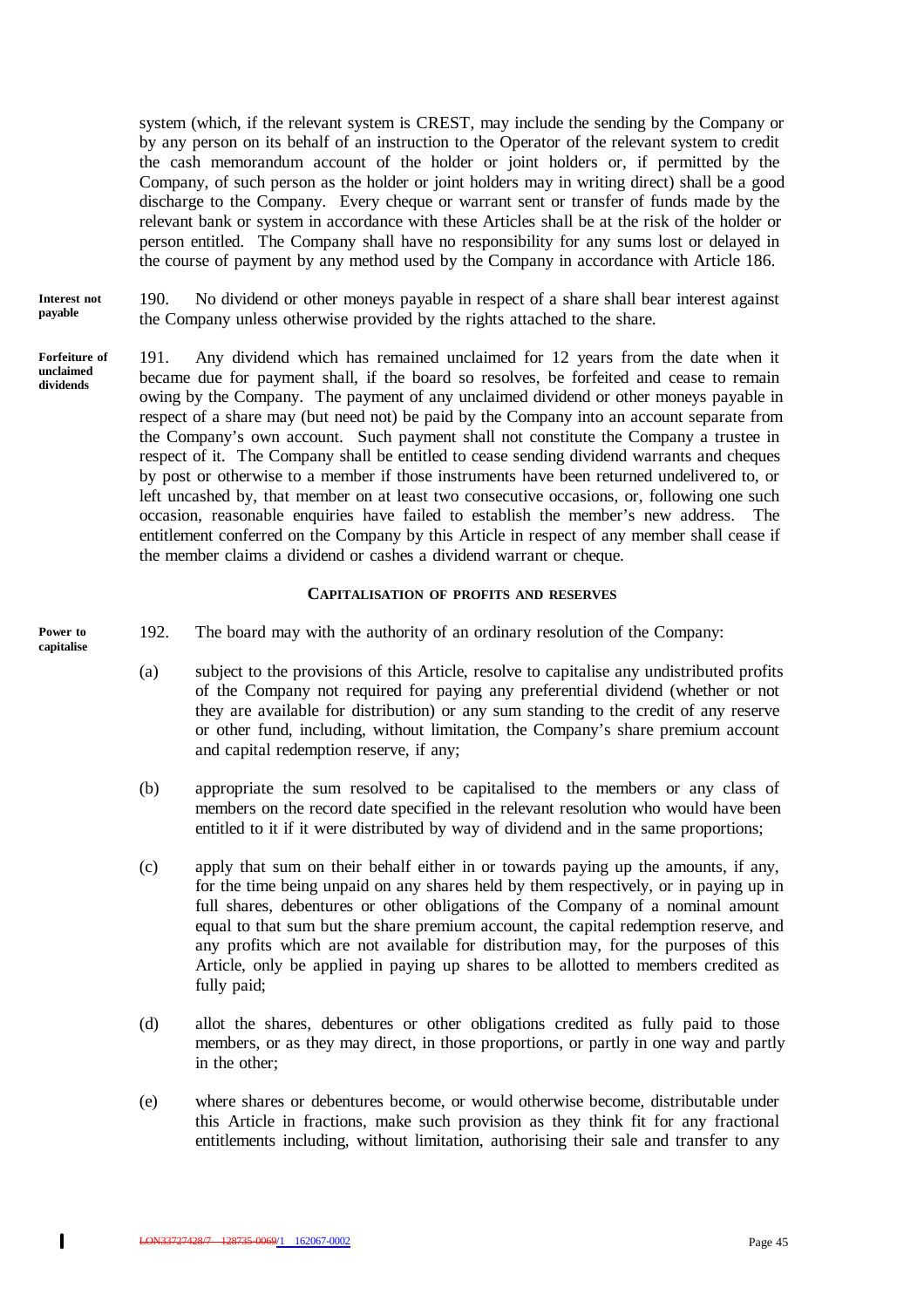person, resolving that the distribution be made as nearly as practicable in the correct proportion but not exactly so, ignoring fractions altogether or resolving that cash payments be made to any members in order to adjust the rights of all parties;

- (f) authorise any person to enter into an agreement with the Company on behalf of all the members concerned providing for either:
	- (i) the allotment to the members respectively, credited as fully paid, of any shares, debentures or other obligations to which they are entitled on the capitalisation; or
	- (ii) the payment up by the Company on behalf of the members of the amounts, or any part of the amounts, remaining unpaid on their existing shares by the application of their respective proportions of the sum resolved to be capitalised,

and any agreement made under that authority shall be binding on all such members;

- (g) generally do all acts and things required to give effect to the ordinary resolution; and
- (h) for the purposes of this Article, unless the relevant resolution provides otherwise, if the Company holds treasury shares of the relevant class at the record date specified in the relevant resolution, it shall be treated as if it were entitled to receive the dividends in respect of those treasury shares which would have been payable if those treasury shares had been held by a person other than the Company.

#### **RECORD DATES**

193. Notwithstanding any other provision of these Articles, the Company or the board may: **Record dates for dividends etc.**

- (a) fix any date as the record date for any dividend, distribution, allotment or issue, which may be on or at any time before or after any date on which the dividend, distribution, allotment or issue is declared, paid or made;
- (b) for the purpose of determining which persons are entitled to attend and vote at a general meeting of the Company, or a separate general meeting of the holders of any class of shares in the capital of the Company, and how many votes such persons may cast, specify in the notice of meeting a time, not more than 48 hours before the time fixed for the meeting (which shall, if the board so specifies, be calculated taking no account of any part of a day that is not a working day), by which a person must be entered on the register in order to have the right to attend or vote at the meeting; changes to the register after the time specified by virtue of this Article 193(b) shall be disregarded in determining the rights of any person to attend or vote at the meeting; and
- (c) for the purpose of sending notices of general meetings of the Company, or separate general meetings of the holders of any class of shares in the capital of the Company, under these Articles, determine that persons entitled to receive such notices are those persons entered on the register at the close of business on a day determined by the Company or the board, which day may not be more than 21 days before the day that notices of the meeting are sent.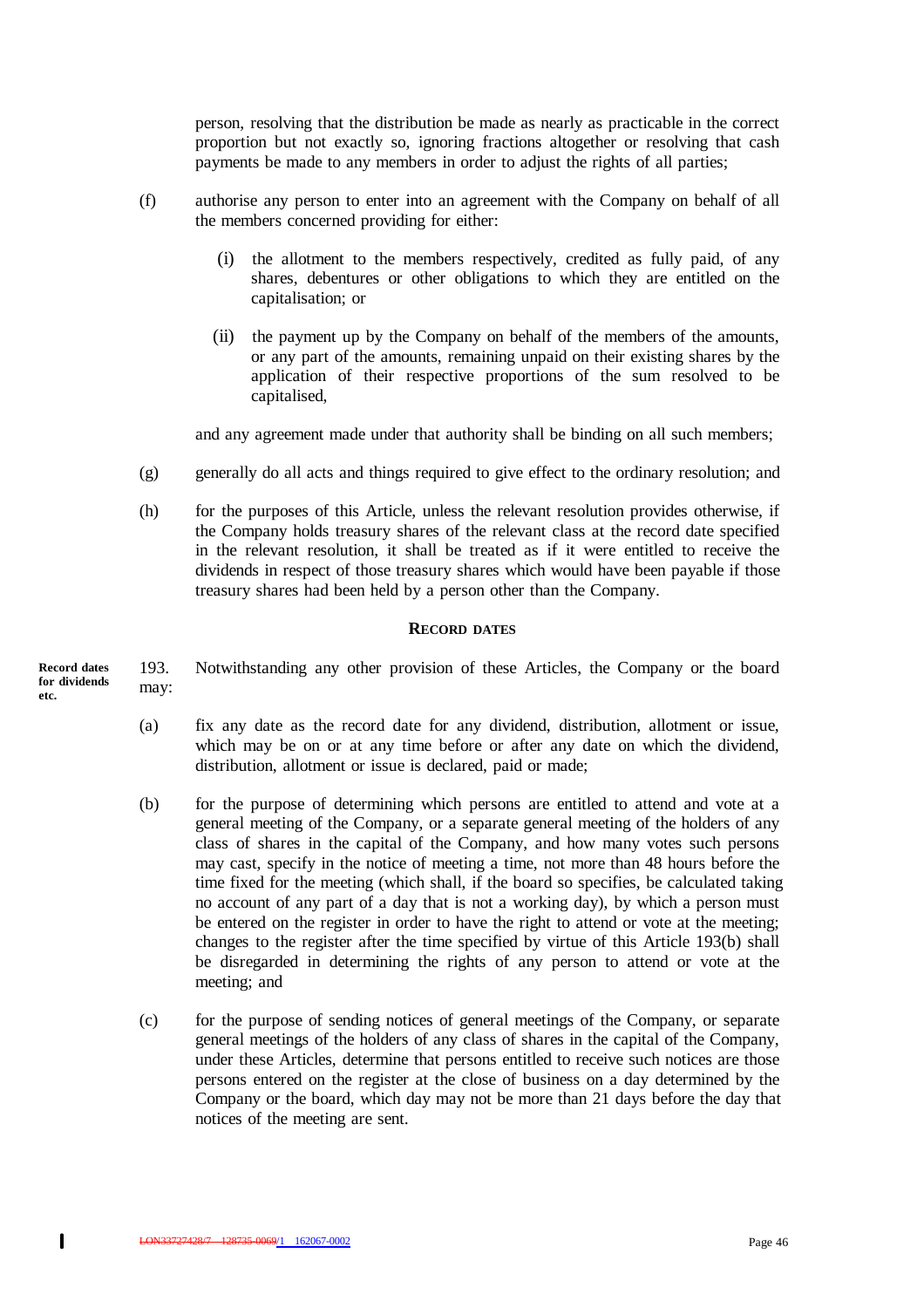#### **ACCOUNTS**

194. No member shall (as such) have any right to inspect any accounting records or other book or document of the Company except as conferred by statute or authorised by the board or by ordinary resolution of the Company or order of a court of competent jurisdiction or to the extent determined by the board to be necessary (and the board may determine, in its absolute discretion, that such inspection is unnecessary if business secrets or other interests of the Company are or may be, in the opinion of the board, jeopardised by such disclosure). **Rights to inspect records**

**Sending of annual accounts** 195. Subject to the Companies Acts, a copy of the Company's annual accounts and reports for that financial year shall, at least 21 clear days before the date of the meeting at which copies of those documents are to be laid in accordance with the provisions of the Companies Acts, be sent to every member and to every holder of the Company's debentures, and to every person who is entitled to receive notice of meetings from the Company under the provisions of the Companies Acts or of these Articles or, in the case of joint holders of any share or debenture, to one of the joint holders. A copy need not be sent to a person for whom the Company does not have a current address.

196. Subject to the Companies Acts, the requirements of Article 195 shall be deemed satisfied in relation to any person by sending to the person, instead of such copies, a summary financial statement derived from the Company's annual accounts and the directors' report, which shall be in the form and containing the information prescribed by the Companies Acts and any regulations made under the Companies Acts. **Summary financial statements**

#### **COMMUNICATIONS**

197. Any notice to be sent to or by any person pursuant to these Articles (other than a notice calling a meeting of the board) shall be in writing. **When notice required to be in writing**

> 198. Subject to Article 197 and unless otherwise provided by these Articles, the Company shall send or supply a document or information that is required or authorised to be sent or supplied to a member or any other person by the Company by a provision of the Companies Acts or pursuant to these Articles or to any other rules or regulations to which the Company may be subject in such form and by such means as it may in its absolute discretion determine provided that the provisions of the Act which apply to sending or supplying a document or information required or authorised to be sent or supplied by the Companies Acts shall, the necessary changes having been made, also apply to sending or supplying any document or information required or authorised to be sent by these Articles or any other rules or regulations to which the Company may be subject.

**Methods of member etc. sending document or information**

**Methods of Company sending notice**

> 199. Subject to Article 197 and unless otherwise provided by these Articles, a member or a person entitled by transmission to a share shall send a document or information pursuant to these Articles to the Company in such form and by such means as it may in its absolute discretion determine provided that:

- (a) the determined form and means are permitted by the Companies Acts for the purpose of sending or supplying a document or information of that type to a company pursuant to a provision of the Companies Acts; and
- (b) unless the board otherwise permits, any applicable condition or limitation specified in the Companies Acts, including, without limitation, as to the address to which the document or information may be sent, is satisfied.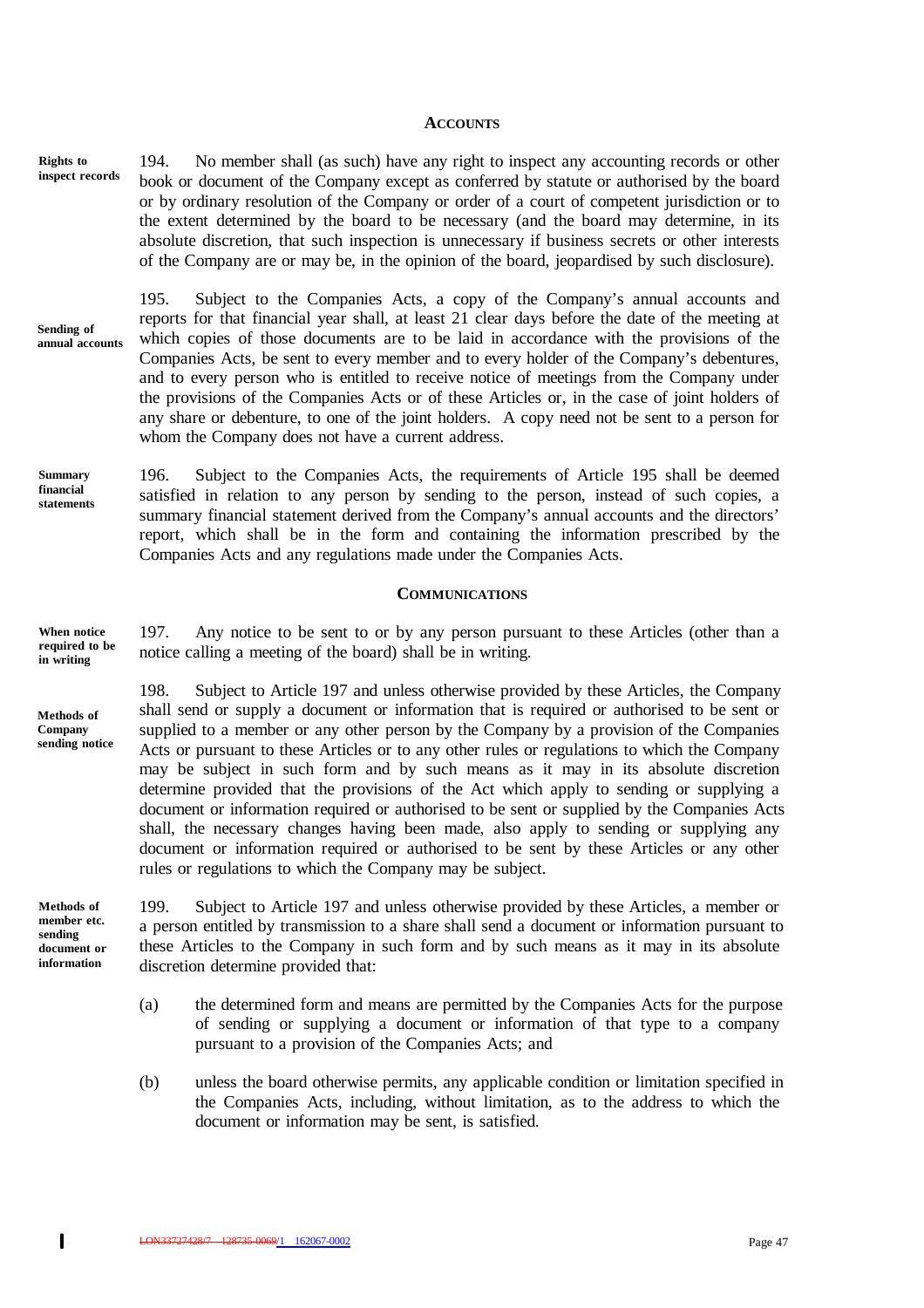Unless otherwise provided by these Articles or required by the board, such document or information shall be authenticated in the manner specified by the Companies Acts for authentication of a document or information sent in the relevant form.

- 200. In the case of joint holders of a share any document or information shall be sent to the joint holder whose name stands first in the register in respect of the joint holding and any document or information so sent shall be deemed for all purposes sent to all the joint holders. **Notice to joint holders**
- 201. A member whose registered address is not within an EEA State and who sends to the Company an address within an EEA State at which a document or information may be sent to him shall be entitled to have the document or information sent to him at that address (provided that, in the case of a document or information sent by electronic means, including, without limitation, any notification required by the Companies Acts that the document or information is available on a website, the Company so agrees, which agreement the Company shall be entitled to withhold in its absolute discretion including, without limitation, in circumstances in which the Company considers that the sending of the document or information to such address using electronic means would or might infringe the laws of any other jurisdiction) shall be entitled to have the document or information sent to him at that address, but otherwise: **Registered address outside EEA**
	- (a) no such member shall be entitled to receive any document or information from the Company; and
	- (b) without prejudice to the generality of the foregoing, any notice of a general meeting of the Company which is in fact sent or purports to be sent to such member shall be ignored for the purpose of determining the validity of the proceedings at such general meeting.
- 202. A member present, either in person or by proxy, at any meeting of the Company or of the holders of any class of shares in the capital of the Company shall be deemed to have been sent notice of the meeting and, where requisite, of the purposes for which it was called. **Deemed receipt of notice**

**Terms and conditions for electronic communications**

203. The board may from time to time issue, endorse or adopt terms and conditions relating to the use of electronic means for the sending of notices, other documents and proxy appointments by the Company to members or persons entitled by transmission and by members or persons entitled by transmission to the Company.

- 204. A document or information may be sent or supplied by the Company to the person or persons entitled by transmission to a share by sending it in any manner the Company may choose authorised by these Articles for the sending of a document or information to a member, addressed to them by name, or by the title of representative of the deceased, or trustee of the bankrupt or by any similar description at the address (if any) in the United Kingdom as may be supplied for that purpose by or on behalf of the person or persons claiming to be so entitled. Until such an address has been supplied, a document or information may be sent in any manner in which it might have been sent if the death or bankruptcy or other event giving rise to the transmission had not occurred. **Notice to persons entitled by transmission**
- 205. Every person who becomes entitled to a share shall be bound by any notice in respect of that share which, before his name is entered in the register, has been sent to a person from whom he derives his title, provided that no person who becomes entitled by transmission to a share shall be bound by any direction notice sent under Article 96 to a **Transferees etc. bound by prior notice**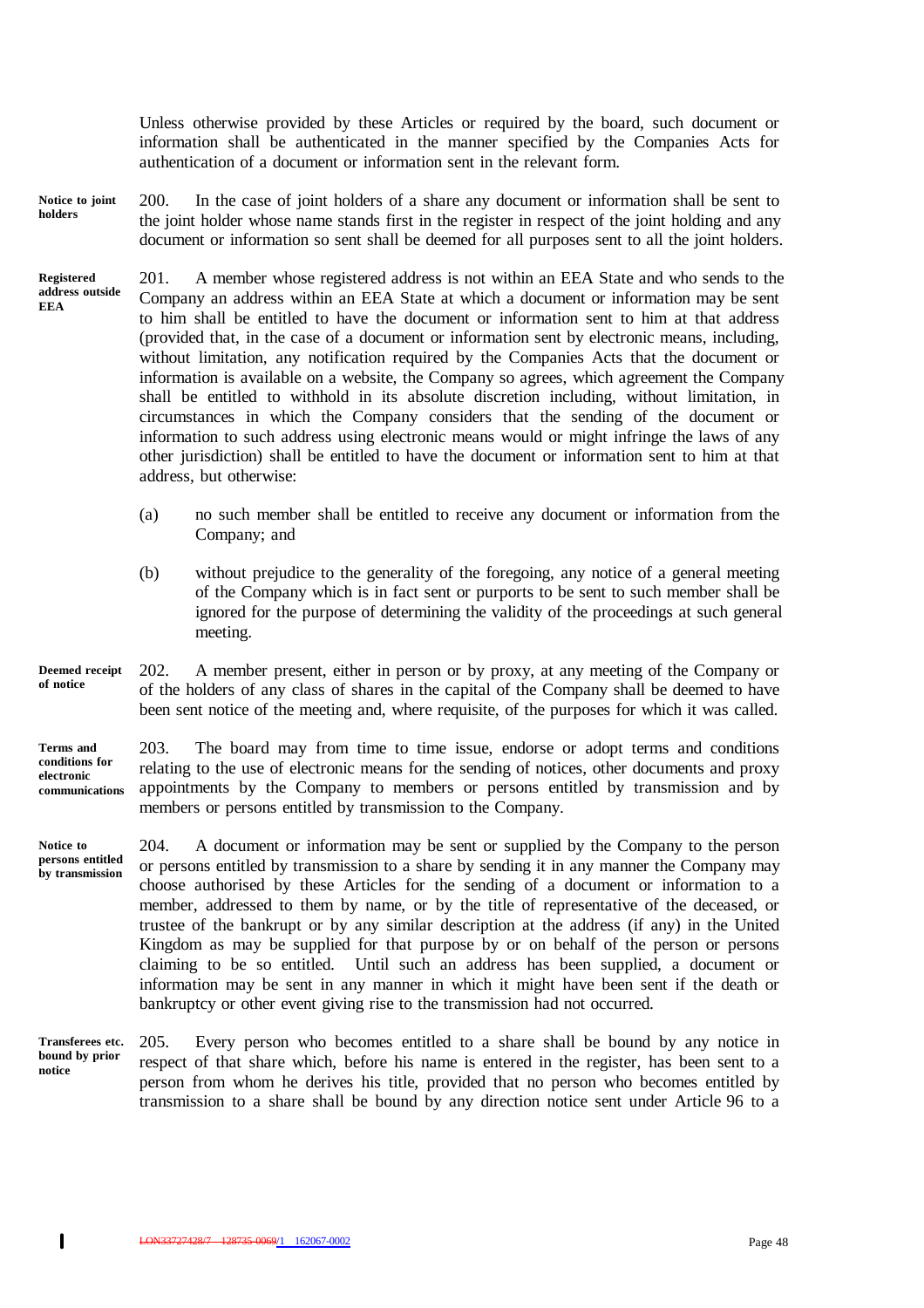person from whom he derives his title.

206. Proof that a document or information was properly addressed, prepaid and posted shall be conclusive evidence that the document or information was sent or supplied. A document or information sent by the Company to a member by post shall be deemed to have been received: **Proof of sending/when notices etc. deemed sent by post**

- (a) if sent by first class post or special delivery post from an address in the United Kingdom to another address in the United Kingdom, or by a postal service similar to first class post or special delivery post from an address in another country to another address in that other country, on the day following that on which the document or information was posted;
- (b) if sent by airmail from an address in the United Kingdom to an address outside the United Kingdom, or from an address in another country to an address outside that country (including, without limitation, an address in the United Kingdom), on the third day following that on which the document or information was posted;
- (c) in any other case, on the second day following that on which the document or information was posted.

207. A document or information sent by the Company to a member by hand shall be deemed to have been received by the member when it is handed to the member or left at his registered address or an address notified to the Company in accordance with Article 201. **When notices etc. deemed sent by hand**

**When notices etc. deemed sent by electronic means**

208. Proof that a document or information sent or supplied by electronic means was properly addressed shall be conclusive evidence that the document or information was sent or supplied. A document or information sent or supplied by the Company to a member in electronic form shall be deemed to have been received by the member on the day following that on which the document or information was sent to the member. Such a document or information shall be deemed received by the member on that day notwithstanding that the Company becomes aware that the member has failed to receive the relevant document or information for any reason and notwithstanding that the Company subsequently sends a hard copy of such document or information by post to the member.

209. A document or information sent or supplied by the Company to a member by means of a website shall be deemed to have been received by the member: **When notices etc. deemed sent by website**

- (a) when the document or information was first made available on the website; or
- (b) if later, when the member is deemed by Article 206, 207 or 208 to have received notice of the fact that the document or information was available on the website. Such a document or information shall be deemed received by the member on that day notwithstanding that the Company becomes aware that the member has failed to receive the relevant document or information for any reason and notwithstanding that the Company subsequently sends a hard copy of such document or information by post to the member.

210. A member shall not be entitled to receive any document or information that is required or authorised to be sent or supplied to him by the Company by a provision of the Companies Acts or pursuant to these Articles or to any other rules or regulations to which **No entitlement to receive notice etc if Company has no current address**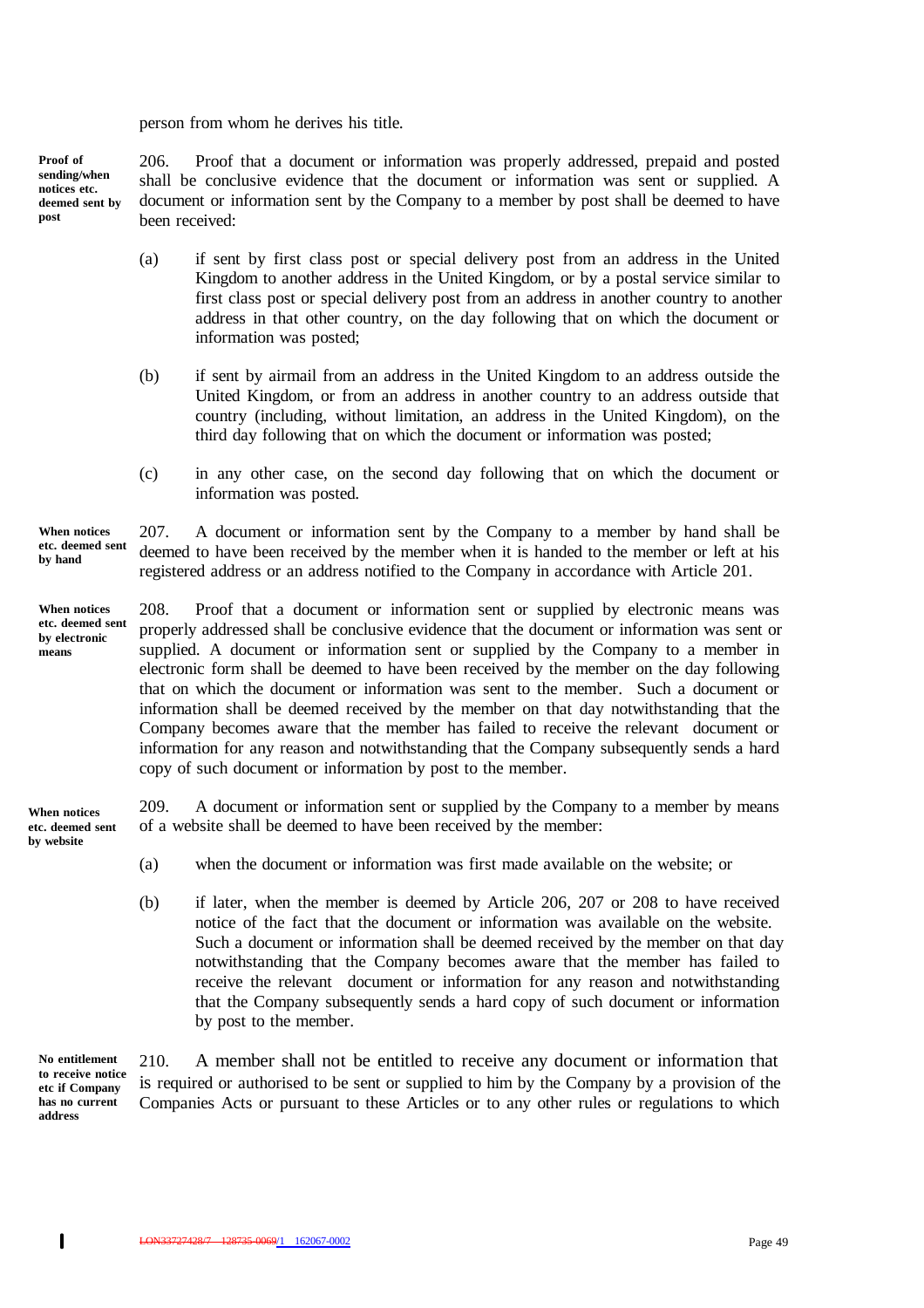the Company may be subject if documents or information sent or supplied to that member by post in accordance with the Articles have been returned undelivered to the Company:

- (a) on at least two consecutive occasions; or
- (b) on one occasion and reasonable enquiries have failed to establish the member's address.

Without prejudice to the generality of the foregoing, any notice of a general meeting of the Company which is in fact sent or purports to be sent to such member shall be ignored for the purpose of determining the validity of the proceedings at such general meeting.

Subject to Article 201, a member to whom this Article applies shall become entitled to receive such documents or information when he has given the Company an address to which they may be sent or supplied.

211. Subject to the Companies Acts, if at any time the Company is unable effectively to convene a general meeting by notices sent through the post in the United Kingdom as a result of the suspension or curtailment of postal services, notice of general meeting may be sufficiently given by advertisement in the United Kingdom. Any notice given by advertisement for the purpose of this Article shall be advertised in at least one newspaper having a national circulation. If advertised in more than one newspaper, the advertisements shall appear on the same date. Such notice shall be deemed to have been sent to all persons who are entitled to have notice of meetings sent to them on the day when the advertisement appears. In any such case, the Company shall send confirmatory copies of the notice by post, if at least seven days before the meeting the posting of notices to addresses throughout the United Kingdom again becomes practicable. **Notice during disruption of services**

#### **DESTRUCTION OF DOCUMENTS**

**Power of Company to destroy documents**

- 212. The Company shall be entitled to destroy:
- (a) all instruments of transfer of shares which have been registered, and all other documents on the basis of which any entry is made in the register, at any time after the expiration of six years from the date of registration;
	- (b) all dividend mandates, variations or cancellations of dividend mandates, and notifications of change of address at any time after the expiration of two years from the date of recording;
	- (c) all share certificates which have been cancelled at any time after the expiration of one year from the date of the cancellation;
	- (d) all paid dividend warrants and cheques at any time after the expiration of one year from the date of actual payment;
	- (e) all proxy appointments which have been used for the purpose of a poll at any time after the expiration of one year from the date of use; and
	- (f) all proxy appointments which have not been used for the purpose of a poll at any time after one month from the end of the meeting to which the proxy appointment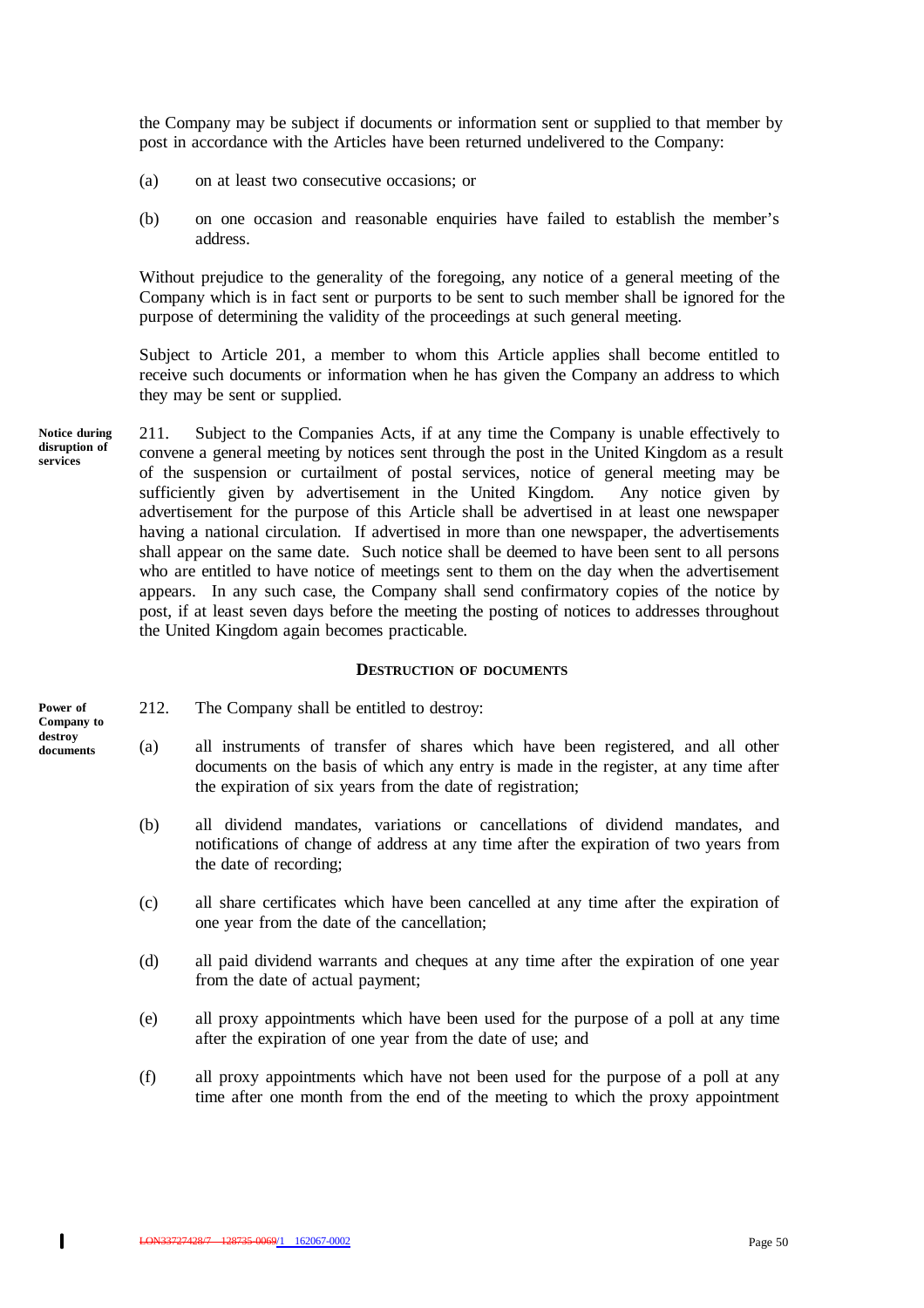relates and at which no poll was demanded.

213. It shall conclusively be presumed in favour of the Company that: **Presumption in relation to**

- (a) every entry in the register purporting to have been made on the basis of an instrument of transfer or other document destroyed in accordance with Article 212 was duly and properly made;
	- (b) every instrument of transfer destroyed in accordance with Article 212 was a valid and effective instrument duly and properly registered;
	- (c) every share certificate destroyed in accordance with Article 212 was a valid and effective certificate duly and properly cancelled; and
	- (d) every other document destroyed in accordance with Article 212 was a valid and effective document in accordance with its recorded particulars in the books or records of the Company,

but:

- (e) the provisions of this Article and Article 212 apply only to the destruction of a document in good faith and without notice of any claim (regardless of the parties) to which the document might be relevant;
- (f) nothing in this Article or Article 212 shall be construed as imposing on the Company any liability in respect of the destruction of any document earlier than the time specified in Article 212 or in any other circumstances which would not attach to the Company in the absence of this Article or Article 212; and
- (g) any reference in this Article or Article 212 to the destruction of any document includes a reference to its disposal in any manner.

#### **UNTRACED SHAREHOLDERS**

214. The Company shall be entitled to sell, at the best price reasonably obtainable, the shares of a member or the shares to which a person is entitled by transmission if:

- (a) during the period of 12 years before the date of the publication of the advertisements referred to in paragraph (b) of this Article (or, if published on different dates, the first date) (the *relevant period*) at least three dividends in respect of the shares in question have been declared and all dividend warrants and cheques which have been sent in the manner authorised by these Articles in respect of the shares in question have remained uncashed;
- (b) the Company shall as soon as practicable after expiry of the relevant period have inserted advertisements both in a national daily newspaper and in a newspaper circulating in the area of the last known address of such member or other person giving notice of its intention to sell the shares; and
- (c) during the relevant period and the period of three months following the publication of the advertisements referred to in paragraph (b) of this Article (or, if published on different dates, the first date) the Company has received no indication either of the

**Power to dispose of shares of untraced shareholders**

 $\mathbf{I}$ 

**destroyed documents**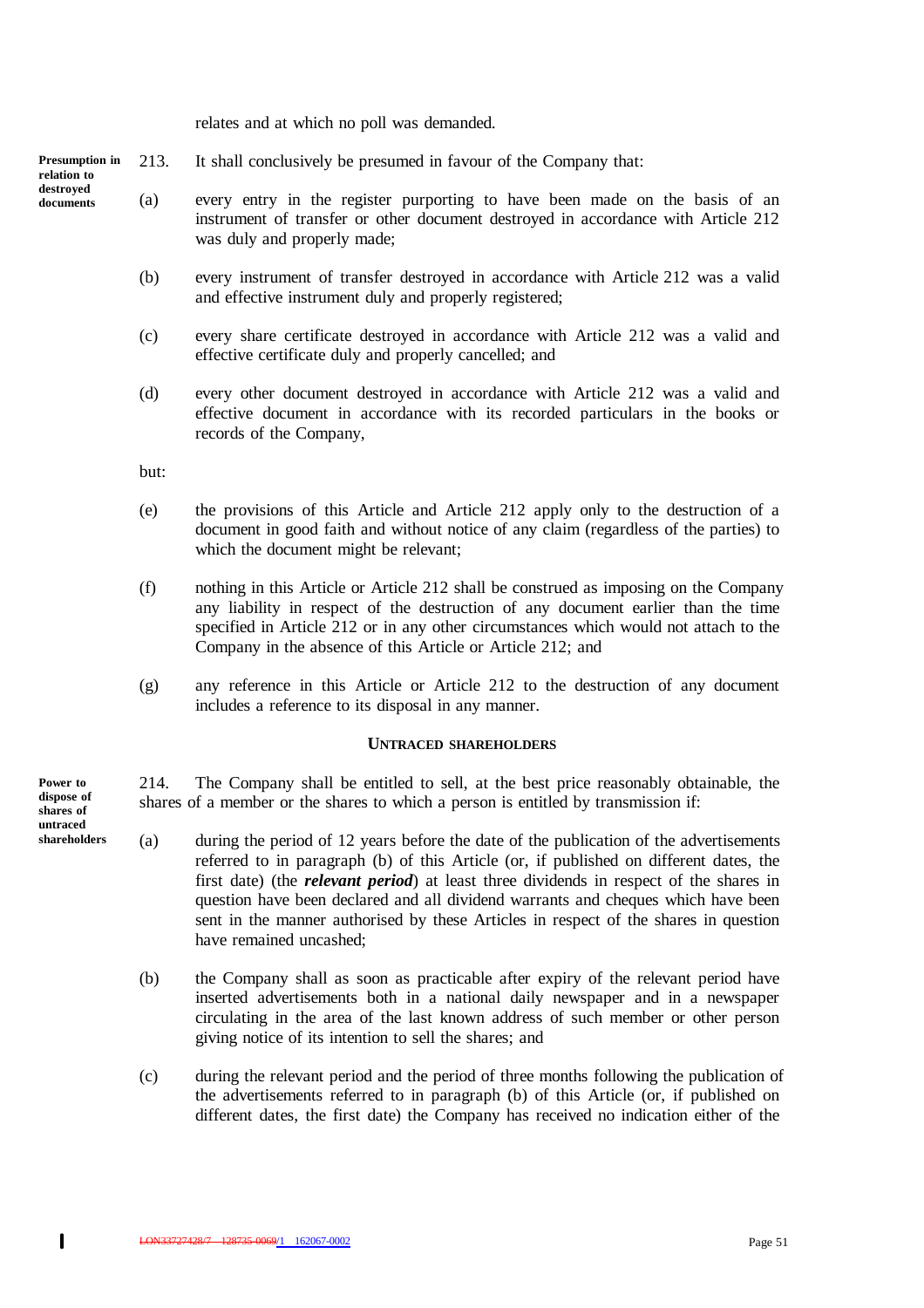whereabouts or of the existence of such member or person.

- To give effect to any sale pursuant to Article 214, the board may: **Transfer on sale**
	- (a) where the shares are held in certificated form, authorise any person to execute an instrument of transfer of the shares to, or in accordance with the directions of, the buyer; or
	- (b) where the shares are held in uncertificated form, do all acts and things it considers necessary or expedient to effect the transfer of the shares to, or in accordance with the directions of, the buyer.
- 216. An instrument of transfer executed by that person in accordance with Article 215(a) shall be as effective as if it had been executed by the holder of, or person entitled by transmission to, the shares. An exercise by the Company of its powers in accordance with Article 215(a) shall be as effective as if exercised by the registered holder of or person entitled by transmission to the shares. The transferee shall not be bound to see to the application of the purchase money, and his title to the shares shall not be affected by any irregularity in, or invalidity of, the proceedings in reference to the sale. **Effectiveness of transfer**
- 217. The net proceeds of sale shall belong to the Company which shall be obliged to account to the former member or other person previously entitled for an amount equal to the proceeds. The Company shall enter the name of such former member or other person in the books of the Company as a creditor for that amount. In relation to the debt, no trust is created and no interest is payable. The Company shall not be required to account for any money earned on the net proceeds of sale, which may be used in the Company's business or invested in such a way as the board from time to time thinks fit. **Proceeds of sale**

#### **WINDING UP**

218. If the Company is wound up, the liquidator may, with the sanction of a special resolution of the Company and any other sanction required by the Insolvency Act 1986: **Liquidator may distribute** *in specie*

- (a) divide among the members in specie the whole or any part of the assets of the Company and may, for that purpose, value any assets and determine how the division shall be carried out as between the members or different classes of members;
- (b) vest the whole or any part of the assets in trustees for the benefit of the members; and
- (c) determine the scope and terms of those trusts,

but no member shall be compelled to accept any asset on which there is a liability.

219. The power of sale of a liquidator shall include a power to sell wholly or partially for shares or debentures or other obligations of another body corporate, either then already constituted or about to be constituted for the purpose of carrying out the sale. **Disposal of assets by liquidator**

#### **INDEMNITY**

**Indemnity to directors and officers**

220. Subject to the provisions of the Companies Acts, but without prejudice to any indemnity to which the person concerned may otherwise be entitled, every director or other officer of the Company (other than any person (whether an officer or not) engaged by the Company as auditor) shall be indemnified out of the assets of the Company against any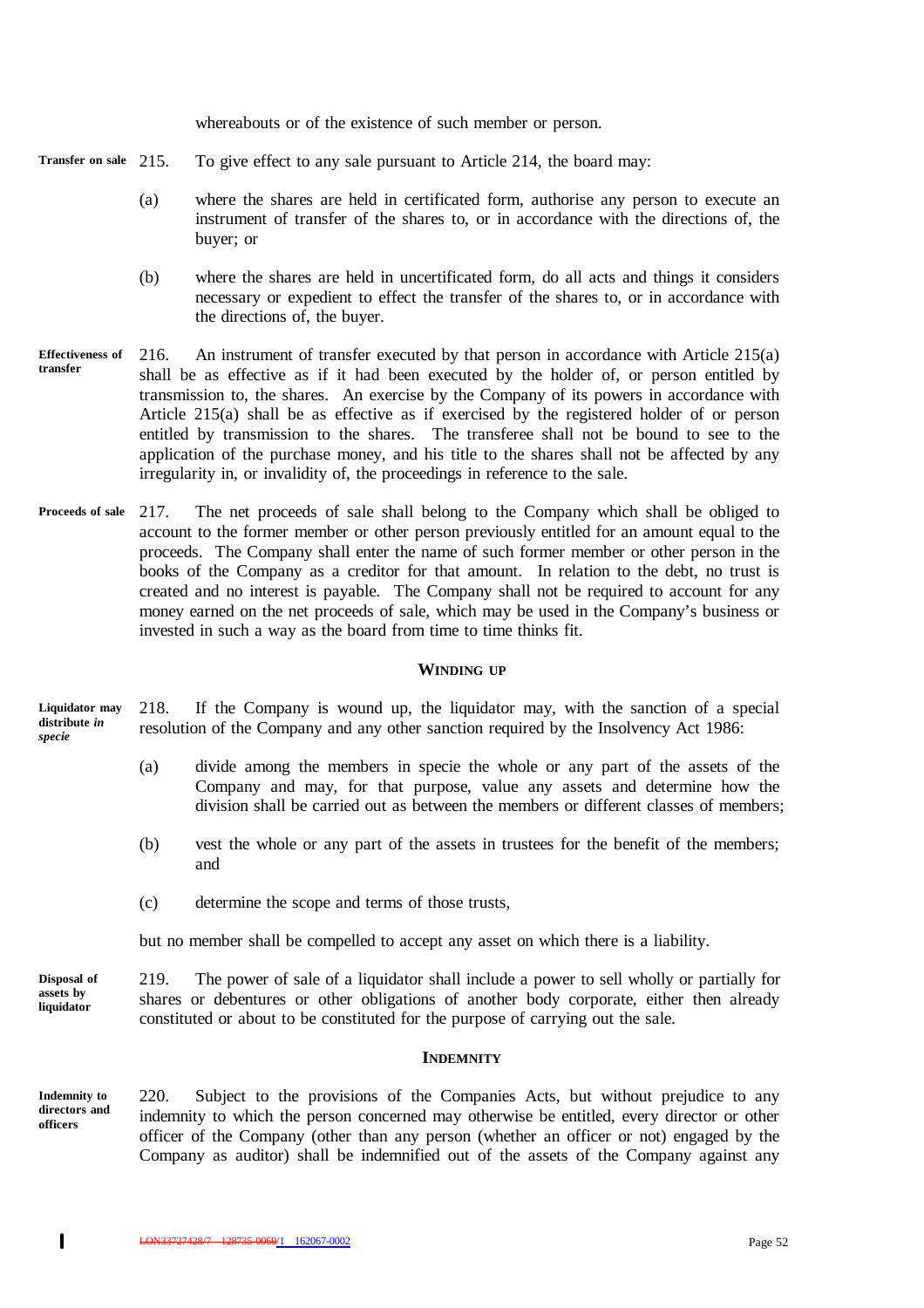liability incurred by him for negligence, default, breach of duty or breach of trust in relation to the affairs of the Company, provided that this Article shall be deemed not to provide for, or entitle any such person to, indemnification to the extent that it would cause this Article, or any element of it, to be treated as void under the Act or otherwise under the Companies Acts.

#### **RIGHTS AND RESTRICTIONS ATTACHED TO B SHARES**

221. The non-cumulative preference shares of 0.016875 pence each in the capital of the Company (the *B Shares*) shall have the rights, and be subject to the restrictions, attaching to shares set out in these Articles, save that in the event of a conflict between any provision in these Articles 221 to 234 and any other provision in these Articles, the provisions in Articles 221 to 234 shall prevail.

222. Together with the despatch of a circular to holders of shares dated 12 December 2014 (the *Circular*) holders of ordinary shares in the capital of the Company were sent a form of election relating to the B Shares (the *Form of Election*) or, if they hold through CREST (as defined in the Circular), were invited to submit a USE Instruction under which eligible holders of shares could elect in relation to any B Shares to be received by them to: (a) receive the B Share Dividend (as defined below); (b) have the B Shares bought by Jefferies International Limited acting as principal (and not as agent, nominee or trustee) on 22 January 2015 (the *Purchase Offer*). Holders of B Shares who have not elected by such time and/or date as the directors may determine (revocably until the relevant time) to accept the Purchase Offer will be deemed instead to have elected to receive the B Share Dividend in relation to each B Share held by them. The directors may, if they so determine in their absolute discretion, accept a Form of Election which is received after the relevant time or which is not correctly completed. The Directors may, in addition, if they so determine in their absolute discretion, treat any other document or action as a valid Form of Election or as the completion or delivery of a valid Form of Election, as the case may be. **Form of Election**

223. A single dividend of £1.89 per B Share (the *B Share Dividend*) shall be payable out of the profits available for distribution to those holders of B Shares who have elected, or are deemed to have elected, to receive the B Share Dividend. For this purposes of this Article 223, Jefferies International Limited shall be deemed to have elected to receive the B Share Dividend in respect of any B Shares acquired by it under the Purchase Offer. Such dividend shall become payable on 23 January 2015 or such later date as the directors may determine (the *B Share Dividend Date*). Each B Share in respect of which the B Share Dividend becomes payable shall, on the B Share Dividend Date (or such other date as the directors may determine), be automatically converted into a deferred share of 0.016875 pence in the capital of the Company with the rights and restrictions described in Articles 235 to 243 (a *Deferred Share*) (without prejudice to the right to receive such B Share Dividend). **Income**

> 224. For the avoidance of doubt, the provisions of Article 191 (*Forfeiture of unclaimed dividends*) shall apply in respect of any and all B Share Dividends payable on or in respect of any B Shares which remains unclaimed.

> 225. In the absence of fraud or wilful default, neither the Company nor any of its directors, officers or employees shall have any liability to any person for any loss or damage arising as a result of the choice of the B Share Dividend Date.

> 226. Except as provided in Articles 231 to 232, on a return of capital on a winding-up (excluding any intra-group reorganisation on a solvent basis), the holders of the B Shares shall, to the extent that the B Share Dividend has not already been paid, be entitled, in

**General**

**Capital**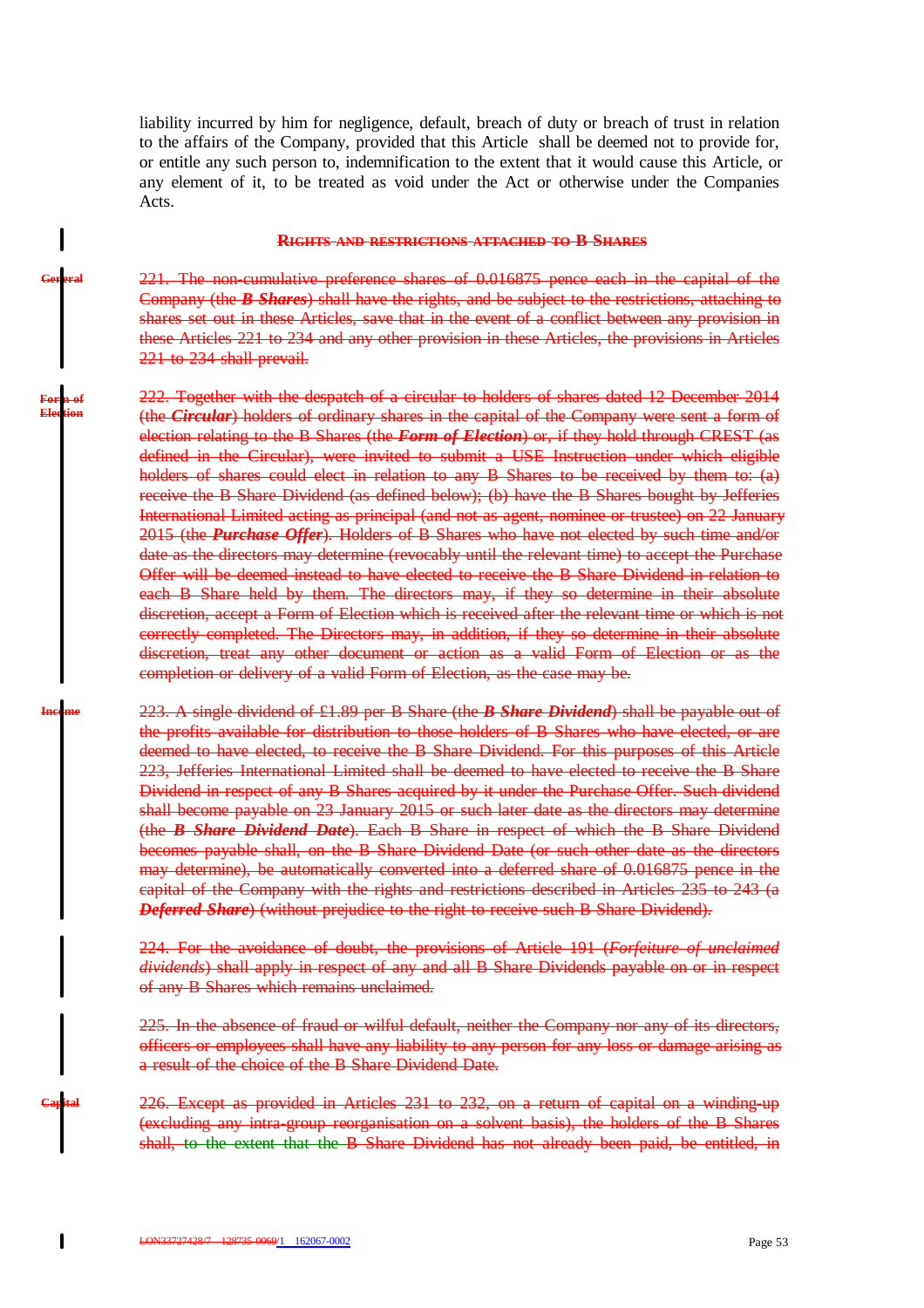priority to any payment to the holders of ordinary shares to £1.89 per B Share held by them. The aggregate entitlement of each holder of B Shares on a winding-up in respect of all of the B Shares held by him shall be rounded down to the nearest whole penny.

227. The holders of the B Shares shall not be entitled to any further right of participation in the profits or assets of the Company in excess of that specified in Article 226. If on such a winding up the amounts available for payment are insufficient to cover in full the amounts payable on the B Shares, the holders of such shares will share rateably in the distribution of assets (if any) in proportion to the full preferential amounts to which they are entitled.

**Attendance and voting at general meetings**

228. The holders of the B Shares shall not be entitled, in their capacity as holders of such shares, to receive notice of any general meeting of the Company nor to attend, speak or vote at any such general meeting unless the business of the meeting includes the consideration of a resolution for the winding up (excluding any intra-group reorganisation on a solvent basis) of the Company, in which case the holders of the B Shares shall have the right to attend the general meeting and shall be entitled to speak and vote only on any such resolution

229. Whenever the holders of the B Shares are entitled to vote at a general meeting of the Company, on a show of hands every holder thereof who (being an individual) is present in person or (being a corporation) by a representative shall have one vote, and on a poll every such holder shall have such number of votes as he would be entitled to exercise had he been the holder of the ordinary shares arising if the B Shares registered in the name of such holder had been converted into such ordinary shares immediately prior to such meeting in accordance with the rights of the B Shares.

230. Subject to the provisions of the Act and to compliance with applicable securities law and regulations but without the need to obtain the sanction of an extraordinary resolution of the holders of the B Shares, the Company may at any time and at its sole discretion purchase B Shares (a) by tender available alike to all holders of B Shares or (b) by private treaty, in each case at a price and upon such other terms and conditions as the directors may think fit.

231. The Company may from time to time create, allot and issue further shares, whether ranking *pari passu* with or in priority to the B Shares. The creation, allotment or issue of any such further shares (whether or not ranking in any respect in priority to the B Shares) shall be treated as being in accordance with the rights attaching to the B Shares and shall not involve a variation of such rights for any purpose or require the consent of the holders of B Shares. **Class rights**

> 232. A reduction by the Company of the capital paid up or credited as paid up on the B Shares and the cancellation of such shares shall be treated as being in accordance with the rights attaching to the B Shares and shall not involve a variation of such rights for any purpose. The Company will be authorised to reduce its capital (subject to the confirmation of the Court in accordance with the Act and without obtaining the consent of the holders of the B Shares) including by paying to the holders of the B Shares the preferential amounts to which they are entitled as set out above.

233. Subject to such of the provisions of these Articles as may be applicable, no transfer of B Shares in respect of which an election for the Purchase Offer has been made will be registered after 5.00 p.m. on the second Business Day prior to 21 January 2015 unless (a) such transfer is to Jefferies International Limited in accordance with the terms of the

**Transfers**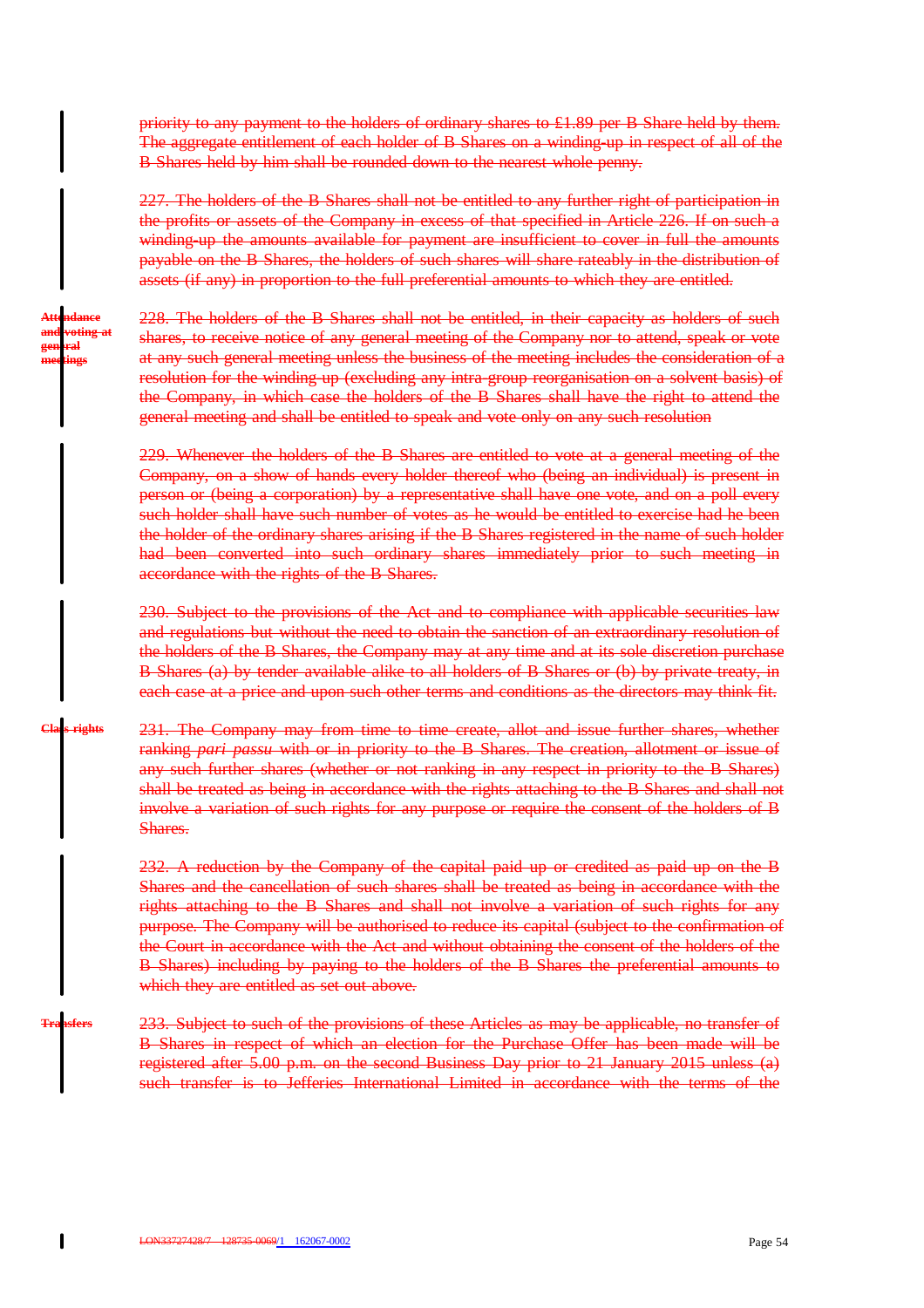Purchase Offer or (b) determined to the contrary by the board.

**Deletion of Articles 221 to 234 when no B Shares in existence**

234. Articles 221 to 234 (inclusive) shall remain in force until there are no longer any B Shares in existence whether by way of conversion into Deferred Shares, purchase and cancellation, whichever is earlier, notwithstanding any provision in the Articles to the contrary. Thereafter Articles 221 to 234 (inclusive) shall be and shall be deemed to be of no effect (save to the extent that the provisions of Articles 221 to 234 (inclusive) are referred to in other Articles) and shall (without any further action by the Company) automatically be deleted and replaced with the wording "*Articles 221 to 234 (inclusive) have been deleted*", and the separate register for the holders of B Shares shall no longer be required to be maintained by the Company; but the validity of anything done under Articles 221 to 234 (inclusive) before that date shall not otherwise be affected and any actions taken under Articles 221 to 234 (inclusive) before that date shall be conclusive and shall not be open to challenge on any grounds whatsoever.

#### **DEFERRED SHARES**

- 235. The Deferred Shares (as defined in Article 223) shall have the rights, and be subject to the restrictions, attaching to shares set out in these Articles save that in the event of a conflict between any provision in these Articles 235 to 243 and any other provision in these Articles, the provisions in these Articles 235 to 243 shall prevail. **General**
- 236. Save on a winding-up, the Deferred Shares shall confer no right to participate in the profits of the Company. **Income**
- 237. On a return of capital on a winding up there shall be paid to the holders of the Deferred Shares the nominal capital paid up or credited as paid up on such Deferred Shares after: **Capital**
	- (a) first, paying to the holders of the B Shares the amount that they are entitled to receive on a winding up; and
	- (b) secondly, paying to the holders of the ordinary shares the nominal capital paid up or credited as paid up on the ordinary shares held by them respectively, together with the sum of £100,000,000,000 on each ordinary share.

The holders of the Deferred Shares shall not be entitled to any further right of participation in the assets of the Company.

238. The Company may from time to time create, allot and issue further shares, whether ranking *pari passu* with or in priority to the Deferred Shares, and on such creation, allotment or issue any such further shares (whether or not ranking in any respect in priority to the Deferred Shares) shall be treated as being in accordance with the rights attaching to the Deferred Shares and shall not involve a variation of such rights for any purpose or require the consent of the holders of the Deferred Shares. **Class rights**

> 239. The reduction by the Company of the capital paid up on the Deferred Shares shall be in accordance with the rights attaching to the Deferred Shares and shall not involve a variation of such rights for any purpose and the Company shall be authorised at any time to reduce its capital (subject to the confirmation of the Court in accordance with the Act if required) without obtaining the consent of the holders of the Deferred Shares.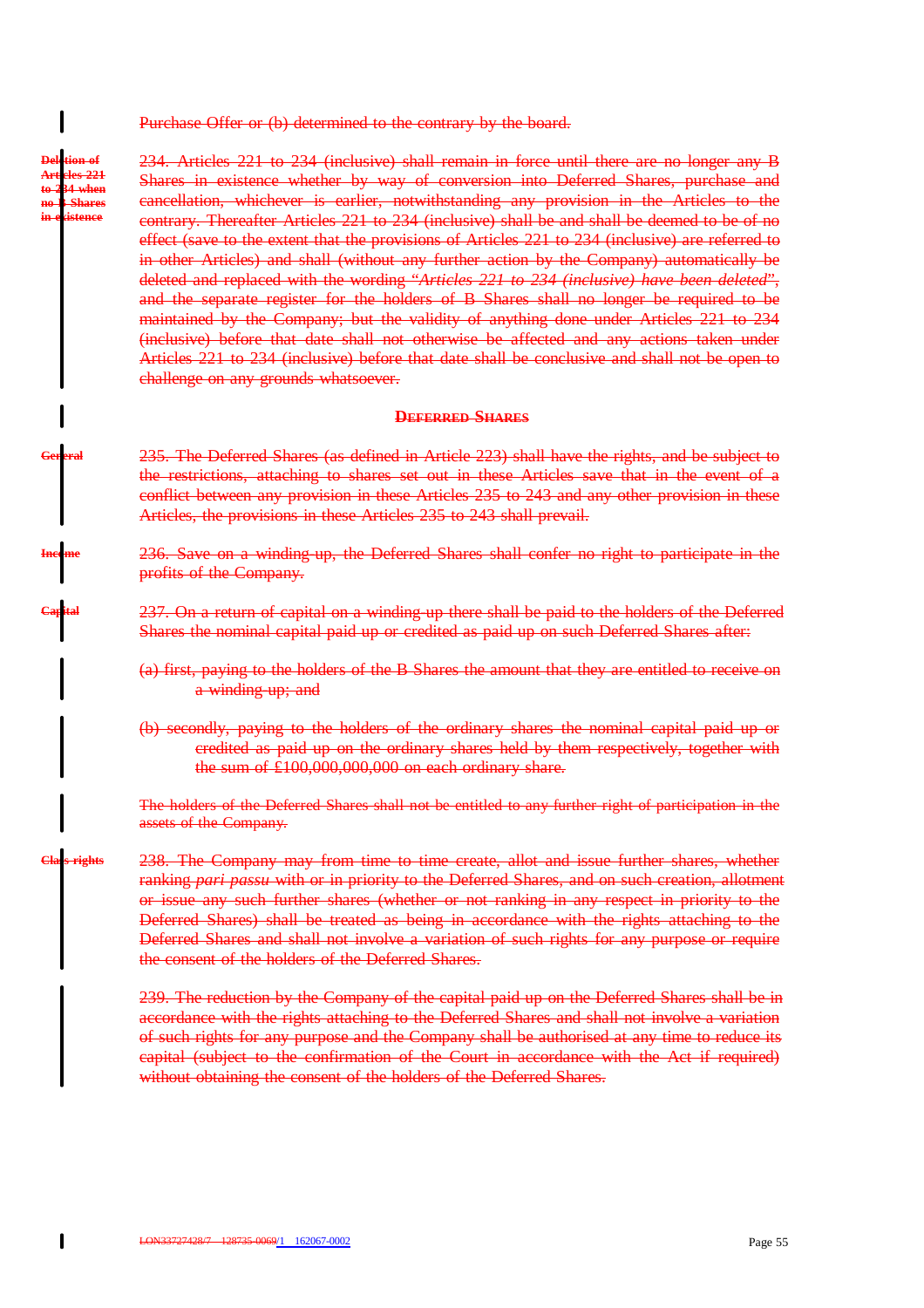240. The holders of the Deferred Shares shall not be entitled, in their capacity as holders of such shares, to receive notice of any general meeting of the Company or to attend, speak or vote at any such meeting.

#### 241. The Deferred Shares shall not be listed on any stock exchange nor shall any share certificates be issued in respect of such shares. The Deferred Shares shall not be transferable except in accordance with Article 242 or with the written consent of the Directors. **Transfer**

242. The Company may at any time (and from time to time), without obtaining the sanction of the holder or holders of the Deferred Shares:

- (a) appoint any person to execute on behalf of all or any holders of Deferred Shares a transfer of all or some of the Deferred Shares (and/or an agreement to transfer the same) to the Company or to such person as the Directors may determine (whether or not an officer of the Company), in any case for not more than one pence for all the Deferred Shares then being purchased, without such person having to account for such sum to the holder or holders of the Deferred Shares; and
- (b) cancel all or any of the Deferred Shares so purchased by the Company in accordance with the Act.

**Deletion of Articles 235 to 243 when no Deferred Shares in existence**

243. Articles 235 to 243 (inclusive) shall remain in force until there are no longer any Deferred Shares in existence, notwithstanding any provision in the Articles to the contrary. Thereafter Articles 235 to 243 shall be and shall be deemed to be of no effect (save to the extent that the provisions of Articles 235 to 243 are referred to in other Articles) and shall (without any further action by the Company) automatically be deleted and replaced with the wording "*Articles 235 to 243 have been deleted*", and the separate register for the holders of Deferred Shares shall no longer be required to be maintained by the Company; but the validity of anything done under Articles 235 to 243 before that date shall not otherwise be affected and any actions taken under Articles 235 to 243 before that date shall be conclusive and shall not be open to challenge on any grounds whatsoever.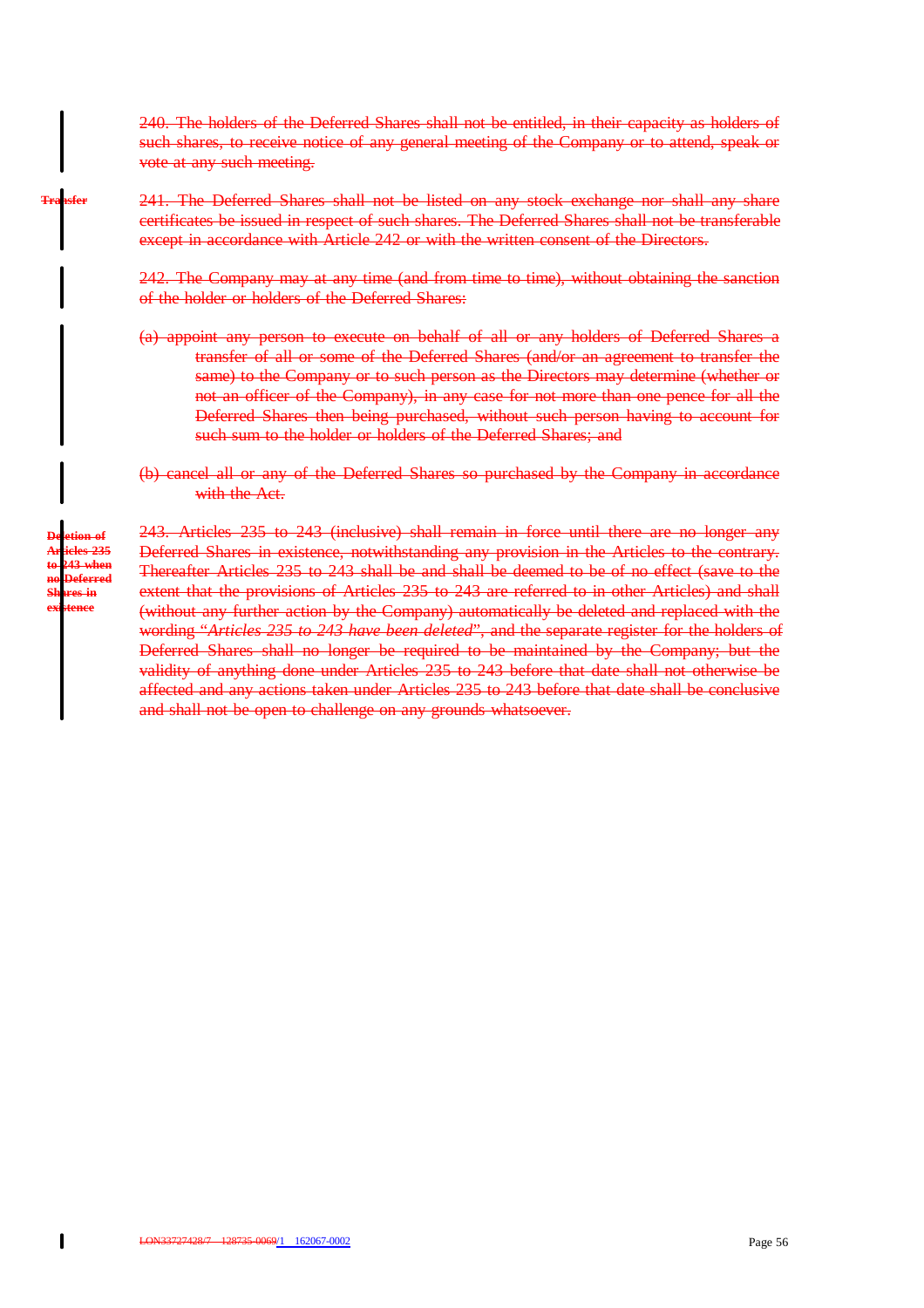# **CONTENTS**

| <b>CLAUSE</b>                                                                                                                                                                                                                                                                                                                                                                                                                                                                                                  | <b>PAGE</b>    |
|----------------------------------------------------------------------------------------------------------------------------------------------------------------------------------------------------------------------------------------------------------------------------------------------------------------------------------------------------------------------------------------------------------------------------------------------------------------------------------------------------------------|----------------|
| PRELIMINARY                                                                                                                                                                                                                                                                                                                                                                                                                                                                                                    | $\mathbf{1}$   |
| $\textbf{SHARE CAPITAL AND LIMITED LLABILITY} \label{thm:1} \begin{minipage}[c]{0.9\linewidth} \normalsize \textbf{S} \texttt{HARE CAPITAL AND LIMITED LLABILITY} \textcolor{gray}{0.9\linewidth} \normalsize \textbf{S} \texttt{HARE} \texttt{S} \texttt{S} \texttt{S} \texttt{S} \texttt{S} \texttt{S} \texttt{S} \texttt{S} \texttt{S} \texttt{S} \texttt{S} \texttt{S} \texttt{S} \texttt{S} \texttt{S} \texttt{S} \texttt{S} \texttt{S} \texttt{S} \texttt{S} \texttt{S} \text$                           |                |
|                                                                                                                                                                                                                                                                                                                                                                                                                                                                                                                |                |
| SHARE CERTIFICATES                                                                                                                                                                                                                                                                                                                                                                                                                                                                                             | $\overline{7}$ |
| LIEN                                                                                                                                                                                                                                                                                                                                                                                                                                                                                                           |                |
| CALLS ON SHARES 8                                                                                                                                                                                                                                                                                                                                                                                                                                                                                              |                |
| FORFEITURE AND SURRENDER                                                                                                                                                                                                                                                                                                                                                                                                                                                                                       |                |
| TRANSFER OF SHARES                                                                                                                                                                                                                                                                                                                                                                                                                                                                                             | 10             |
| REGULATION OF BETTING AND GAMING ACTIVITIES: SUSPENSION OF RIGHTS OF<br>MEMBERS AND DISPOSAL OF SHARES <b>ALL ASSES AND SEXUAL SET OF SHARES</b>                                                                                                                                                                                                                                                                                                                                                               | 11             |
| TRANSMISSION OF SHARES <b>Example 24</b> 14                                                                                                                                                                                                                                                                                                                                                                                                                                                                    |                |
| ALTERATION OF SHARE CAPITAL 15                                                                                                                                                                                                                                                                                                                                                                                                                                                                                 |                |
| GENERAL MEETINGS                                                                                                                                                                                                                                                                                                                                                                                                                                                                                               | 16             |
| NOTICE OF GENERAL MEETINGS                                                                                                                                                                                                                                                                                                                                                                                                                                                                                     |                |
| PROCEEDINGS AT GENERAL MEETINGS                                                                                                                                                                                                                                                                                                                                                                                                                                                                                | 18             |
| VOTES OF MEMBERS                                                                                                                                                                                                                                                                                                                                                                                                                                                                                               | 21             |
| PROXIES AND CORPORATE REPRESENTATIVES <b>Example 24</b>                                                                                                                                                                                                                                                                                                                                                                                                                                                        |                |
| NUMBER OF DIRECTORS                                                                                                                                                                                                                                                                                                                                                                                                                                                                                            | 27             |
| APPOINTMENT AND RETIREMENT OF DIRECTORS 27                                                                                                                                                                                                                                                                                                                                                                                                                                                                     |                |
| ALTERNATE DIRECTORS                                                                                                                                                                                                                                                                                                                                                                                                                                                                                            | 28             |
| POWERS OF THE BOARD                                                                                                                                                                                                                                                                                                                                                                                                                                                                                            | 29             |
| DELEGATION OF POWERS OF THE BOARD                                                                                                                                                                                                                                                                                                                                                                                                                                                                              | 29             |
| BORROWING POWERS                                                                                                                                                                                                                                                                                                                                                                                                                                                                                               | 30             |
| $\begin{tabular}{c} DISQUALIFICATION AND REMOVAL OF DIRECTORS \end{tabular} \begin{tabular}{c} \multicolumn{2}{c}{} & \multicolumn{2}{c}{} \\ \multicolumn{2}{c}{} & \multicolumn{2}{c}{} \\ \multicolumn{2}{c}{} & \multicolumn{2}{c}{} \\ \multicolumn{2}{c}{} \\ \multicolumn{2}{c}{} \\ \multicolumn{2}{c}{} \\ \multicolumn{2}{c}{} \\ \multicolumn{2}{c}{} \\ \multicolumn{2}{c}{} \\ \multicolumn{2}{c}{} \\ \multicolumn{2}{c}{} \\ \multicolumn{2}{c}{} \\ \multicolumn{2}{c}{} \\ \multicolumn{2}{c$ |                |
| NON-EXECUTIVE DIRECTORS                                                                                                                                                                                                                                                                                                                                                                                                                                                                                        |                |
| DIRECTORS' EXPENSES                                                                                                                                                                                                                                                                                                                                                                                                                                                                                            | 31             |
| EXECUTIVE DIRECTORS                                                                                                                                                                                                                                                                                                                                                                                                                                                                                            | $\frac{31}{2}$ |
| <b>DIRECTORS' INTERESTS</b>                                                                                                                                                                                                                                                                                                                                                                                                                                                                                    |                |
| GRATUITIES, PENSIONS AND INSURANCE                                                                                                                                                                                                                                                                                                                                                                                                                                                                             |                |
| PROCEEDINGS OF THE BOARD                                                                                                                                                                                                                                                                                                                                                                                                                                                                                       | 34             |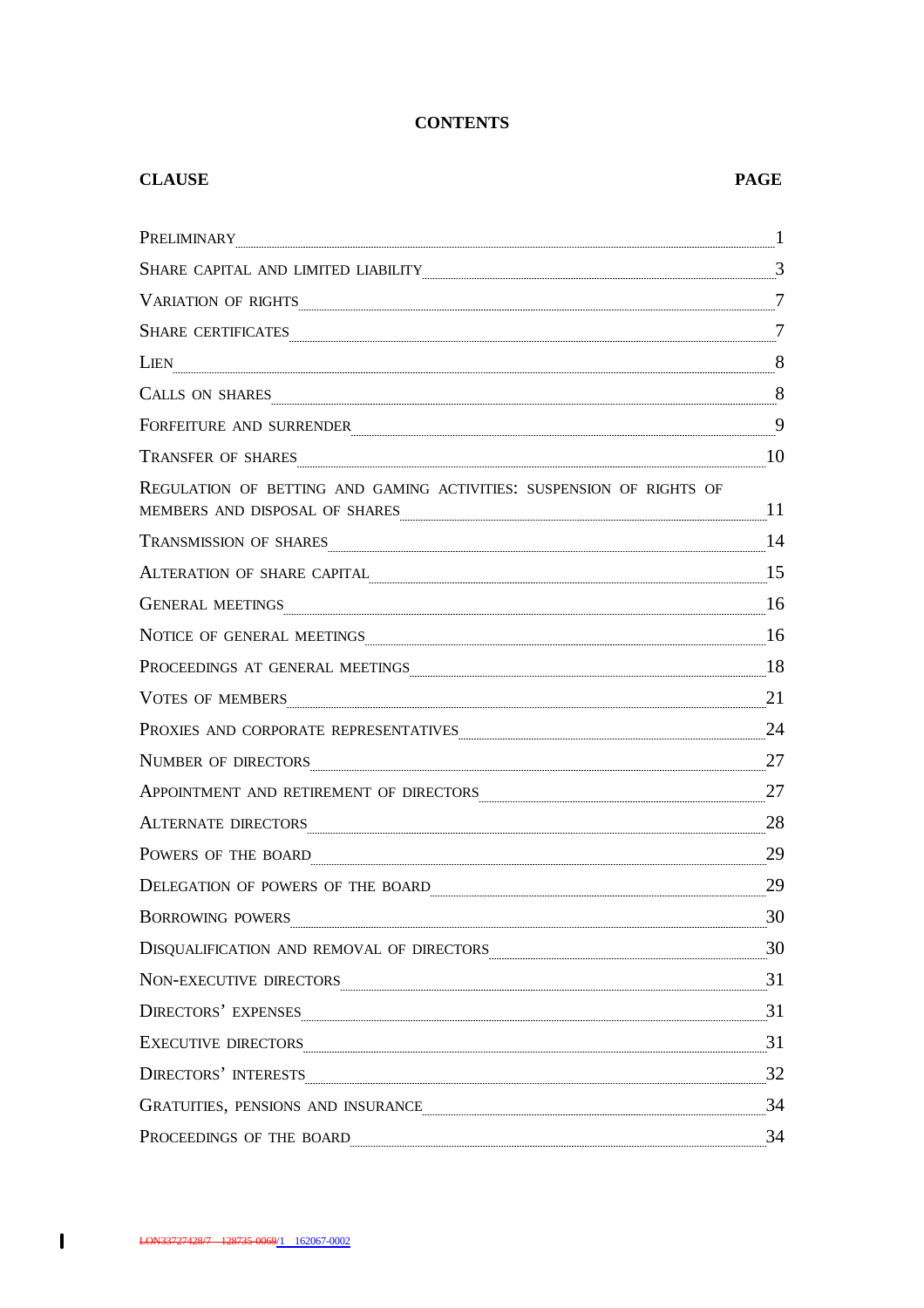| <b>SECRETARY</b>                       | 37    |
|----------------------------------------|-------|
| <b>MINUTES</b>                         | 37    |
| THE SEAL                               | 38    |
| <b>REGISTERS</b>                       | 38    |
| <b>DIVIDENDS</b>                       | 38    |
| CAPITALISATION OF PROFITS AND RESERVES | 42    |
| <b>RECORD DATES</b>                    | 43    |
| <b>ACCOUNTS</b>                        | 44    |
| <b>COMMUNICATIONS</b>                  | 44    |
| DESTRUCTION OF DOCUMENTS               | 47    |
| <b>UNTRACED SHAREHOLDERS</b>           | 48    |
| WINDING UP                             | 49    |
| <b>INDEMNITY</b>                       | 49    |
| RIGHTS-AND-RESTRICTIONS-ATTACHED       | 49    |
| <b>DEFERRED SHARES</b>                 | $-52$ |

 $\begin{array}{c} | \\ | \end{array}$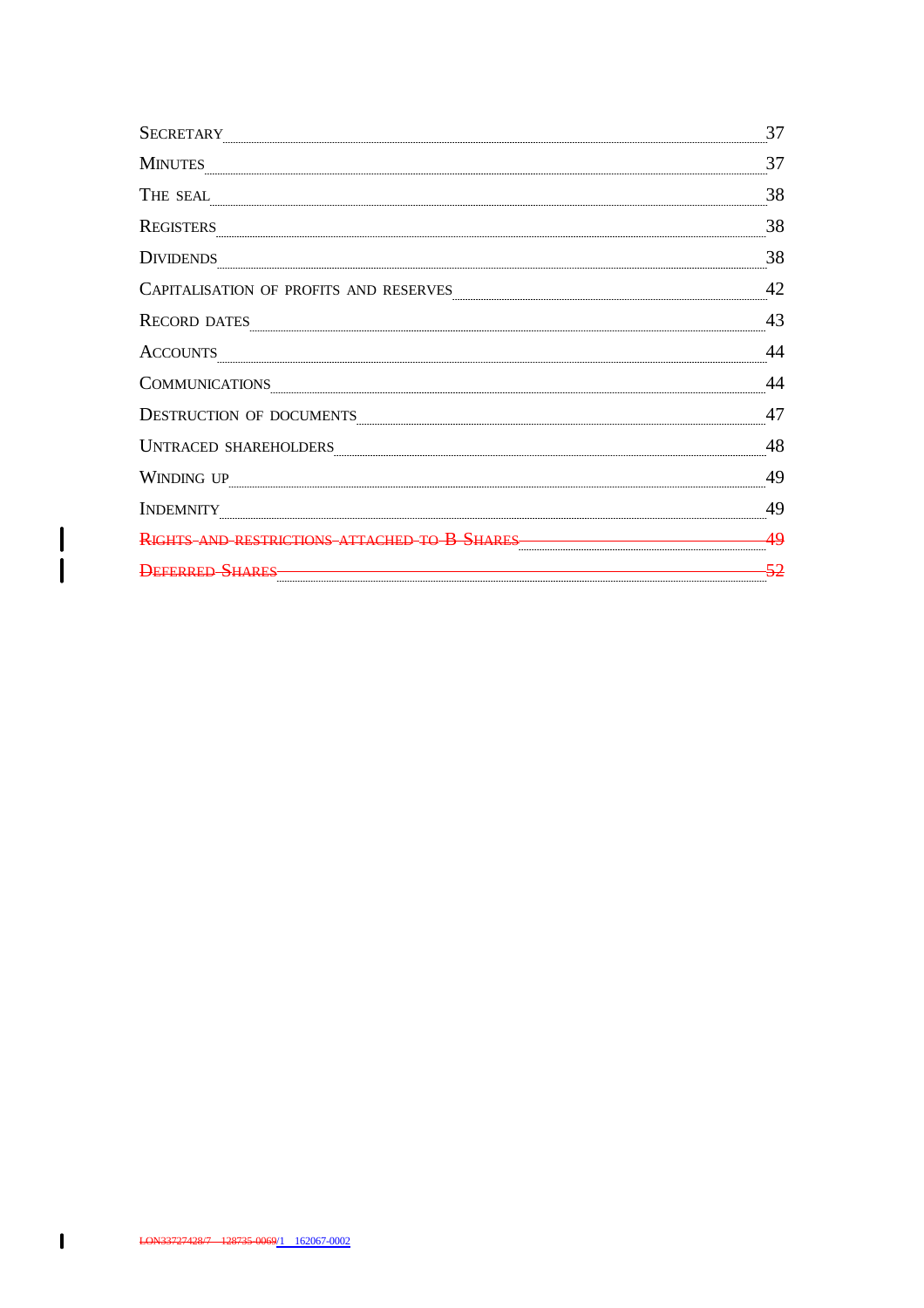**COMPANY NO. 06489716**

**COMPANIES ACT 2006**

# **A PUBLIC COMPANY LIMITED BY SHARES**

# **ARTICLES OF ASSOCIATION**

**of**

**Betfair Group plc**